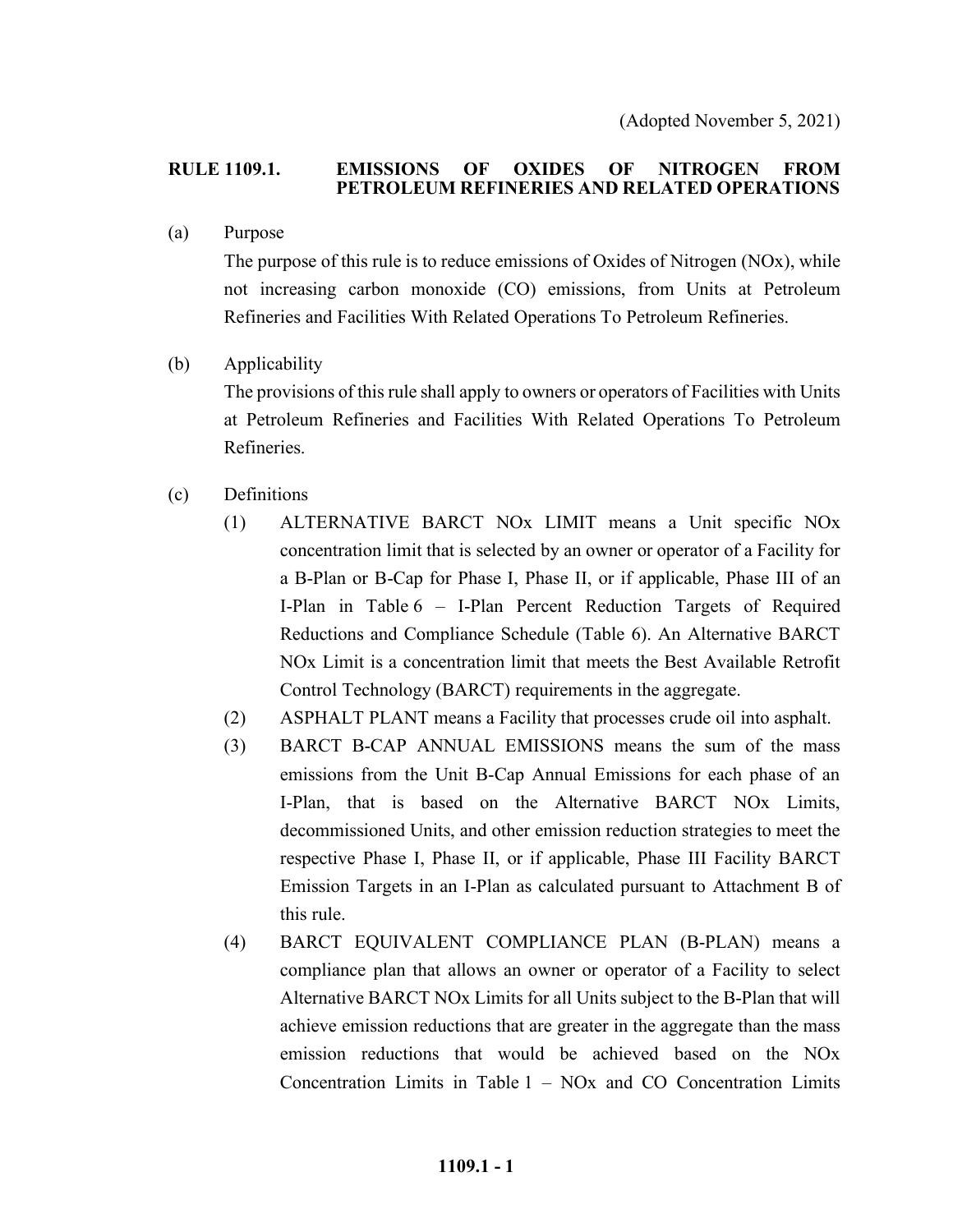(Table 1) or Table 2 – Conditional NOx and CO Concentration Limits (Table 2).

- (c) (5) BARCT EQUIVALENT MASS CAP PLAN (B-CAP) means a compliance plan that establishes a Facility mass emission cap for all units subject to the B-Cap that, in the aggregate, is less than the Final Phase Facility BARCT Emission Target.
	- (6) BARCT EQUIVALENT MASS EMISSIONS means the total Facility NOx mass emissions remaining in Phase I, Phase II, or if applicable, Phase III of an I-Plan option in Table 6 based on the Alternative BARCT NOx Limits, as calculated pursuant to Attachment B of this rule.
	- (7) BASELINE FACILITY EMISSIONS means the sum of all the Baseline Unit Emissions at a Facility, as calculated pursuant to Attachment B of this rule.
	- (8) BASELINE UNIT EMISSIONS means emissions from a Unit as reported in the 2017 NOx Annual Emissions Report, or another representative year, as approved by the Executive Officer and included in "Baseline NOx Emissions and Representative NOx Concentrations for Facilities Regulated Under Rule 1109.1 – Emissions of Oxides of Nitrogen from Petroleum Refineries and Related Operations" pursuant to paragraph (h)(3).
	- (9) BIOFUEL PLANT means a Facility that produces fuel by processing feedstocks including vegetable oil, animal fats, and tallow.
	- (10) BOILER means any Unit that is fired with gaseous fuel and used to produce steam. For the purpose of this rule, boiler does not include CO Boilers.
	- (11) CO BOILER means a Unit that is fired with gaseous fuel with an integral waste heat recovery system used to oxidize CO-rich waste gases generated by the FCCU.
	- (12) CONTINUOUS EMISSION MONITORING SYSTEM (CEMS) is as defined by Rule 218.2 – Continuous Emission Monitoring System: General Provisions.
	- (13) CORRESPONDING CO CONCENTRATION LIMIT(S) means the CO concentration limit, that corresponds to the referenced NOx concentration limit, at the applicable percent oxygen  $(O<sub>2</sub>)$  correction and averaging period specified in Table 1, Table 2, or Table 3 – Interim NOx and CO Concentration Limits (Table 3).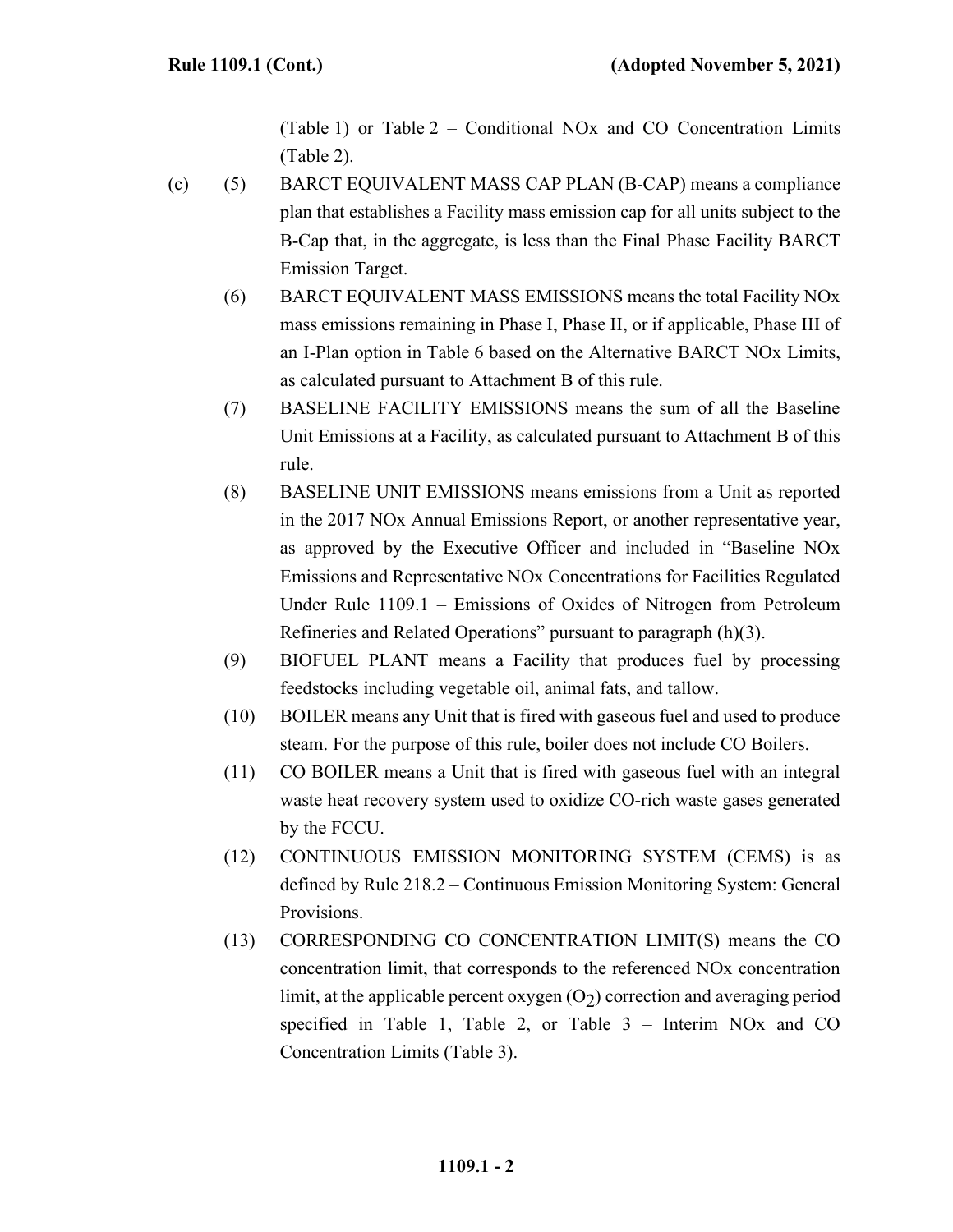- (c) (14) DUCT BURNER means a device in the heat recovery steam generator of a Gas Turbine that combusts fuel and adds heat energy to the Gas Turbine exhaust.
	- (15) FACILITIES WITH RELATED OPERATIONS TO PETROLEUM REFINERIES include Asphalt Plants, Biofuel Plants, Hydrogen Production Plants, Petroleum Coke Calcining Facilities, Sulfuric Acid Plants, and Sulfur Recovery Plants.
	- (16) FACILITIES WITH THE SAME OWNERSHIP means Facilities and their subsidiaries, Facilities that share the same board of directors, or Facilities that share the same parent corporation.
	- (17) FACILITY means, for the purpose of this rule, any Unit or group of Units which are located on one or more contiguous properties, in actual physical contact or separated solely by a public roadway or other public right-ofway, and operate under one South Coast AQMD Facility ID or Facilities With The Same Ownership.
	- (18) FACILITY BARCT EMISSION TARGET means the total remaining NOx mass emissions that are based on the Percent Reduction Targets in each phase of a Table 6 I-Plan that are applied to the overall NOx emission reductions for the Units included in an approved B-Plan or B-Cap, as calculated pursuant to Attachment B of this rule.
	- (19) FINAL DETERMINATION NOTIFICATION means the notification issued by the Executive Officer to a Facility participating in the NOx Regional Clean Air Incentives Market (RECLAIM) program, designating that the Facility is no longer in the NOx RECLAIM program.
	- (20) FINAL PHASE FACILITY BARCT EMISSION TARGET means the total remaining NOx mass emissions that incorporates the NOx concentration limits in paragraph (h)(4) for all Units included in an I-Plan, B-Plan or B-Cap, calculated pursuant to Attachment B of this rule.
	- (21) FLARE means, for the purpose of this rule, a combustion device that oxidizes combustible gases or vapors from tank farms or liquid unloading, where the combustible gases or vapors being destroyed are routed directly into the burner without energy recovery, and that is not subject to Rule 1118 – Control of Emissions from Refinery Flares.
	- (22) FLUIDIZED CATALYTIC CRACKING UNIT (FCCU) means a Unit in which petroleum intermediate feedstock is charged and fractured into smaller molecules in the presence of a catalyst; or reacts with a contact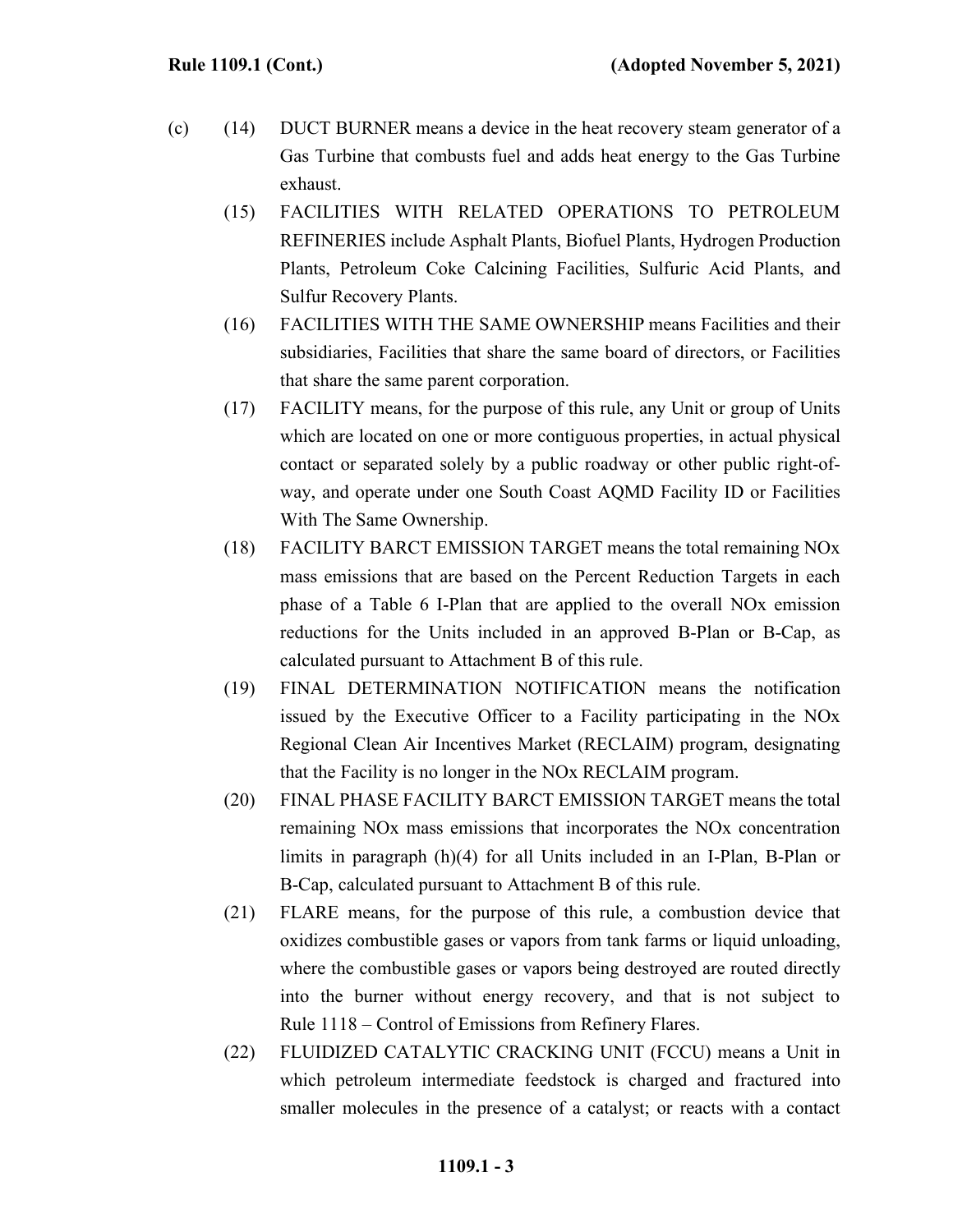material to improve feedstock quality for additional processing; and the catalyst or contact material is regenerated by burning off coke and other deposits. The FCCU includes, but is not limited to, the riser, reactor, regenerator, air blowers, spent catalyst, and all equipment for controlling air pollutant emissions and recovering heat including a CO Boiler.

- (c) (23) FORMER RECLAIM FACILITY means a Facility, including its successors, that was in the NOx Regional Clean Air Incentives Market as of January 5, 2018, as established in Regulation XX, that has received a Final Determination Notification, and is no longer in the NOx RECLAIM program.
	- (24) FUNCTIONALLY SIMILAR means, for the purpose of this rule, a Unit that will perform the same function and purpose as a Unit that was decommissioned in an approved B-Cap, including when the Unit that is decommissioned may be a different equipment category than the New Unit.
	- (25) GAS TURBINE means an internal-combustion engine in which the expanding combustion gases drive a turbine which then drives a generator to produce electricity. Gas Turbines can be equipped with a cogeneration Gas Turbine that recovers heat from the Gas Turbine exhaust and can include a Duct Burner.
	- (26) HEAT INPUT means the heat of combustion released by burning a fuel source, using the Higher Heating Value of the fuel. This does not include the enthalpy of incoming combustion air.
	- (27) HIGHER HEATING VALUE (HHV) means the total heat liberated per mass of fuel combusted expressed as British thermal units (Btu) per pound or cubic feet when fuel and dry air at Standard Conditions undergo complete combustion and all resulting products are brought to their standard states at Standard Conditions.
	- (28) HYDROGEN PRODUCTION PLANT means a Facility that produces hydrogen by steam hydrocarbon reforming, partial oxidation of hydrocarbons, or other processes which primarily supplies hydrogen for Petroleum Refineries and Facilities With Related Operations To Petroleum Refineries.
	- (29) IMPLEMENTATION COMPLIANCE PLAN (I-PLAN) means an alternative implementation plan for an owner or operator of a Facility with six or more Units subject to this rule that includes an implementation schedule and emission reduction targets.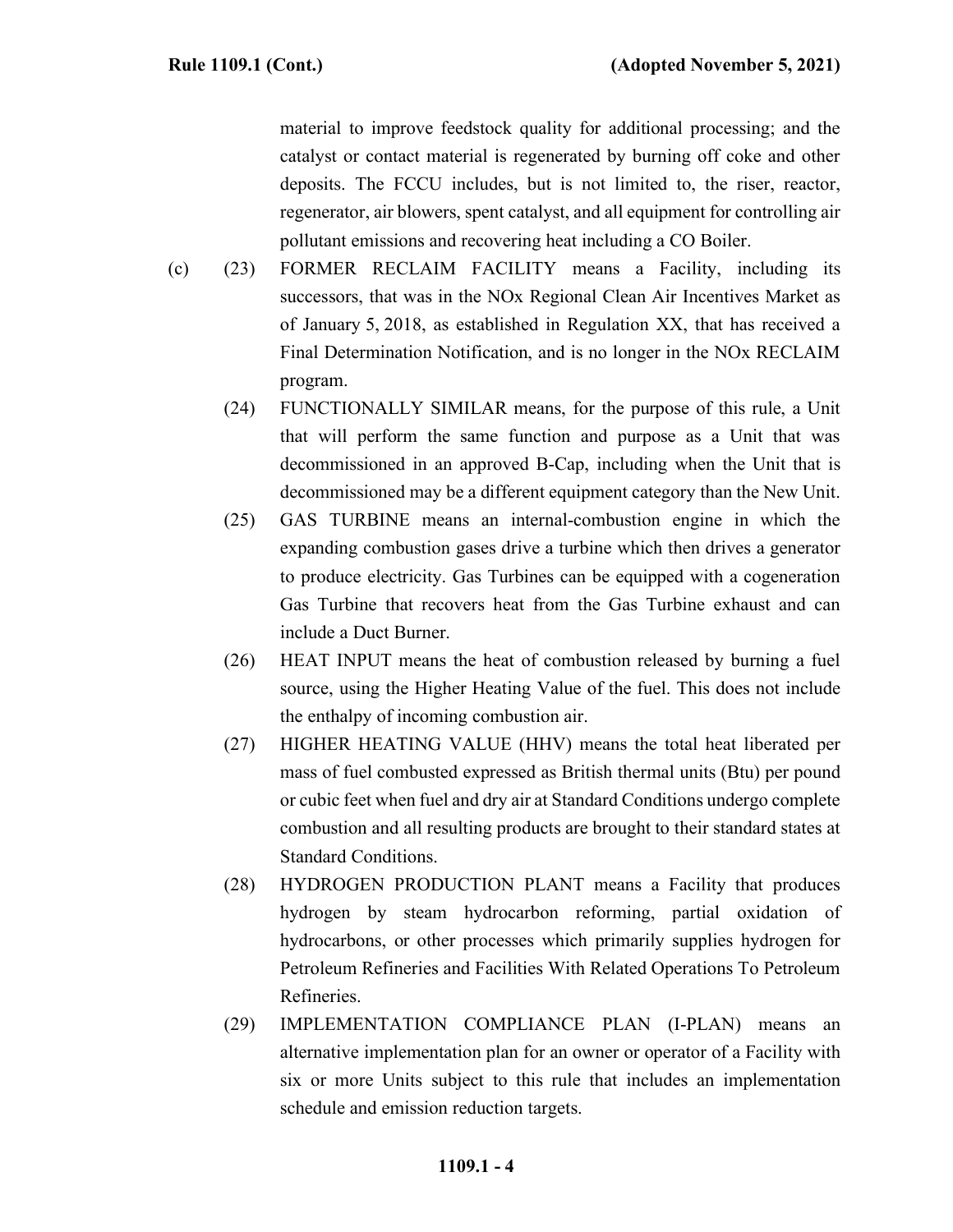- (c) (30) I-PLAN PERCENT REDUCTION TARGET means the percent reduction target for each phase of an I-Plan, as specified in Table 6.
	- (31) NATURAL GAS means a mixture of gaseous hydrocarbons, with at least 80 percent methane (by volume), and of pipeline quality, such as the gas sold or distributed by any utility company regulated by the California Public Utilities Commission.
	- (32) NEW UNIT means, for the purpose of this rule, any Unit that is subject to this rule that meets the applicability of subdivision (b) where the South Coast AQMD Permit to Construct (Permit to Construct) is issued on or after November 5, 2021.
	- (33) NOx AND CORRESPONDING CO CONCENTRATION LIMITS means an emission limit that includes the NOx Concentration Limit and the Corresponding CO Concentration Limit.
	- (34) NOx CONCENTRATION LIMIT(S) means the NOx concentration limit at the applicable percent  $O<sub>2</sub>$  correction and averaging period specified in Table 1, Table 2, Table 3, or Table 5 – Maximum Alternative BARCT NOx Concentration Limits for a B-Cap (Table 5).
	- (35) OPTIONAL UNITS means any Boiler or Process Heater with a Rated Heat Input Capacity of less than 40 MMBtu/hour that will meet the NOx concentration limits pursuant to subparagraph  $(d)(2)(B)$  or  $(d)(2)(C)$ .
	- (36) OXIDES OF NITROGEN (NOx) EMISSIONS means the sum of nitric oxide and nitrogen dioxide emitted in the flue gas, calculated, and expressed as nitrogen dioxide.
	- (37) PARTS PER MILLION BY VOLUME (ppmv) means, for the purpose of this rule, Parts Per Million By Volume of a pollutant corrected to a dry basis at Standard Conditions.
	- (38) PETROLEUM COKE CALCINER means a Unit used to drive off contaminants from green petroleum coke by bringing the coke into contact with heated gas for the purpose of thermal processing. The Petroleum Coke Calciner includes, but is not limited to, a kiln, which is a refractory lined cylindrical device that rotates on its own axis, and a pyroscrubber, which combusts large carbon particles in a stream of waste gas.
	- (39) PETROLEUM COKE CALCINING FACILITY means a Unit within a Petroleum Refinery, or a separate Facility, that operates a Petroleum Coke Calciner.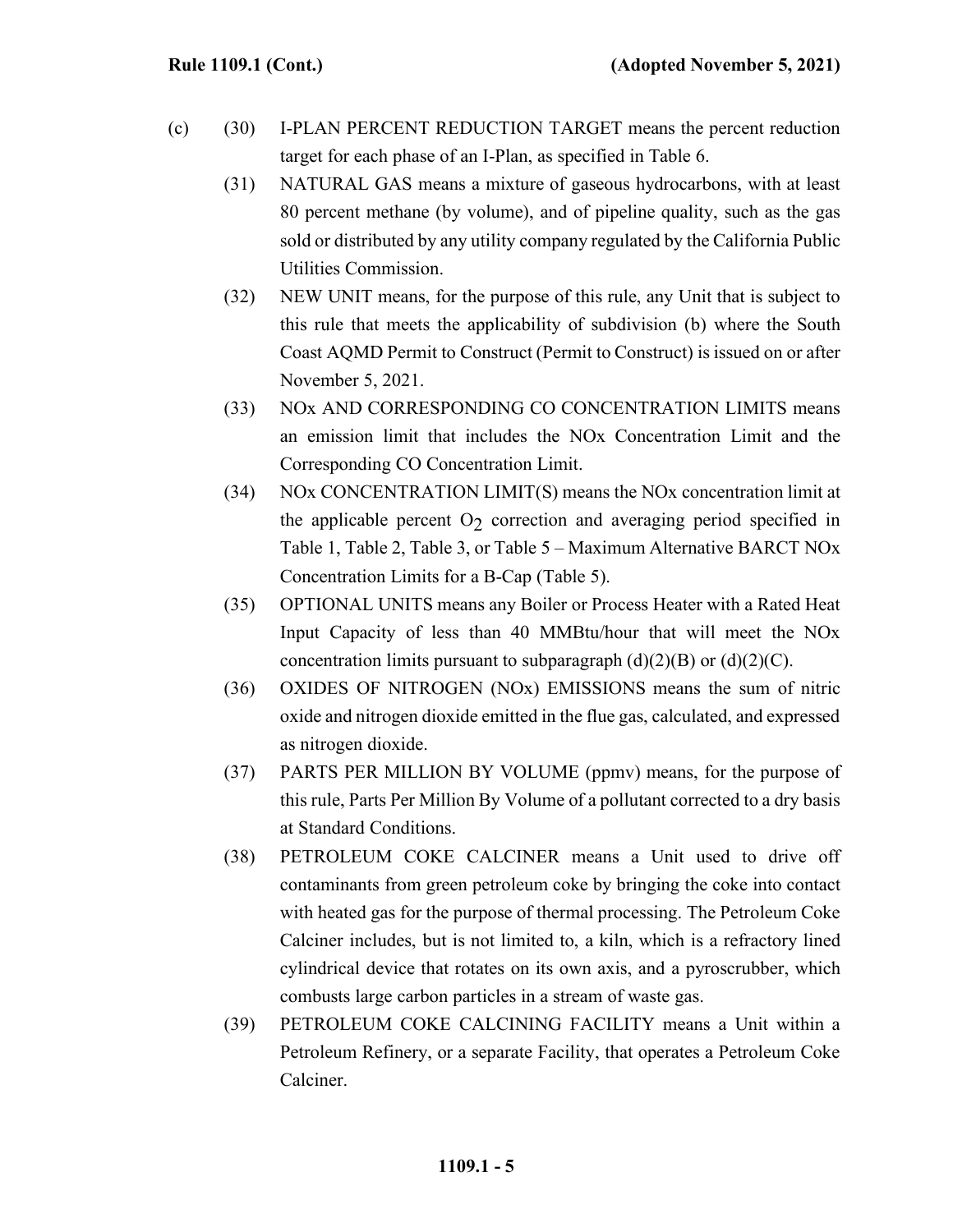- (c) (40) PETROLEUM REFINERY is a Facility that processes petroleum, as defined in the North American Industry Classification System Code as 324110 – Petroleum Refineries.
	- (41) PROCESS HEATER means any Unit fired with gaseous and/or liquid fuels which transfers heat from combusted gases to water or process streams.
	- (42) RATED HEAT INPUT CAPACITY means the maximum Heat Input capacity, which is the total heat of combustion released by burning a fuel source, as specified by the South Coast AQMD permit.
	- (43) REPRESENTATIVE NOx CONCENTRATION means the most representative NOx emissions in the exhaust of a Unit as included in "Baseline NOx Emissions and Representative NOx Concentrations for Facilities Regulated Under Rule 1109.1 – Emissions of Oxides of Nitrogen from Petroleum Refineries and Related Operations" pursuant to paragraph (h)(3).
	- (44) STANDARD CONDITIONS for a Former RECLAIM Facility is as defined by Rule 102 – Definition of Terms.
	- (45) STEAM METHANE REFORMER (SMR) HEATER means any Unit that is fired with gaseous fuels and transfers heat from the combusted fuel to process tubes that contain catalyst, which converts light hydrocarbons combined with steam to hydrogen.
	- (46) SULFURIC ACID FURNACE means a Unit fueled with gaseous fuels and/or hydrogen sulfide gas used to convert elemental sulfur and/or decompose spent sulfuric acid into sulfur dioxide  $(SO<sub>2</sub>)$  gas.
	- (47) SULFURIC ACID PLANT means Units within a Petroleum Refinery, or a separate Facility, engaged in the production of commercial grades of sulfuric acid, or regeneration of spent sulfuric acid into commercial grades of sulfuric acid.
	- (48) SULFUR RECOVERY PLANT means Units within a Petroleum Refinery, or a separate Facility, that recovers elemental sulfur or sulfur compounds from sour or acid gases and/or sour water generated by Petroleum Refineries.
	- (49) SULFUR RECOVERY UNITS/TAIL GAS (SRU/TG) INCINERATORS means the thermal or catalytic oxidizer where the residual hydrogen sulfide in the gas exiting the Sulfur Recovery Plant (tail gas) is oxidized to  $SO<sub>2</sub>$ before being emitted to the atmosphere.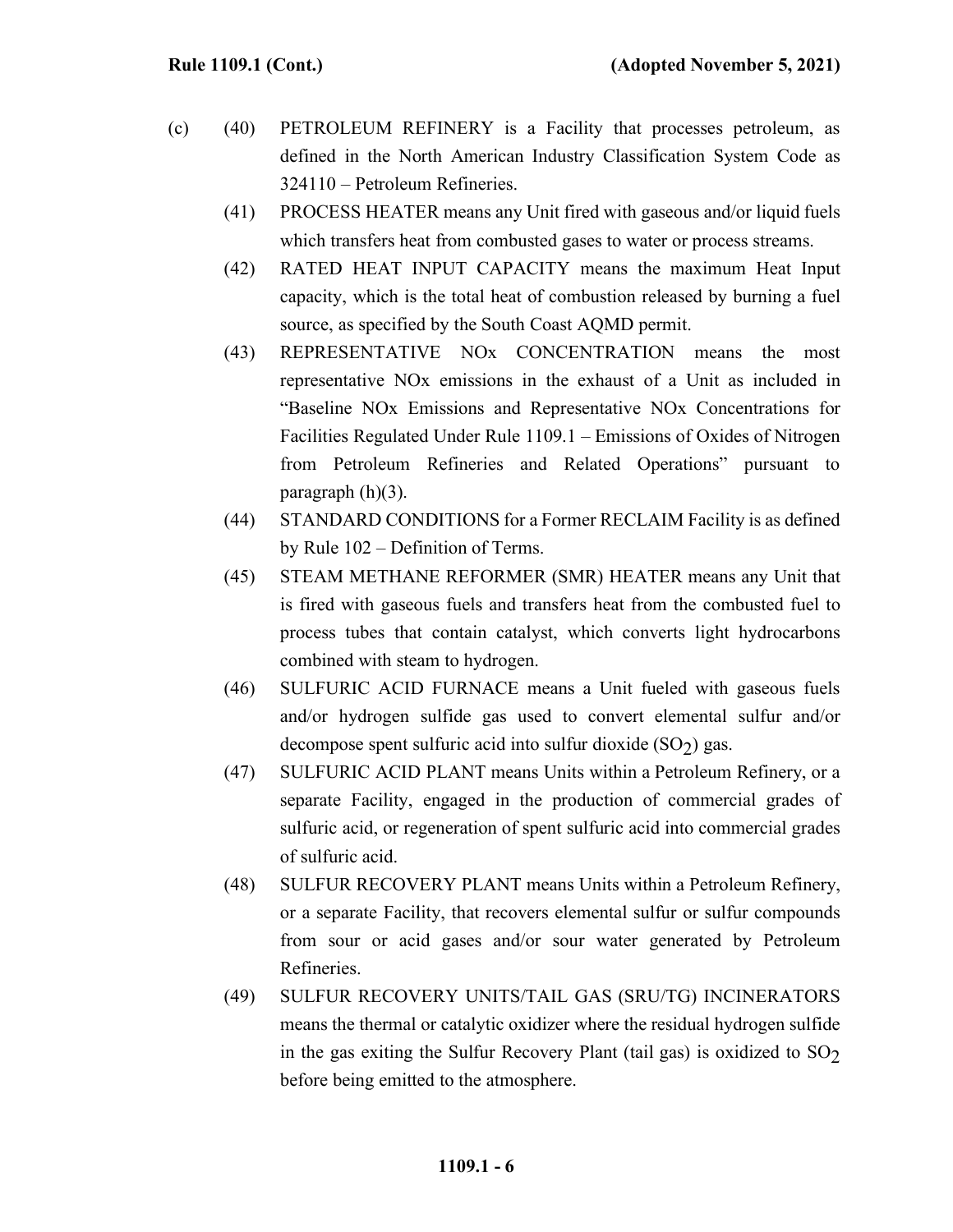- (c) (50) UNIT means, for the purpose of this rule, any Boilers, Flares, FCCUs, Gas Turbines, Petroleum Coke Calciners, Process Heaters, SMR Heaters, Sulfuric Acid Furnaces, SRU/TG Incinerators, or Vapor Incinerators that requires a South Coast AQMD permit and is not required to comply with a NOx concentration limit in another South Coast AQMD Regulation XI rule.
	- (51) UNIT BARCT B-CAP ANNUAL EMISSIONS means the remaining estimated annual NOx mass emissions for a Unit that is determined based on the Alternative BARCT NOx Limits, decommissioned Units, and other emission reduction strategies, as calculated pursuant to Attachment B of this rule.
	- (52) UNIT REDUCTION means the potential NOx emission reduction for a Unit if the NOx emissions for that Unit were reduced from the Representative NOx Concentration to the applicable NOx Concentration Limit in Table 1 based on the Baseline Unit Emissions calculated pursuant to Attachment B of this rule.
	- (53) UNITS WITH COMBINED STACKS means two or more Units where the flue gas from the Units are combined in one or more common stack(s).
	- (54) VAPOR INCINERATOR means a thermal oxidizer, afterburner, or other device for burning and destroying air toxics, volatile organic compounds, or other combustible vapors in gas or aerosol form in gas streams and does not include flares.
- (d) Concentration Limits
	- (1) An owner or operator of a Facility shall not operate a Unit that exceeds the applicable NOx and Corresponding CO Concentration Limits in Table 1, pursuant to the compliance schedule in subdivision (f).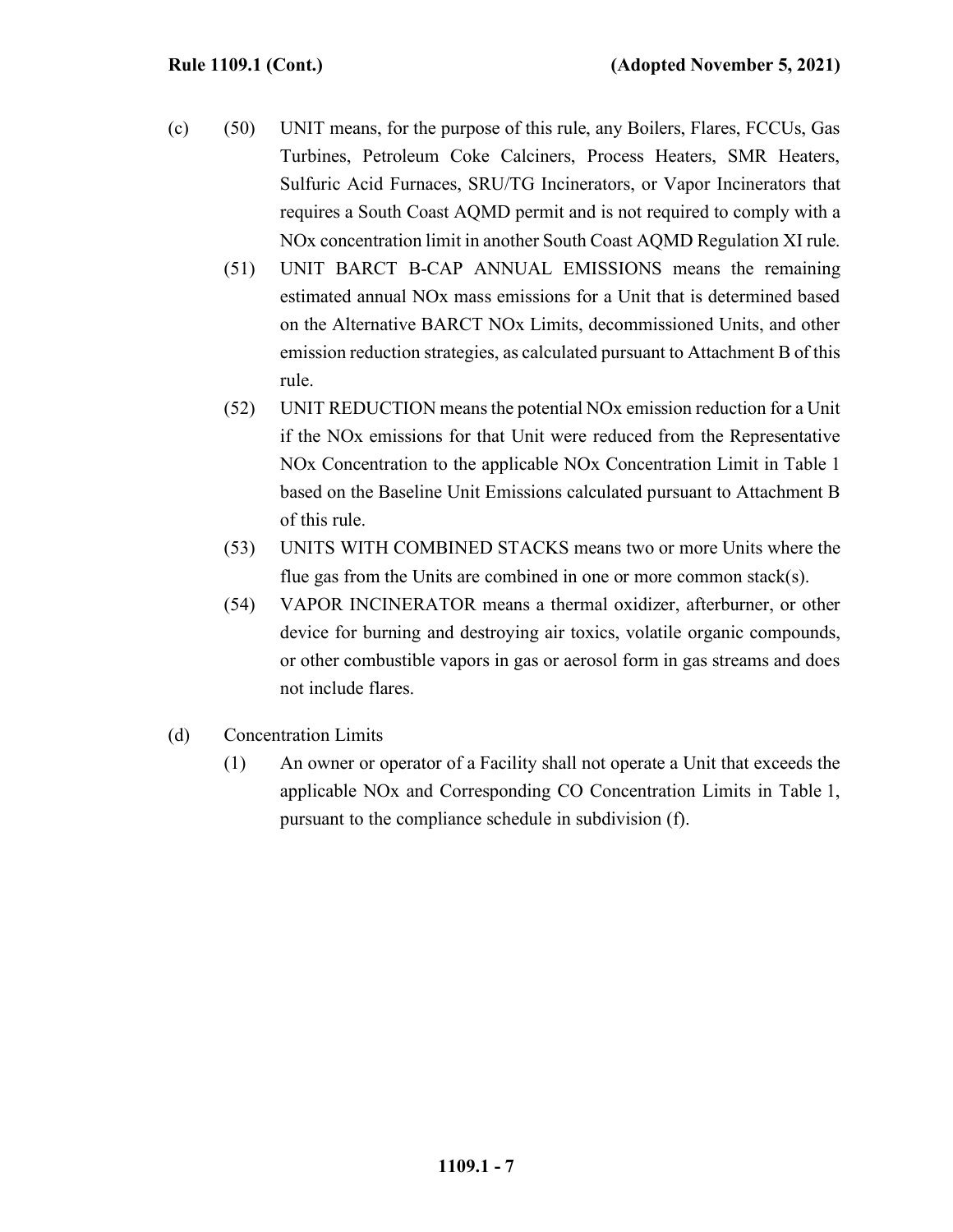| Unit                                                               | <b>NO<sub>x</sub></b><br>(ppmv)                              | CO<br>(ppmv) | O <sub>2</sub><br>Correction<br>$(\%)$ | Rolling<br>Averaging<br>Time <sup>1</sup> |
|--------------------------------------------------------------------|--------------------------------------------------------------|--------------|----------------------------------------|-------------------------------------------|
| Boilers <40 MMBtu/hour                                             | Pursuant to<br>subparagraphs<br>$(d)(2)(A)$ and<br>(d)(2)(B) | 400          | 3                                      | 24-hour                                   |
| Boilers ≥40 MMBtu/hour                                             | 5                                                            | 400          | 3                                      | 24-hour                                   |
| <b>FCCU</b>                                                        | $\overline{2}$                                               |              | 3                                      | $365$ -day                                |
|                                                                    | 5                                                            | 500          |                                        | $7$ -day                                  |
| Flares                                                             | 20                                                           | 400          | 3                                      | 2-hour                                    |
| Gas Turbines fueled with<br>Natural Gas                            | $\overline{2}$                                               | 130          | 15                                     | 24-hour                                   |
| Gas Turbines fueled with<br>Gaseous Fuel other than<br>Natural Gas | 3                                                            | 130          | 15                                     | 24-hour                                   |
|                                                                    | 5                                                            |              | 3                                      | $365$ -day                                |
| Petroleum Coke Calciner                                            | 10                                                           | 2,000        |                                        | $7$ -day                                  |
| <b>Process Heaters</b><br><40 MMBtu/hour                           | Pursuant to<br>subparagraphs<br>$(d)(2)(A)$ and<br>(d)(2)(C) | 400          | 3                                      | 24-hour                                   |
| <b>Process Heaters</b><br>≥40 MMBtu/hour                           | 5                                                            | 400          | 3                                      | 24-hour                                   |
| <b>SMR Heaters</b>                                                 | 5                                                            | 400          | $\overline{3}$                         | 24-hour                                   |
| <b>SMR Heaters with Gas</b><br>Turbine                             | 5                                                            | 130          | 15                                     | 24-hour                                   |
| <b>SRU/TG</b> Incinerators                                         | 30                                                           | 400          | $\overline{3}$                         | 24-hour                                   |
| <b>Sulfuric Acid Furnaces</b>                                      | 30                                                           | 400          | 3                                      | 365-day                                   |
| Vapor Incinerators                                                 | 30                                                           | 400          | 3                                      | 24-hour                                   |

**TABLE 1: NOx AND CO CONCENTRATION LIMITS**

<sup>1</sup> Averaging times apply to Units operating a certified CEMS and shall be calculated pursuant to Attachment A of this rule; compliance for Units without a certified CEMS shall be demonstrated pursuant to paragraph  $(l)(1)$ .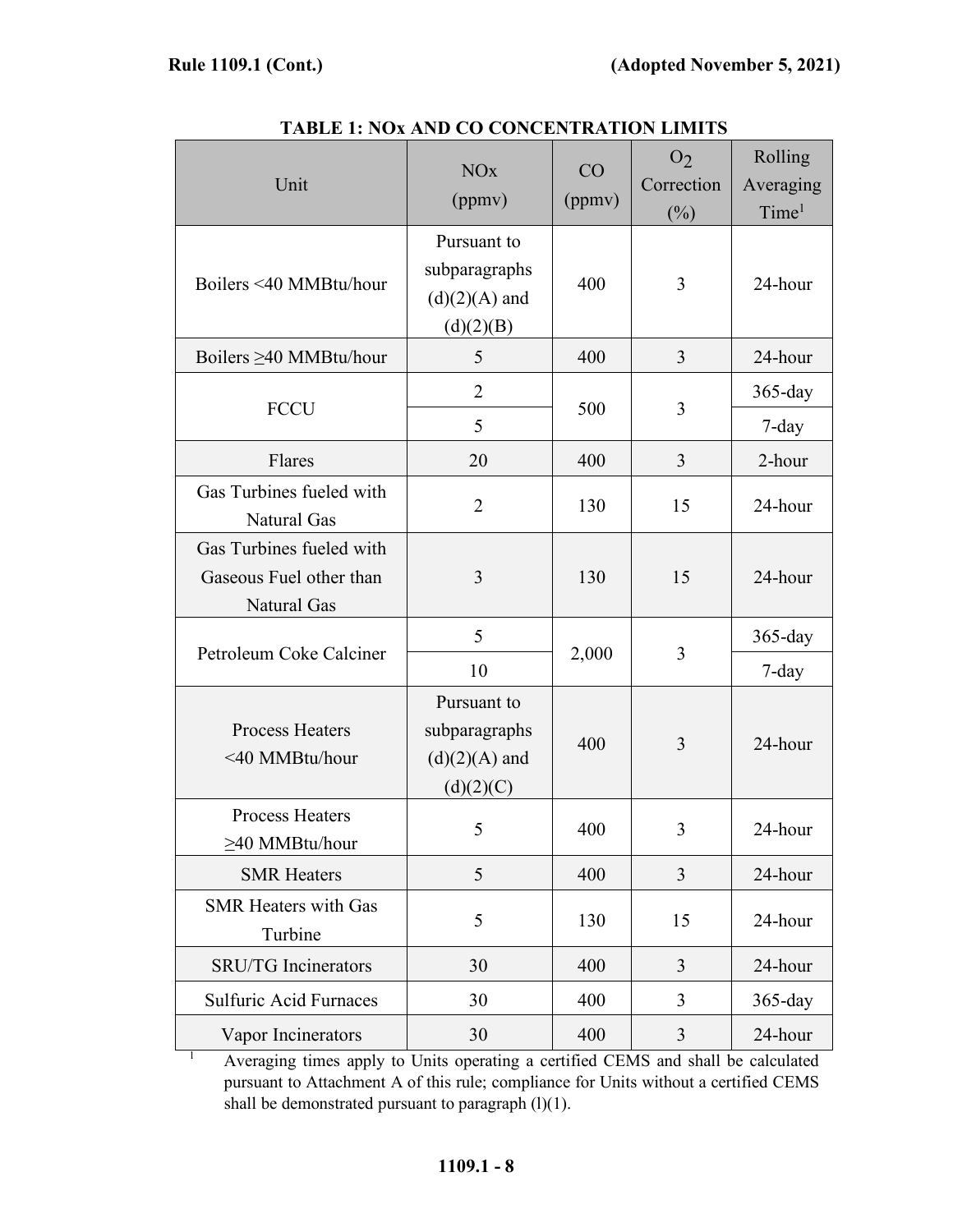- (d) (2) Boilers and Process Heaters Less Than 40 MMBtu/hour An owner or operator of a Facility shall not operate a Boiler or Process Heater with a Rated Heat Input Capacity less than 40 MMBtu/hour that exceeds the NOx Concentration Limits or Corresponding CO Concentration Limits listed below, pursuant to the compliance schedule in Table 4 – Compliance Schedule for Boilers and Process Heaters Less Than 40 MMBtu/hour (Table 4):
	- (A) A NOx Concentration Limit of 40 ppmv for a Boiler or Process Heater and the Corresponding CO Concentration Limit in Table 1;
	- (B) A NOx Concentration Limit of 5 ppmv for a Boiler and the Corresponding CO Concentration Limit in Table 1; and
	- (C) A NOx Concentration Limit of 9 ppmv for a Process Heater and the Corresponding CO Concentration Limit in Table 1.
	- (3) Conditional NOx Concentration Limits

An owner or operator of a Facility that elects to meet the conditional NOx and Corresponding CO Concentration Limits in Table 2 for a Unit in lieu of the applicable NOx and Corresponding CO Concentration Limits in Table 1 shall meet the compliance schedule pursuant to paragraph  $(f)(3)$  and demonstrate that:

- (A) The Executive Officer has not issued a Permit to Construct on or after December 4, 2015 for the installation of post -combustion air pollution control equipment for the Unit;
- (B) The Unit Reduction calculated pursuant to Attachment B of this rule is less than 10 tons per year based on the applicable NOx Concentration Limit in Table 1 for a Process Heater with a Rated Heat Input Capacity greater than or equal to 40 MMBtu/hour and less than or equal to 110 MMBtu/hour;
- (C) The Unit Reduction calculated pursuant to Attachment B of this rule is less than 20 tons per year based on the applicable NOx Concentration Limit in Table 1 for a Boiler or Process Heater with a Rated Heat Input Capacity greater than 110 MMBtu/hour;
- (D) The Permit to Construct or South Coast AQMD Permit to Operate (Permit to Operate) for the Unit does not have a condition that limits the NOx concentration to a level at or below the applicable NOx Concentration Limit in Table 1;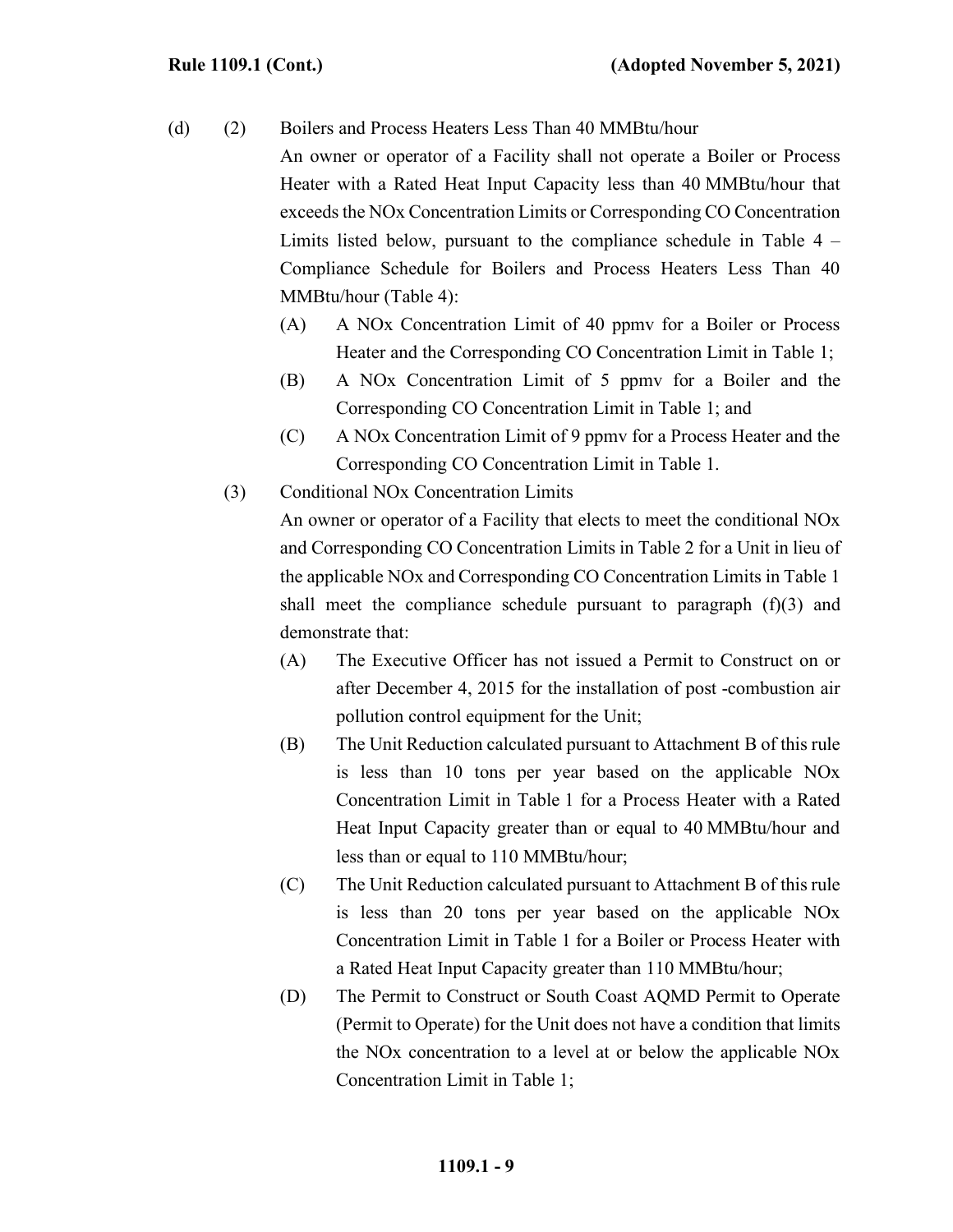- (d) (3) (E) The Representative NOx Concentration of the Unit is not at or below the applicable NOx Concentration Limit in Table 1; and
	- (F) The Unit is not identified as being decommissioned pursuant to paragraph  $(f)(10)$ .

| Unit                                                      | <b>NO<sub>x</sub></b><br>(ppmv) | CO<br>(ppmv) | O <sub>2</sub><br>Correction<br>$(\%)$ | Rolling<br>Averaging<br>Time <sup>1</sup> |
|-----------------------------------------------------------|---------------------------------|--------------|----------------------------------------|-------------------------------------------|
| <b>Boilers</b><br>$>110$ MMBtu/hour                       | 7.5                             | 400          | 3                                      | 24-hour                                   |
| <b>FCCU<sub>s</sub></b>                                   | 8                               | 500          | 3                                      | $365$ -day                                |
|                                                           | 16                              |              |                                        | $7$ -day                                  |
| Gas Turbines fueled with<br>Natural Gas                   | 2.5                             | 130          | 15                                     | 24-hour                                   |
| <b>Process Heaters</b><br>$\geq 40 - \leq 110$ MMBtu/hour | 18                              | 400          | 3                                      | 24-hour                                   |
| <b>Process Heaters</b><br>$>110$ MMBtu/hour               | 22                              | 400          | 3                                      | 24-hour                                   |
| <b>SMR Heaters</b>                                        | 7.5                             | 400          | 3                                      | 24-hour                                   |
| Vapor Incinerators                                        | 40                              | 400          | 3                                      | 24-hour                                   |

#### **TABLE 2: CONDITIONAL NOx AND CO CONCENTRATION LIMITS**

Averaging times apply to Units operating a certified CEMS and shall be calculated pursuant to Attachment A of this rule; compliance for Units without a certified CEMS shall be demonstrated pursuant to paragraph  $(l)(1)$ .

(4) Gas Turbines

Notwithstanding the NOx Concentration Limit in Table 1, an owner or operator of a Facility shall not operate a Gas Turbine fueled with Natural Gas that exceeds a NOx concentration limit of 5 ppmv at 15 percent  $O<sub>2</sub>$ correction based on a 24-hour rolling average during Natural Gas curtailment periods, where there is a shortage in the supply of pipeline Natural Gas due solely to supply limitations or restrictions in distribution pipelines by the utility supplying the gas, and not due to the cost of Natural Gas.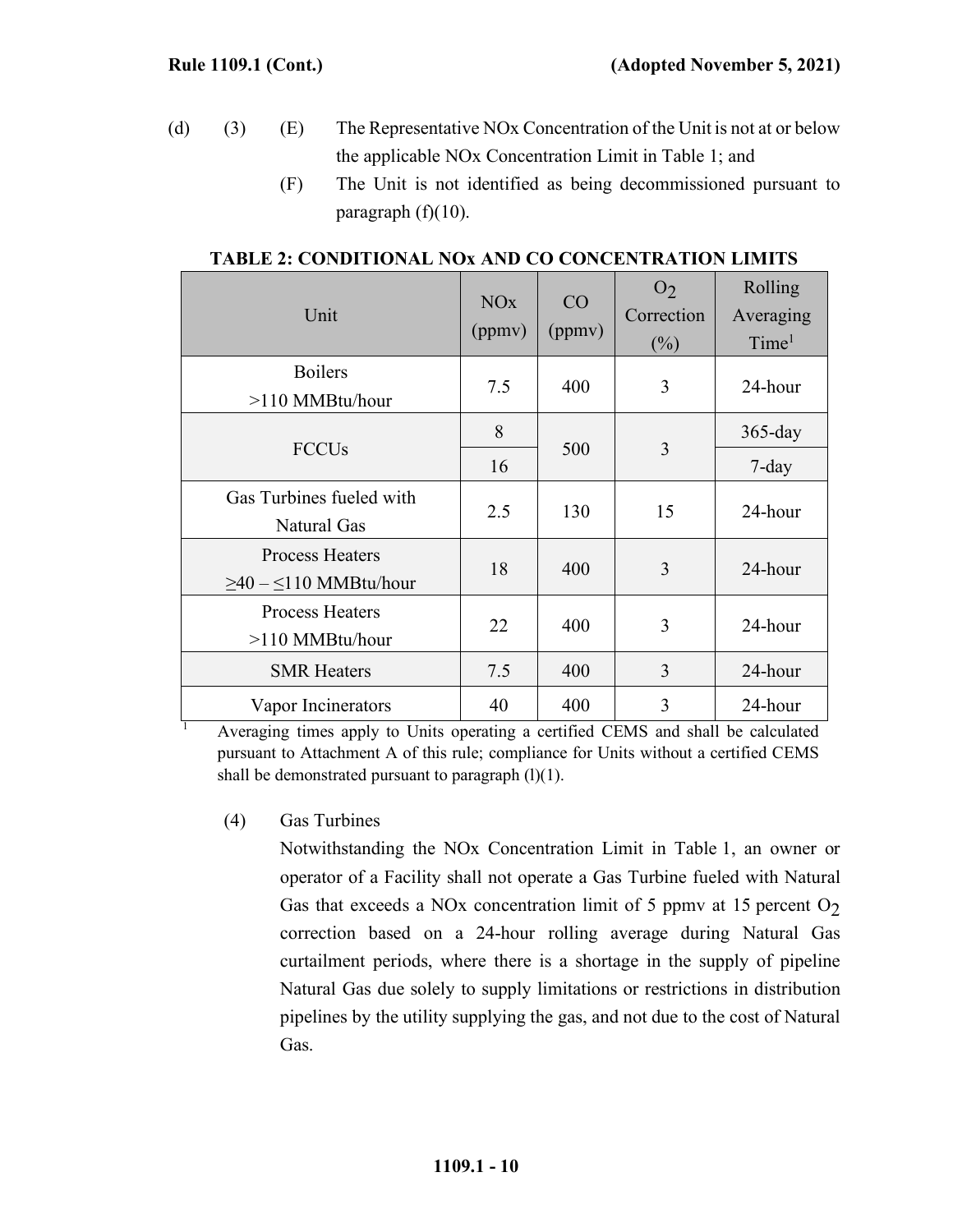- (d) (5) An owner or operator of a Facility with Units With Combined Stacks shall be subject to the most stringent applicable NOx Concentration Limit in Table 1 or Table 2.
	- (6) An owner or operator of a Facility with a Unit with a CO concentration limit in a Permit to Operate or Permit to Construct that was established before November 5, 2021, shall meet the CO concentration limit in the Permit to Operate or Permit to Construct in lieu of the applicable Corresponding CO Concentration Limit.
- (e) Interim Concentration Limits
	- (1) An owner or operator of a Former RECLAIM Facility shall not operate a Unit that exceeds the applicable interim NOx Concentration Limit or Corresponding CO Concentration Limit in Table 3 until that Unit is required to meet another NOx concentration limit and CO concentration limit in the rule pursuant to the compliance schedule in subdivision (f) or an approved I-Plan for any:
		- (A) Unit at a Facility subject to this rule where the owner or operator will meet the NOx and Corresponding CO Concentration Limits in Table 1 or Table 2;
		- (B) Unit at a Facility subject to this rule where the owner or operator elects to comply with an approved B-Plan; and
		- (C) Boiler or Process Heater at a Facility less than 40 MMBtu/hour that is not included in a B-Cap, where the owner or operator elects to comply with an approved B-Cap.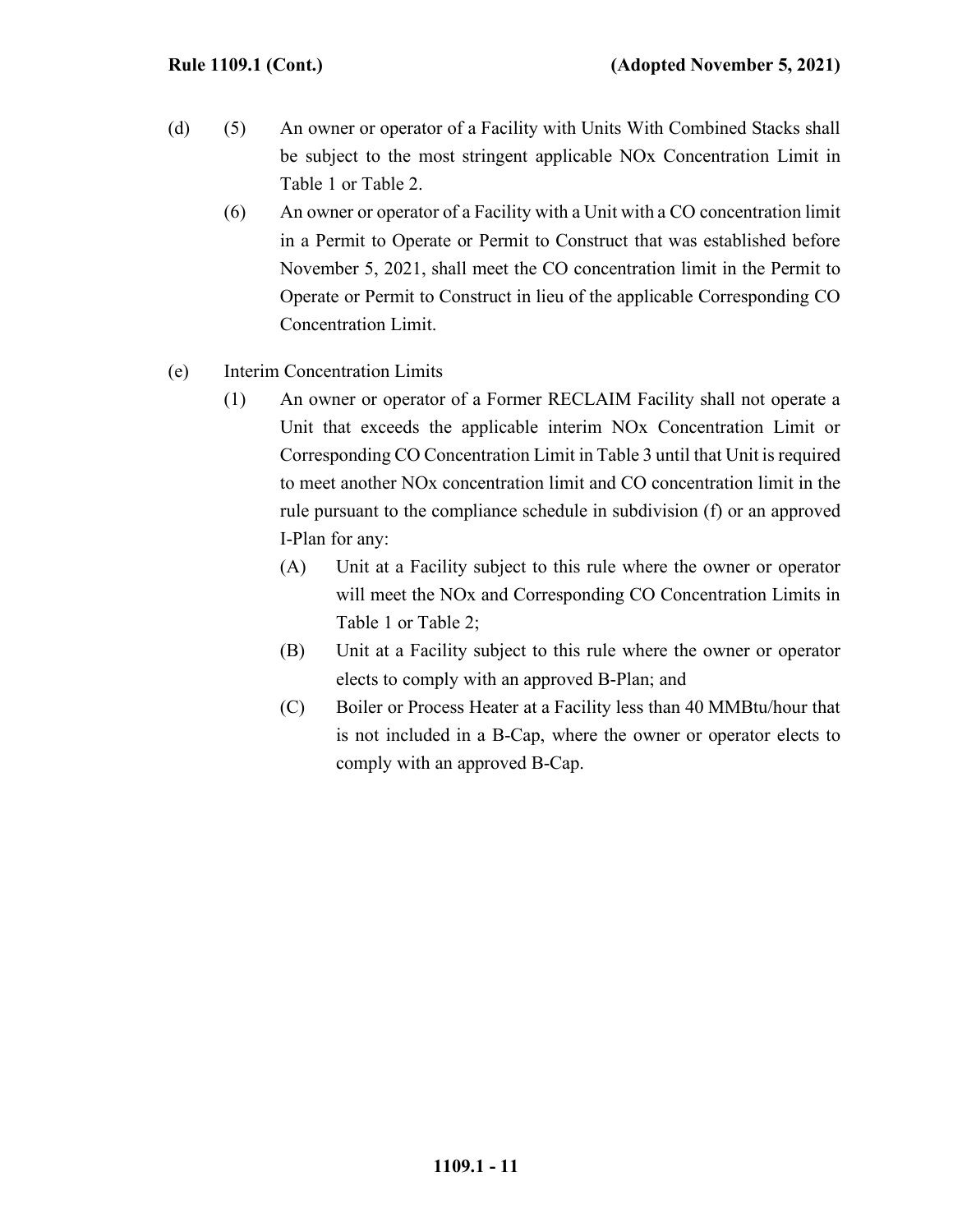| Unit                                                                                               | <b>NO<sub>x</sub></b><br>(ppmv)    | CO<br>(ppmv) | O <sub>2</sub><br>Correction<br>$(\%)$ | Rolling<br>Averaging<br>Time <sup>1</sup> |
|----------------------------------------------------------------------------------------------------|------------------------------------|--------------|----------------------------------------|-------------------------------------------|
| <b>Boilers and Process Heaters</b><br>$\leq 6$ MMBtu/hour <sup>2</sup>                             | 60                                 | 400          | 3                                      | $365$ -day                                |
| <b>Boilers and Process Heaters</b><br>$\geq$ 6 MMBtu/hour and<br>$\leq 40$ MMBtu/hour <sup>2</sup> | 40                                 | 400          | 3                                      | $365$ -day                                |
| <b>Boilers and Process Heaters</b><br>>40 MMBtu/hour                                               | Pursuant to<br>paragraph<br>(e)(2) | 400          | 3                                      | $365$ -day                                |
| Flares                                                                                             | 105                                | 400          | 3                                      | $365$ -day                                |
| <b>FCCU<sub>s</sub></b>                                                                            | 40                                 | 500          | 3                                      | $365$ -day                                |
| Gas Turbines fueled with Natural<br>Gas or Other Gaseous Fuel                                      | 20                                 | 130          | 15                                     | $365$ -day                                |
| <b>Petroleum Coke Calciners</b>                                                                    | 85                                 | 2,000        | 3                                      | 365-day                                   |
| <b>SMR</b> Heaters                                                                                 | $20^{3}$                           |              |                                        | $365$ -day                                |
|                                                                                                    | 60 <sup>4</sup>                    | 400          | 3                                      | $365$ -day                                |
| <b>SMR Heaters with Gas Turbine</b>                                                                | 5                                  | 130          | 15                                     | $365$ -day                                |
| <b>SRU/TG</b> Incinerators                                                                         | 100                                | 400          | 3                                      | $365$ -day                                |
| <b>Sulfuric Acid Furnaces</b>                                                                      | 30                                 | 400          | 3                                      | $365$ -day                                |
| Vapor Incinerators                                                                                 | 110                                | 400          | 3                                      | $365$ -day                                |

**TABLE 3: INTERIM NOx AND CO CONCENTRATION LIMITS**

<sup>1</sup> Averaging times are applicable to Units with a CEMS and shall be calculated pursuant to Attachment A of this rule; compliance for Units without a certified CEMS shall be demonstrated pursuant to paragraph  $(l)(1)$ .

<sup>2</sup> Boilers and Process Heaters with a Rated Heat Input Capacity <40 MMBtu/hour that operate with a certified CEMS may comply with the NOx emission limit pursuant to paragraph (e)(2) in lieu of the NOx Concentration Limit in Table 3.

<sup>3</sup> SMR Heaters equipped with post-combustion air pollution control equipment that was installed before November 5, 2021.

<sup>4</sup> SMR Heaters not equipped with post-combustion air pollution control equipment as of November 5, 2021.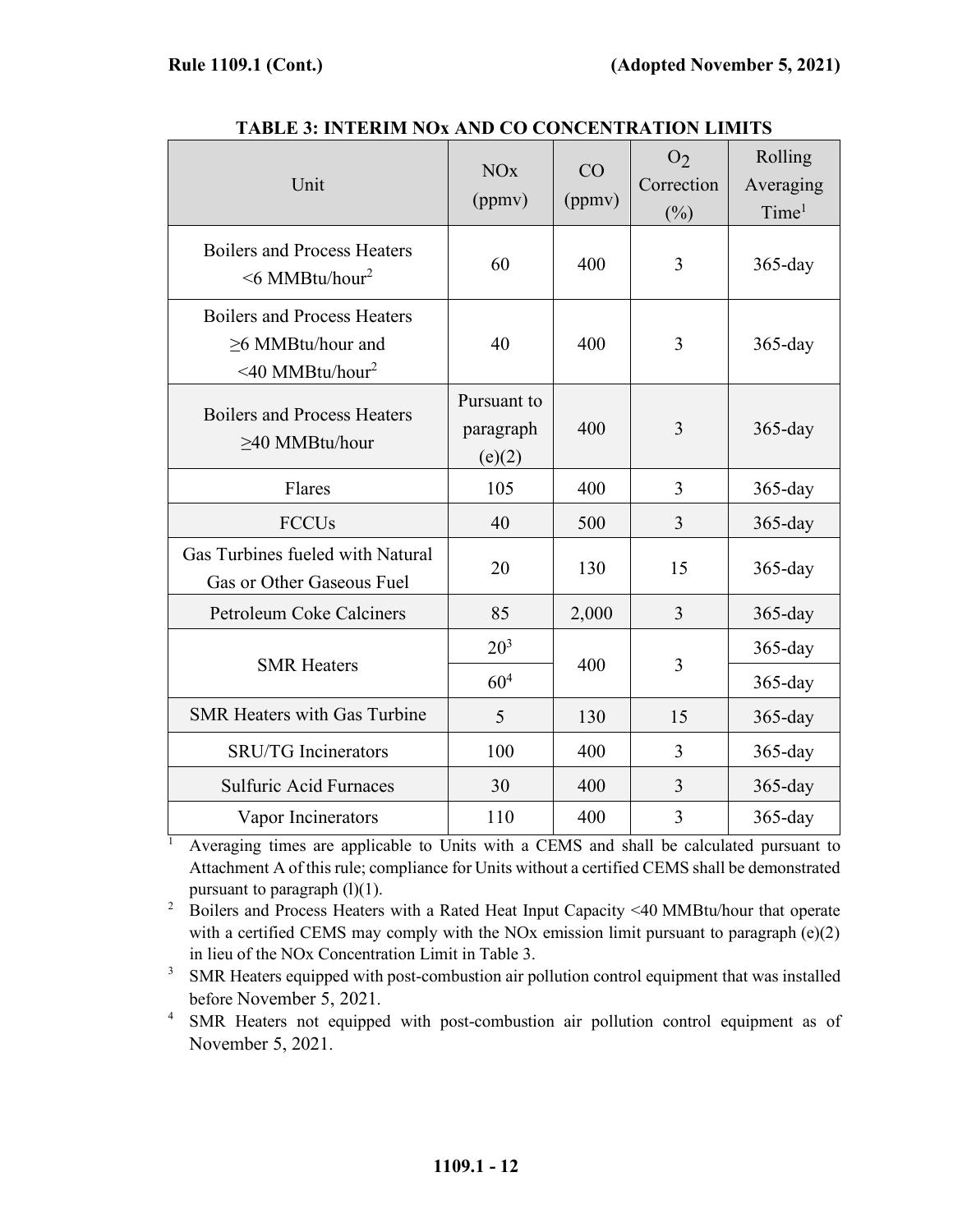- (e) (2) An owner or operator of a Former RECLAIM Facility complying with the NOx and Corresponding CO Concentration Limits in Table 1 or Table 2 or that elects to comply with an approved B-Plan shall:
	- (A) Not exceed an interim facility-wide NOx emission limit of 0.03 pounds/MMBtu based on a daily rolling 365-day average as measured pursuant to subdivision (k), the day after the Facility becomes a Former RECLAIM Facility and everyday thereafter, calculated pursuant to Attachment A Section (A-2) of this rule for:
		- (i) All Boilers and Process Heaters with a Rated Heat Input Capacity of greater than or equal to 40 MMBtu/hour; or
		- (ii) All Boilers and Process Heaters with Rated Heat Input Capacity of greater than or equal to 40 MMBtu/hour and Boilers and Process Heaters with Rated Heat Input Capacity of less than 40 MMBtu/hour with a certified NOx CEMS.
	- (B) Demonstrate compliance with the interim NOx emission rate pursuant to subparagraph  $(e)(2)(A)$  until all Boilers and Process Heaters meet the applicable NOx concentration limits in Table 1, Table 2, or an approved B-Plan.
	- (3) An owner or operator of a Facility with an approved I-Plan and an approved B-Cap shall meet the requirements of subparagraph  $(h)(9)(B)$  or  $(h)(9)(C)$ for Units in the approved B-Cap and shall meet the interim NOx and Corresponding CO Concentration Limits in Table 3 for all other Units.
- (f) Compliance Schedule
	- (1) An owner or operator of a Facility with a Unit that is required to meet the NOx and Corresponding CO Concentration Limits in Table 1 pursuant to subdivision (d), with the exception of Boilers and Process Heaters with a Rated Heat Input Capacity of less than 40 MMBtu/hour, shall:
		- (A) On or before July 1, 2023, submit a complete permit application for a permit condition that limits the NOx and CO emissions to a level not to exceed the applicable NOx and Corresponding CO Concentration Limits in Table 1; and
		- (B) Not operate a Unit that exceeds the NOx Concentration Limit or Corresponding CO Concentration Limit pursuant to subparagraph  $(f)(1)(A)$  on and after either the date the South Coast AQMD issues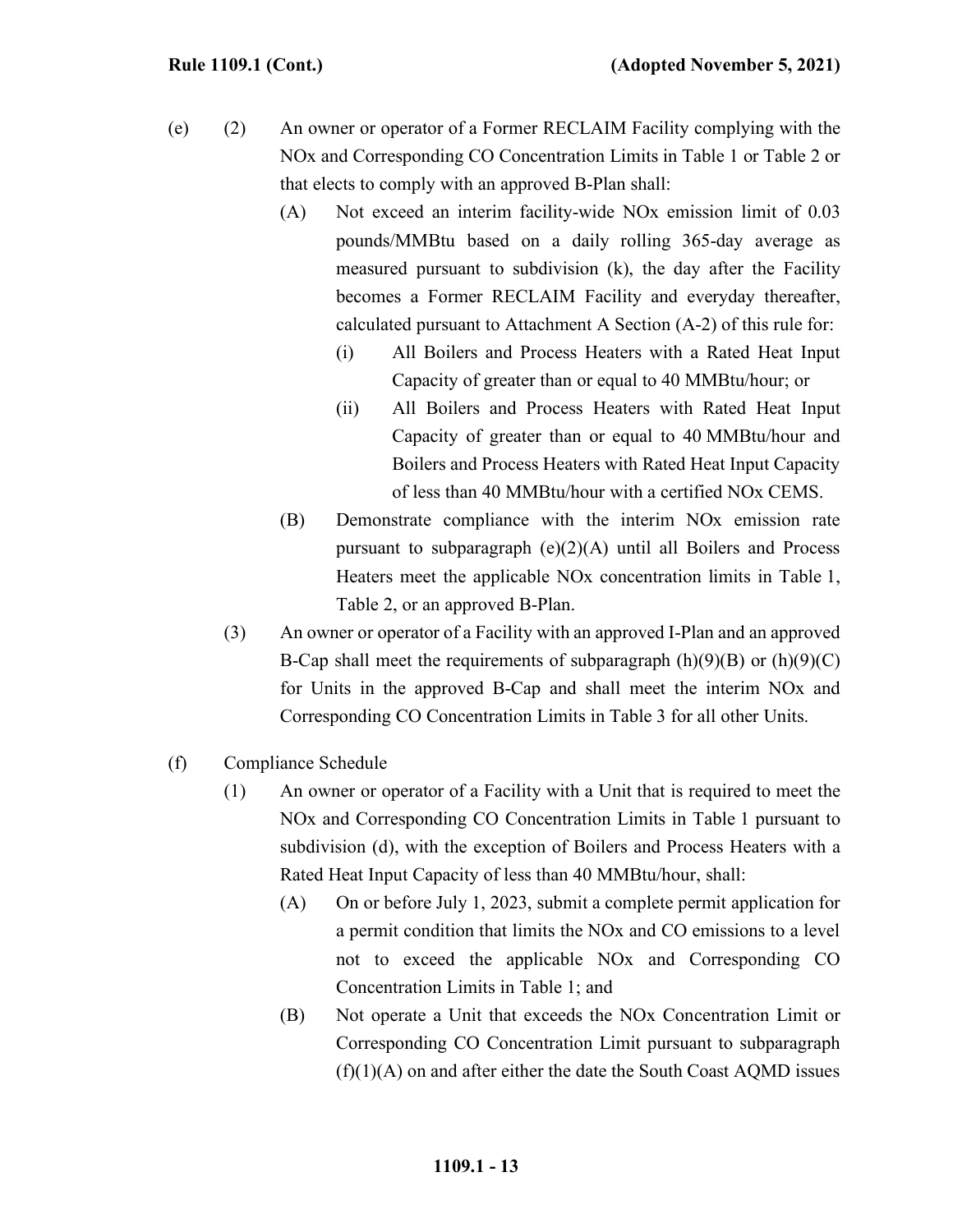the Permit to Operate or 36 months from the date the South Coast AQMD issues a Permit to Construct, whichever is sooner.

- (f) (2) An owner or operator of a Facility with a Boiler or Process Heater with a Rated Heat Input Capacity less than 40 MMBtu/hour that is required to meet the NOx and Corresponding CO Concentration Limits pursuant to paragraph (d)(2) shall:
	- (A) Not operate a Boiler or Process Heater that exceeds the NOx or Corresponding CO Concentration Limits in paragraph (d)(2) pursuant to the compliance schedule in Table 4 unless the Boiler or Process Heater is included in an approved I-Plan;
	- (B) Submit a complete permit application for a Boiler for a permit condition that limits the NOx and CO emissions to a level not to exceed the NOx and Corresponding CO Concentration Limits pursuant to subparagraph  $(d)(2)(B)$  no later than six months after an owner or operator of a Facility cumulatively replaces either 50 percent or more of the burners or replaces burners that represent 50 percent or more of the Heat Input in the Boiler, where the cumulative replacement begins on July 1, 2022; and
	- (C) Effective November 5, 2031, submit a complete permit application for a Process Heater for a permit condition that limits the NOx and CO emissions to a level not to exceed the NOx and Corresponding CO Concentration Limits pursuant to subparagraph  $(d)(2)(C)$  no later than six months after an owner or operator of a Facility cumulatively replaces either 50 percent or more of the burners, or replaces burners that represent 50 percent or more of the Heat Input in the Process Heater, where the cumulative replacement begins November 5, 2026.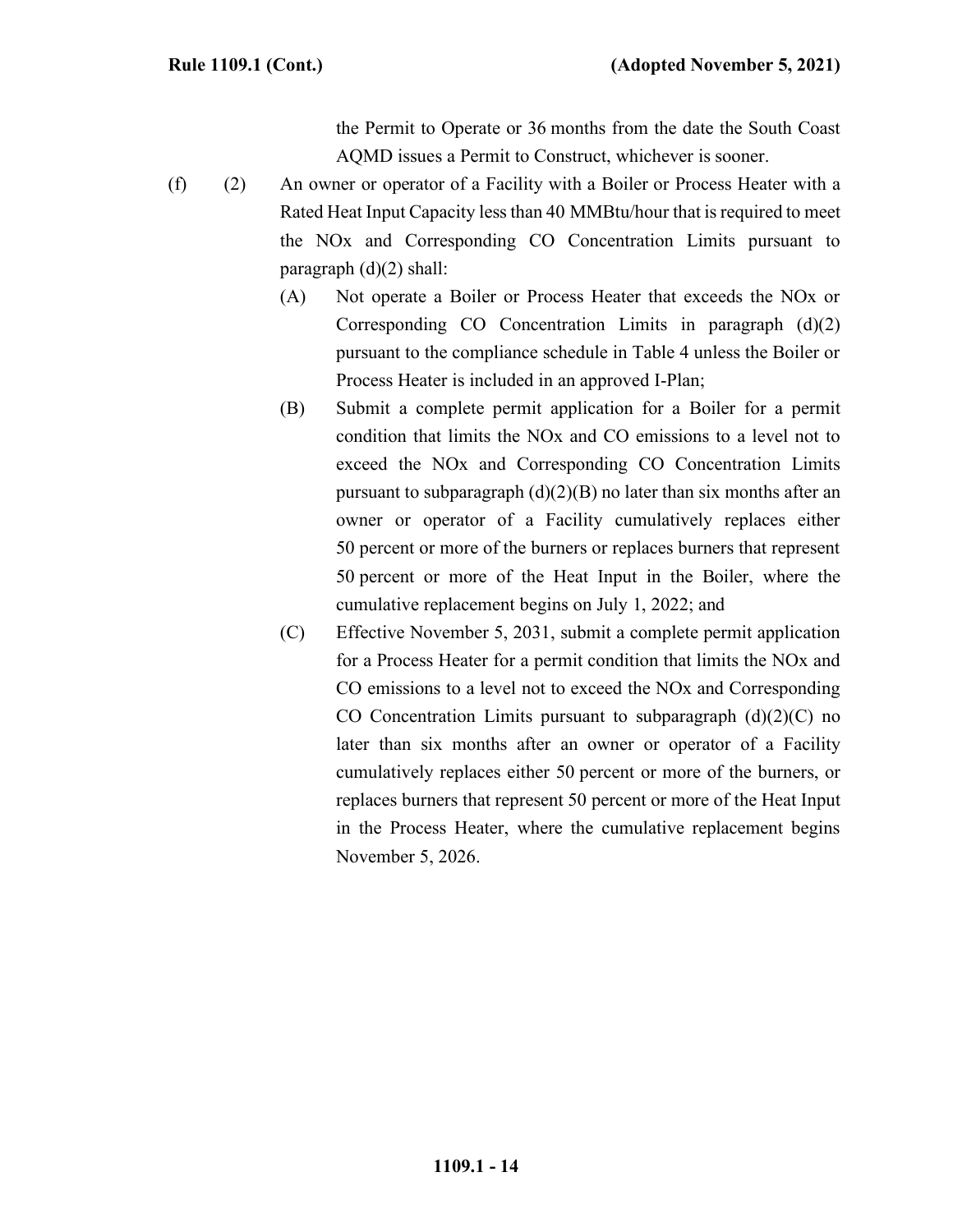#### Unit NOx Concentration Limit (ppmv) Permit Application Submittal Date Compliance Date Boilers  $<40$ MMBtu/ hour 40 ppmv pursuant to subparagraph  $(d)(2)(A)$ On or before July 1, 2022 • On and after the date the South Coast AQMD issues a Permit to Operate 5 ppmv pursuant to subparagraph  $(d)(2)(B)$ Pursuant to subparagraph  $(f)(2)(B)$ • On and after 18 months from the date the South Coast AQMD issues a Permit to Construct Process Heaters  $<40$ MMBtu/ hour 40 ppmv pursuant to subparagraph  $(d)(2)(A)$ On or before July 1, 2023 • On and after the date the South Coast AQMD issues the Permit to Operate or on and after 18 months from the date the South Coast AQMD issues a Permit to Construct, whichever is sooner; or • On and after 36 months from the date the South Coast AQMD issues a Permit to Construct if the owner or operator of a Facility elects to meet the NOx Concentration Limit pursuant to subparagraph  $(d)(2)(C)$  in lieu of subparagraph  $(d)(2)(A)$ 9 ppmv pursuant to subparagraph  $(d)(2)(C)$ Pursuant to subparagraph  $(f)(2)(C)$ • On and after 18 months from the date the South Coast AQMD issues a Permit to Construct

## **TABLE 4: COMPLIANCE SCHEDULE FOR BOILERS AND PROCESS HEATERS LESS THAN 40 MMBTU/HOUR**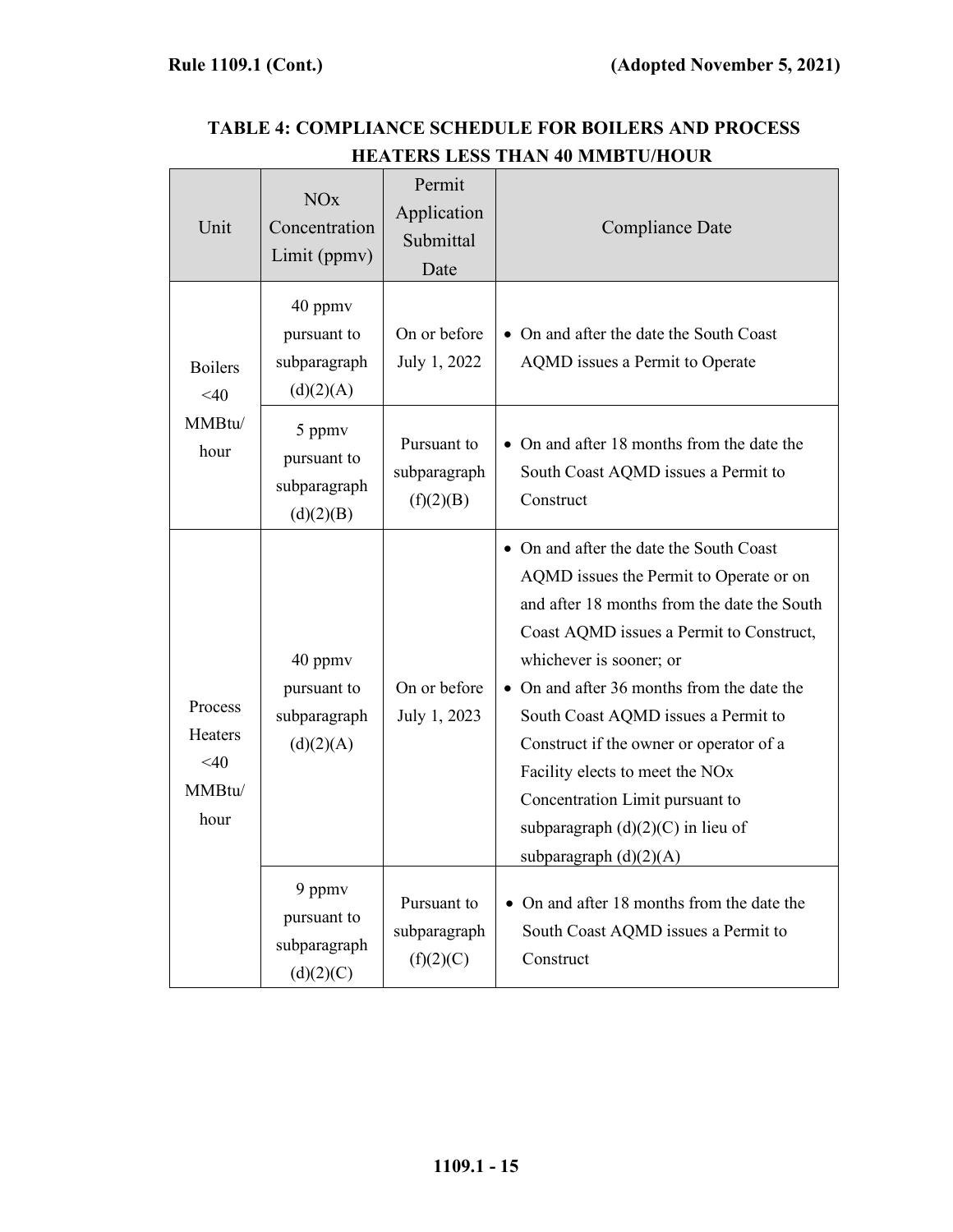# (f) (3) Table 2 Conditional Concentration Limits

An owner or operator of a Facility that meets the conditions in paragraph (d)(3) to meet the conditional NOx and Corresponding CO Concentration Limits in Table 2 in lieu of the NOx and Corresponding CO Concentration Limits in Table 1 shall:

- (A) On or before June 1, 2022, submit a complete permit application for a permit condition that limits the NOx and CO emissions to a level not to exceed the applicable conditional NOx and Corresponding CO Concentration Limits in Table 2 and provide documentation that the requirements in paragraph  $(d)(3)$  have been met; and
- (B) Not operate a Unit that exceeds the applicable conditional NOx Concentration Limit or Corresponding CO Concentration Limit in Table 2 on and after either the date the South Coast AQMD issues the Permit to Operate or 18 months from the date the South Coast AQMD issues a Permit to Construct, whichever is sooner.
- (4) An owner or operator of a Facility that replaces existing NOx control equipment on a Unit complying with a conditional NOx and Corresponding CO Concentration Limit in Table 2 shall:
	- (A) Submit a complete permit application for a permit condition that limits the NOx and CO emissions to a level not to exceed the applicable NOx and Corresponding CO Concentration Limits in Table 1 prior to the date of replacing the existing NOx control equipment. Replacement of the existing NOx control equipment will be determined as:
		- (i) Replacement of existing post-combustion air pollution control equipment on a FCCU, Gas Turbine fueled with Natural Gas, Process Heater with a Rated Heat Input Capacity of greater than or equal to 40 MMBtu/hour, or SMR Heater;
		- (ii) Replacement of components on existing post-combustion air pollution control equipment on any Unit listed in clause  $(f)(4)(A)(i)$  where the fixed capital cost of the new components for the post-combustion air pollution control equipment exceeds 50 percent of the fixed capital cost that would be required to construct and install a comparable new post-combustion air pollution control equipment; or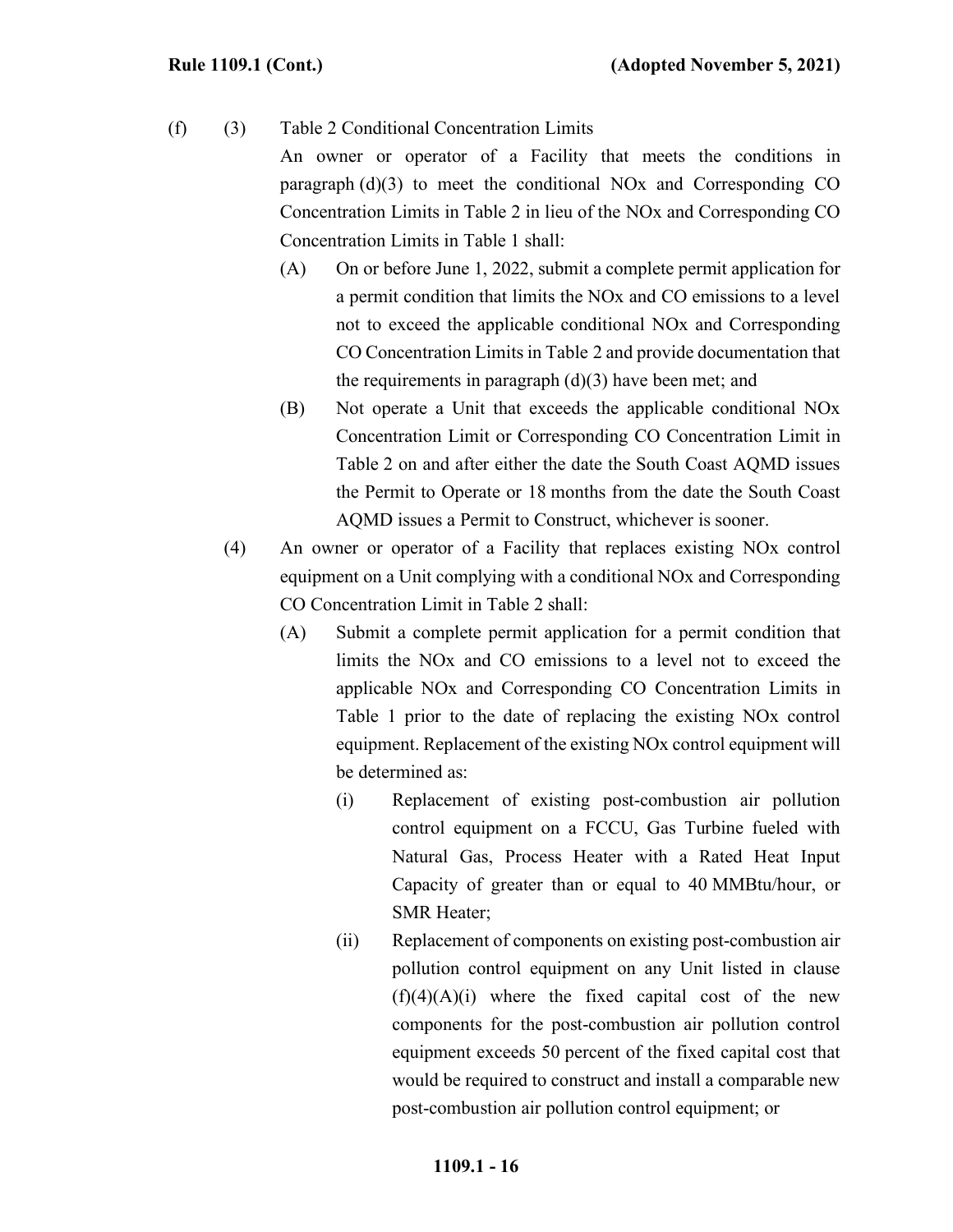- (f) (4) (A) (iii) 50 percent or more of the burners in a Vapor Incinerator, or 50 percent or more of the Rated Heat Input Capacity of the burners in a Vapor Incinerator, are cumulatively replaced after November 5, 2021;
	- (B) Not operate a Unit that exceeds the NOx or CO concentration limits pursuant to subparagraph  $(f)(4)(A)$  on and after either the date the South Coast AQMD issues the Permit to Operate or 18 months from the date the South Coast AQMD issues a Permit to Construct, whichever is sooner.
	- (5) An owner or operator of a Facility with a Unit that is exempt pursuant to paragraph  $(o)(2)$ ,  $(o)(3)$ ,  $(o)(5)$ ,  $(o)(6)$ ,  $(o)(8)$ , or  $(o)(9)$  shall:
		- (A) On or before July 1, 2022, submit a complete permit application to apply for a permit condition that limits the NOx emissions, Rated Heat Input Capacity, Heat Input, or operating hours pursuant to the applicable limits in subparagraph  $(o)(2)(A)$ ,  $(o)(3)(A)$ ,  $(o)(5)(A)$ , or (o)(6)(A), or clause (o)(8)(A)(i), (o)(9)(A)(i) or (o)(9)(B)(i); and
		- (B) Not operate a Unit that exceeds the limits pursuant to subparagraph  $(f)(5)(A)$  on and after the date the South Coast AQMD issues a Permit to Operate.
	- (6) An owner or operator of a Facility with a Unit exempt from the NOx and Corresponding CO Concentration Limits in Table 1 pursuant to paragraph (o)(2), (o)(3), (o)(5), (o)(6), (o)(8), or (o)(9) that exceeds the applicable exemption limitations shall:
		- (A) Within six months of the exceedance, submit a complete permit application to apply for a permit condition that limits the NOx and CO emissions to a level not to exceed the applicable NOx and Corresponding CO Concentration Limit in Table 1; and
		- (B) Not operate a Unit that exceeds the NOx or CO concentration limits pursuant to subparagraph  $(f)(6)(A)$  on and after either the date the South Coast AQMD issues the Permit to Operate or 18 months from the date the South Coast AQMD issues the Permit to Construct, whichever is sooner.
	- (7) An owner or operator of a Facility that fails to submit a permit application on or before:
		- (A) The date specified in subparagraph  $(f)(1)(A)$ , shall expeditiously submit a complete permit application and meet the applicable NOx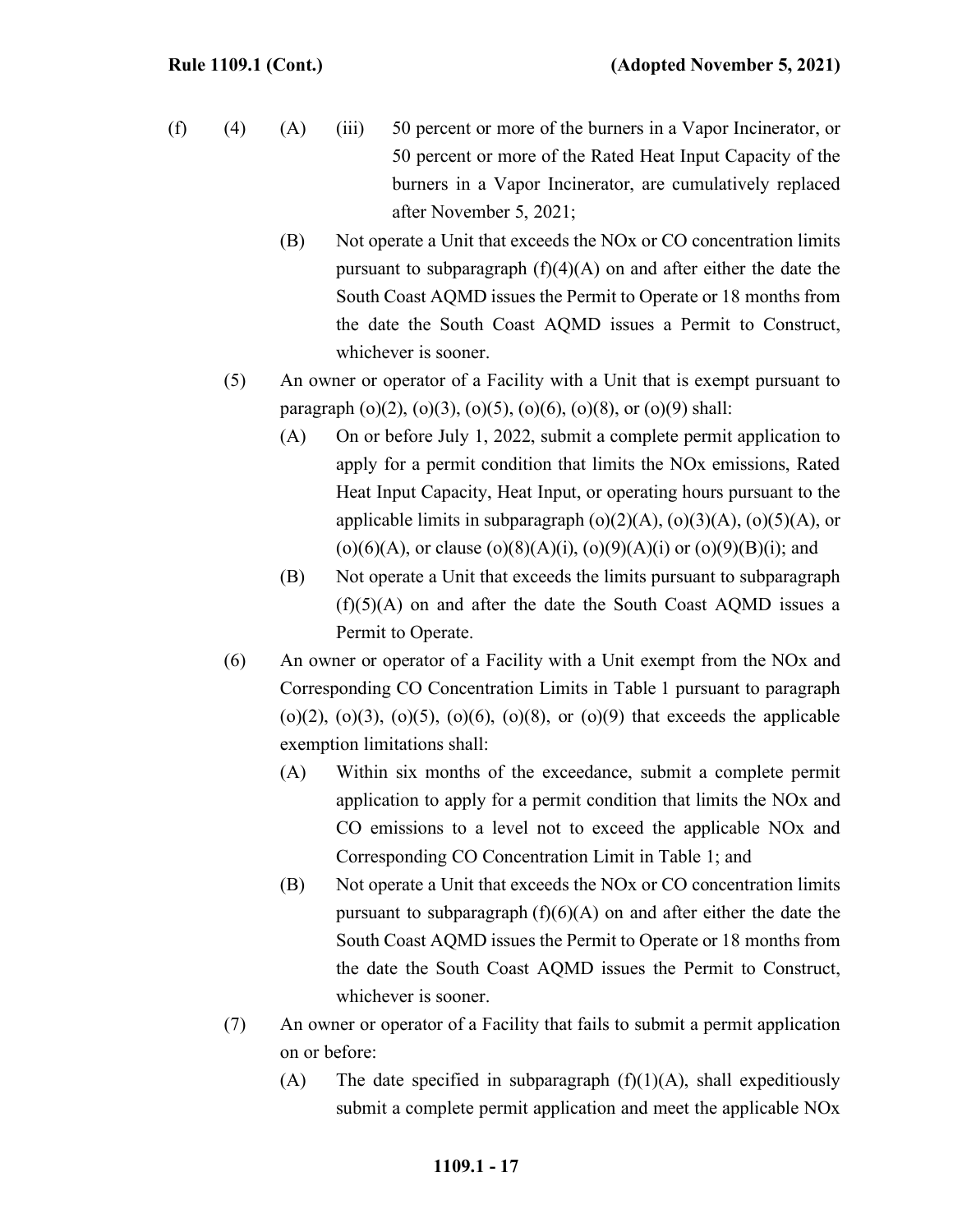and Corresponding CO Concentration Limits in Table 1 no later than 36 months after the permit application submittal deadline pursuant to subparagraph  $(f)(1)(A);$ 

- (f) (7) (B) The date specified in subparagraph  $(f)(3)(A)$  or  $(f)(4)(A)$ , shall expeditiously submit a complete permit application and meet the applicable NOx and Corresponding CO Concentration Limits in Table 1 no later than 24 months after the respective permit application submittal deadline pursuant to subparagraph  $(f)(3)(A)$  or  $(f)(4)(A);$  or
	- (C) The date specified in Table 4 for Boilers subject to the 5 ppmv limits and all Process Heaters, shall expeditiously submit a complete permit application and meet the applicable NOx and Corresponding CO Concentration Limits pursuant to paragraph (d)(2) no later than 24 months after the applicable permit application submittal deadline pursuant to Table 4.
	- (8) An owner or operator of a Facility with a Unit subject to an averaging time less than a 365-day rolling average that operates a certified CEMS shall be required to demonstrate compliance with the applicable NOx Concentration Limit or Alternative BARCT NOx Limit, and Corresponding CO Concentration Limit six months after the date the Permit to Operate is issued, 36 months after the Permit to Construct is issued, or immediately after completion of the initial NOx compliance demonstration pursuant to paragraph (l)(4), whichever is soonest.
	- (9) An owner or operator of a Facility with a Unit subject to a 365-day rolling average shall demonstrate compliance with the applicable NOx Concentration Limit or Alternative BARCT NOx Limit, and Corresponding CO Concentration Limit beginning 14 months after the date the Permit to Operate is issued, 36 months after the Permit to Construct is issued, or immediately after completion of the initial NOx compliance demonstration pursuant to paragraph (l)(4), whichever is soonest.
	- (10) Decommissioned Units
		- (A) An owner or operator that decommissions a Unit to meet the requirements of this rule shall:
			- (i) Surrender the Permit to Operate of the Unit to be decommissioned, pursuant to the schedule in subparagraph  $(f)(10)(B);$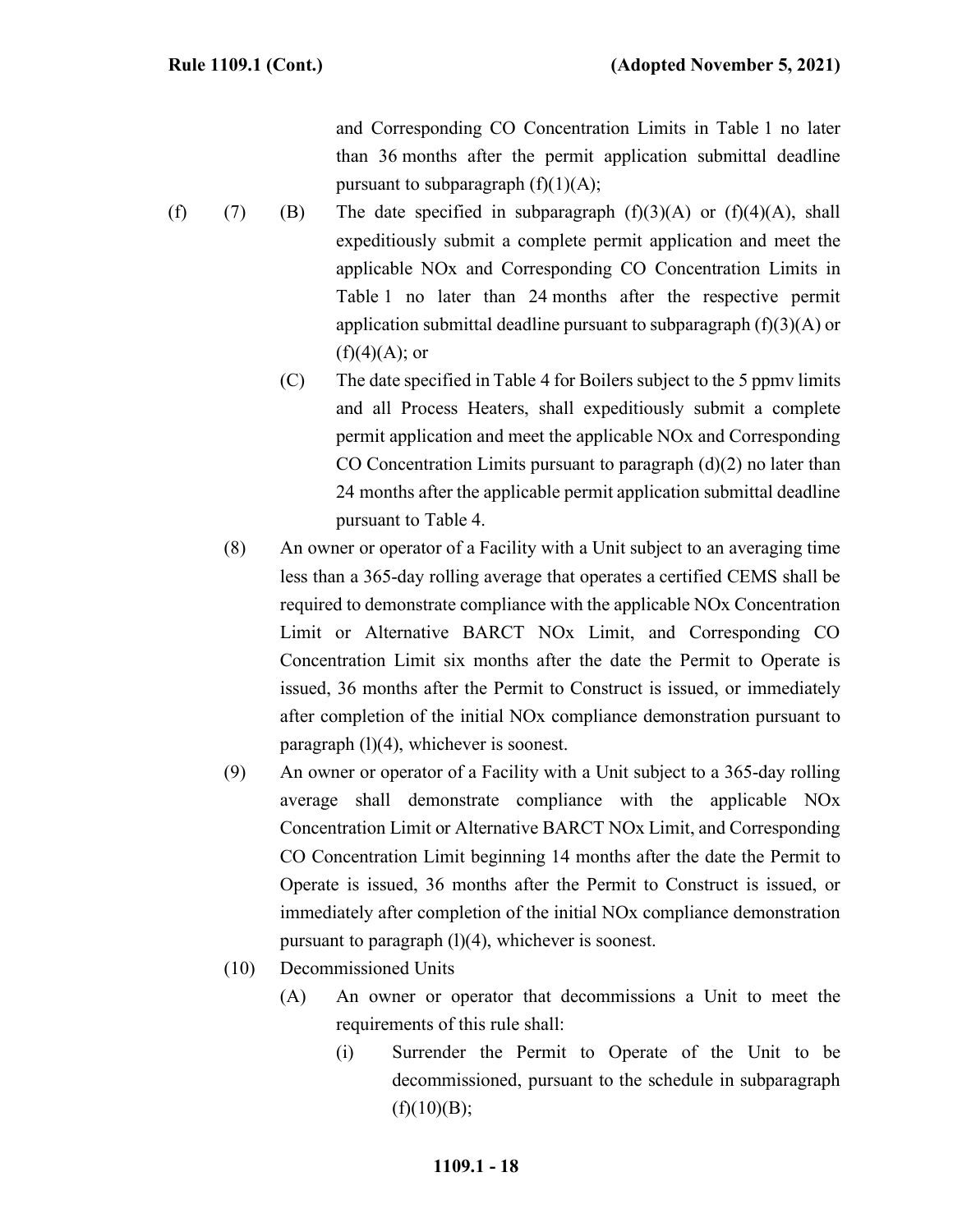- $(f)$  (10) (A) (ii) Disconnect and blind the fuel line(s) of the Unit to be decommissioned, pursuant to the schedule in subparagraph  $(f)(10)(B)$ ; and
	- (iii) Not sell the decommissioned Unit to another entity for operation within the South Coast Air Basin.
	- (B) An owner or operator shall meet the requirements of clauses  $(f)(10)(A)(i)$  and  $(f)(10)(A)(ii)$ :
		- (i) No later than 54 months from Permit Application Submittal Date for Phase I specified in Table 6 for the I-Plan option selected, if a Unit is excluded from a B-Plan pursuant to clause  $(g)(1)(B)(ii)$ ;
		- (ii) No later than the date specified by the Executive Officer, if an approved B-Plan is modified to remove a Unit that will be decommissioned;
		- (iii) No later than 90 days from commissioning a New Unit, if the New Unit is replacing in whole or in part a Unit to be decommissioned to meet the requirements of an approved B-Cap and an approved I-Plan; or
		- (iv) No later than the B-Cap Effective Date of the Facility BARCT Emission Target specified in Table 6 for the I-Plan option selected for a B-Cap, if a Unit is to be decommissioned to meet the requirements of an approved B-Cap and an approved I-Plan and a New Unit is not replacing the Unit to be decommissioned.

### (g) B-Plan and B-Cap Requirements

- (1) An owner or operator of a Facility with six or more Units subject to this rule that elects to implement an approved B-Plan in lieu of meeting the NOx Concentration Limits in Table 1 or Table 2 shall:
	- (A) Submit a complete B-Plan to the Executive Officer for review pursuant to subdivision (i).
	- (B) Include all Units subject to this rule with the option to exclude:
		- (i) Optional Units;
		- (ii) Any Unit that will be decommissioned on or before 54 months from the Permit Application Submittal Date in Phase I of the selected I-Plan option in Table 6; and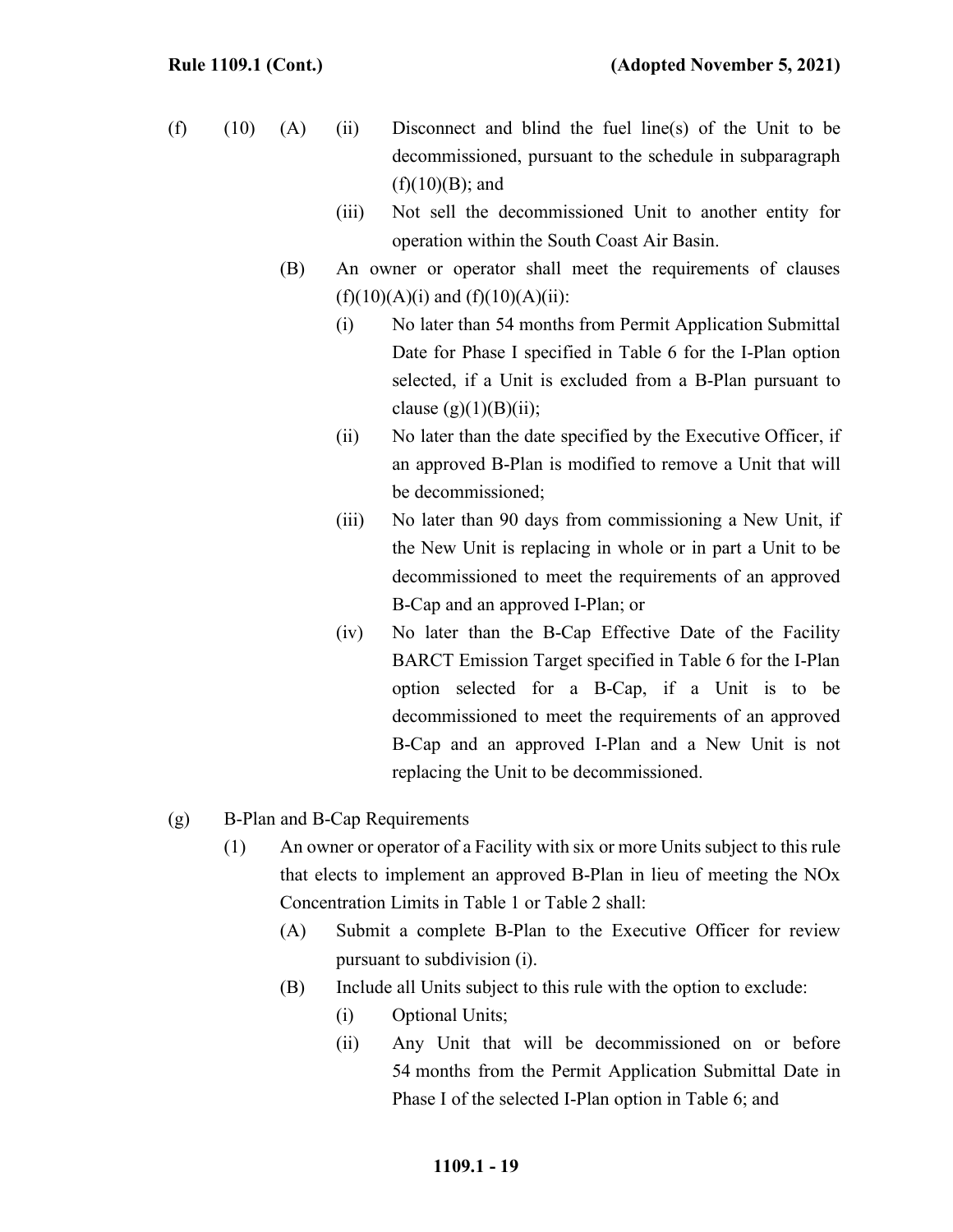- (g) (1) (B) (iii) Any Unit listed under paragraphs  $\alpha$  (o)(2),  $\alpha$ (o)(3),  $\alpha$ (o)(5),  $(o)(6)$ ,  $(o)(8)$ , and  $(o)(9)$ , and Units listed in paragraph  $(o)(1)$ shall not be included in the B-Plan.
	- (C) Calculate the Phase I, Phase II, or if applicable, Phase III BARCT Equivalent Mass Emissions, pursuant to Attachment B, where the owner or operator of a Facility shall:
		- (i) Select an Alternative BARCT NOx Limit, based on the applicable percent  $O<sub>2</sub>$  correction and averaging period specified in Table 1, for each Unit included in the B-Plan;
		- (ii) Limit the Alternative BARCT NOx Limit to the applicable conditional NOx Concentration Limit in Table 2, for any Unit that meets the conditions in paragraph  $(d)(3)$  and the permit submittal deadline in subparagraph  $(f)(3)(A)$ ;
		- (iii) Use the Representative NOx Concentration for any Unit where an Alternative BARCT NOx Limit is not specified; and
		- (iv) Demonstrate that an Alternative BARCT NOx Limit has been specified for each Unit in the I-Plan by the final phase of the selected I-Plan.
	- (2) Upon receiving approval of an I-Plan and a B-Plan pursuant to paragraph  $(i)(4)$ , the owner or operator of a Facility shall:
		- (A) Submit a complete permit application for each Unit in the approved B-Plan to apply for a permit condition that limits the NOx emissions to a level not to exceed the Alternative BARCT NOx Limit pursuant to subparagraph  $(g)(1)(C)$  and the Corresponding CO Limits in Table 1, pursuant to the schedule in the approved I-Plan; and
		- (B) Not operate a Unit that exceeds the Alternative BARCT NOx Limit pursuant to subparagraph  $(g)(2)(A)$  pursuant to the schedule in the approved I-Plan.
	- (3) An owner or operator of a Facility with six or more Units subject to this rule that elects to implement an approved B-Cap in lieu of meeting the NOx Concentration Limits in Table 1 and/or Table 2, shall:
		- (A) Submit a complete B-Cap to the Executive Officer for review pursuant to subdivision (i).
		- (B) Include all Units subject to this rule with the option to exclude: (i) Optional Units;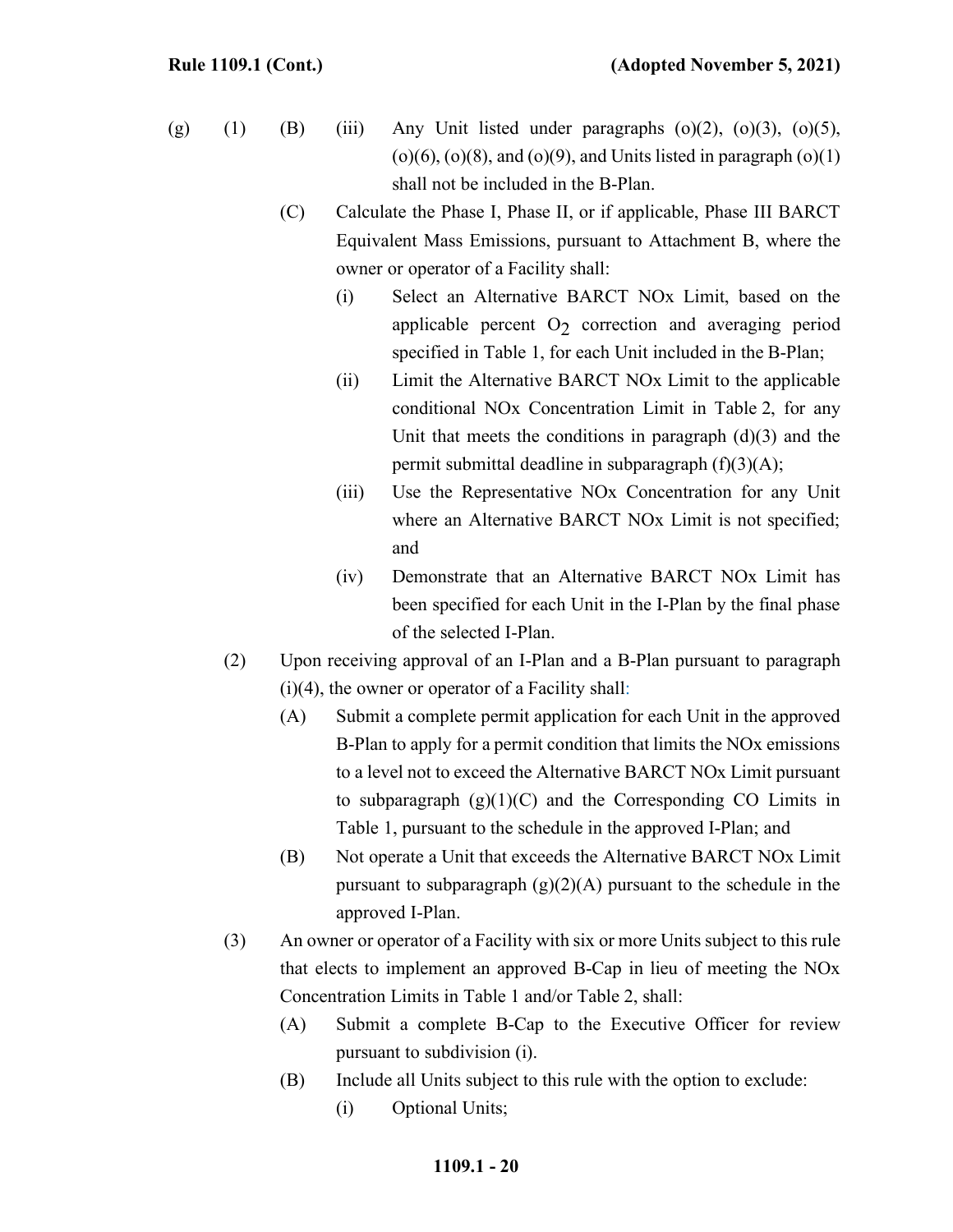- (g) (3) (B) (ii) Vapor Incinerators with a Rated Heat Input Capacity less than 5 MMBtu/hour provided the Vapor Incinerator has an NOx concentration limit in an existing permit that is at or below the applicable NOx concentration limit in Table 2 and the permit was issued prior to November 5, 2021; and
	- (iii) Any Unit listed under paragraphs  $(o)(2)$ ,  $(o)(5)$ ,  $(o)(6)$ ,  $(o)(8)$ , and  $(o)(9)$ , and Units listed in paragraph  $(o)(1)$  shall not be included in the B-Cap.
	- (C) Calculate the Phase I, Phase II, or if applicable, Phase III BARCT Equivalent Mass Emissions, pursuant to Attachment B of this rule, where the owner or operator of a Facility shall:
		- (i) Select an Alternative BARCT NOx Limit, based on the applicable percent  $O<sub>2</sub>$  correction and averaging period specified in Table 1, for each Unit included in the B-Cap where the Alternative BARCT NOx Limit shall not exceed:
			- (A) The applicable NOx Concentration Limit in Table 5; and
			- (B) The applicable conditional NOx Concentration Limit in Table 2, for any Unit that meets the conditions in paragraph (d)(3) and the permit submittal deadline in subparagraph  $(f)(3)(A);$
		- (ii) Use the Representative NOx Concentration for any Unit where an Alternative BARCT NOx Limit is not specified; and
		- (iii) Demonstrate that an Alternative BARCT NOx Limit has been specified for each Unit in the I-Plan by the final phase of the selected I-Plan.
	- (D) Calculate the Phase I, Phase II, and if applicable, Phase III BARCT B-Cap Annual Emissions, pursuant to Attachment B of this rule, where the Unit BARCT B-Cap Annual Emissions can include emission reductions from:
		- (i) The Alternative BARCT NOx Limit;
		- (ii) Any decommissioned Unit(s); or
		- (iii) Other emission reduction strategies.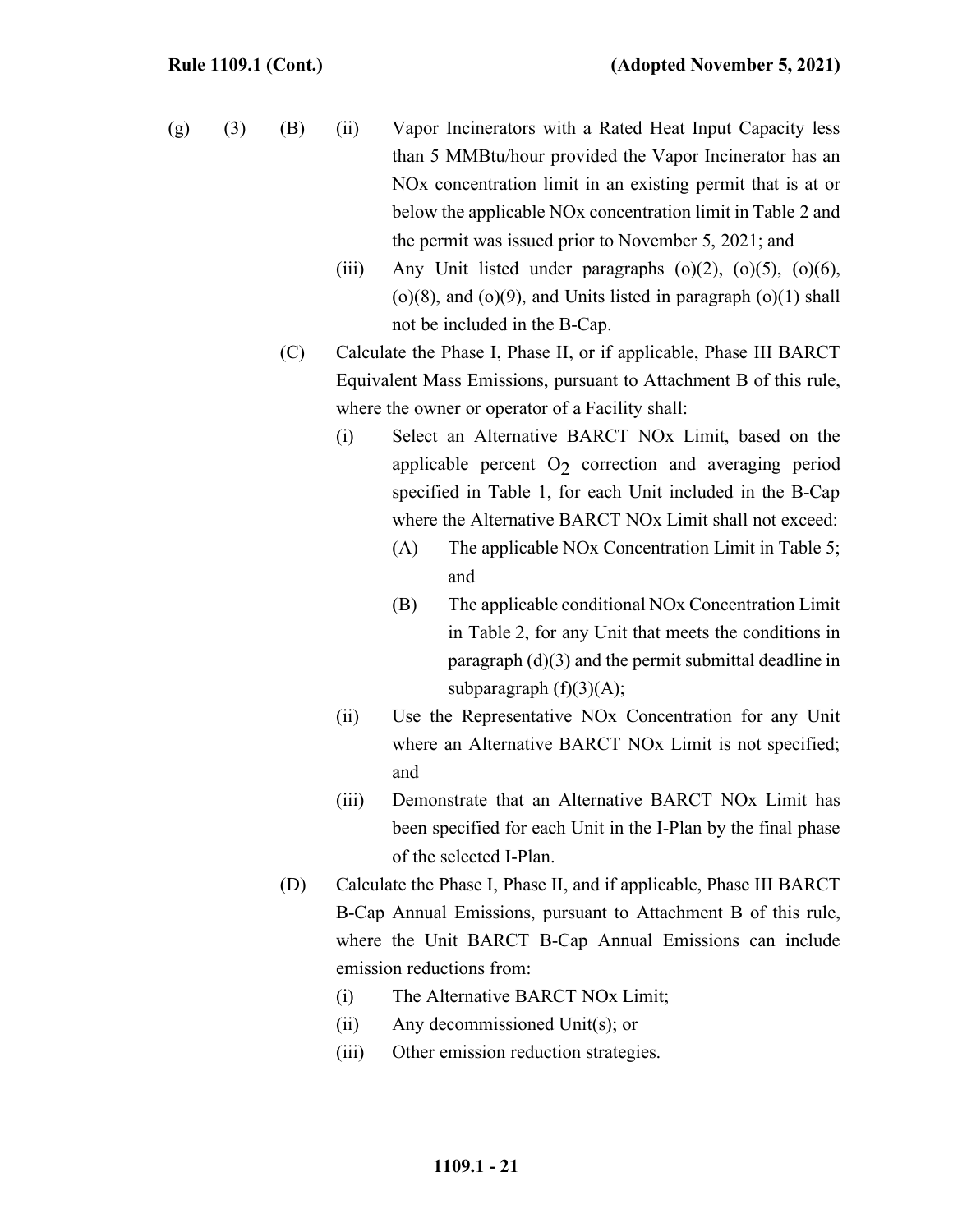- (g) (4) Upon receiving approval of an I-Plan and B-Cap pursuant to paragraph (i)(4), the owner or operator of a Facility shall:
	- (A) Submit a complete permit application for each Unit in the approved B-Cap to apply for a permit condition that limits the NOx emissions to a level not to exceed the Alternative BARCT NOx Limit pursuant to subparagraph  $(g)(3)(C)$  and the Corresponding CO Limits in Table 1, pursuant to the schedule in the approved I-Plan;
	- (B) Not operate a Unit that exceeds the Alternative BARCT NOx Limit pursuant to the subparagraph  $(g)(4)(A)$  pursuant to the schedule in the approved I-Plan;
	- (C) Meet the requirements specified in subparagraph  $(f)(10)(A)$  for any Unit that is identified in an approved I-Plan to be decommissioned based on the schedule in subparagraph  $(f)(10)(B)$ ;
	- (D) Not operate any Unit unless the NOx emissions for all Units in the approved B-Cap are in aggregate at or below the applicable Phase I, Phase II, or if applicable, Phase III Facility BARCT Emission Target pursuant to paragraph (h)(6); and
	- (E) Demonstrate that at least one of the following conditions is met if a New Unit is added to the Facility and provide in writing at the time the permit application is submitted to the Executive Officer for the New Unit which of the following condition(s) are met:
		- (i) The unit for which permit application is being submitted is not subject to this rule or is a Unit that is complying with an exemption pursuant to paragraph  $(o)(1)$ ,  $(o)(2)$ ,  $(o)(3)$ ,  $(o)(5)$ ,  $(o)(6)$ ,  $(o)(8)$ , or  $(o)(9)$ ;
		- (ii) The BARCT Equivalent Mass Emissions with the New Unit is below the Facility BARCT Emission Target for the current and any future phase of the I-Plan, as calculated in Attachment B of this rule;
		- (iii) The New Unit is not Functionally Similar to any Unit that was decommissioned in the approved B-Cap and the New Unit will not increase the overall facility throughput;
		- (iv) The total amount of NOx emission reductions from units that were decommissioned, represents 15 percent or less of the Final Phase Facility BARCT Emission Target in an approved B-Cap and the B-Cap is modified to include the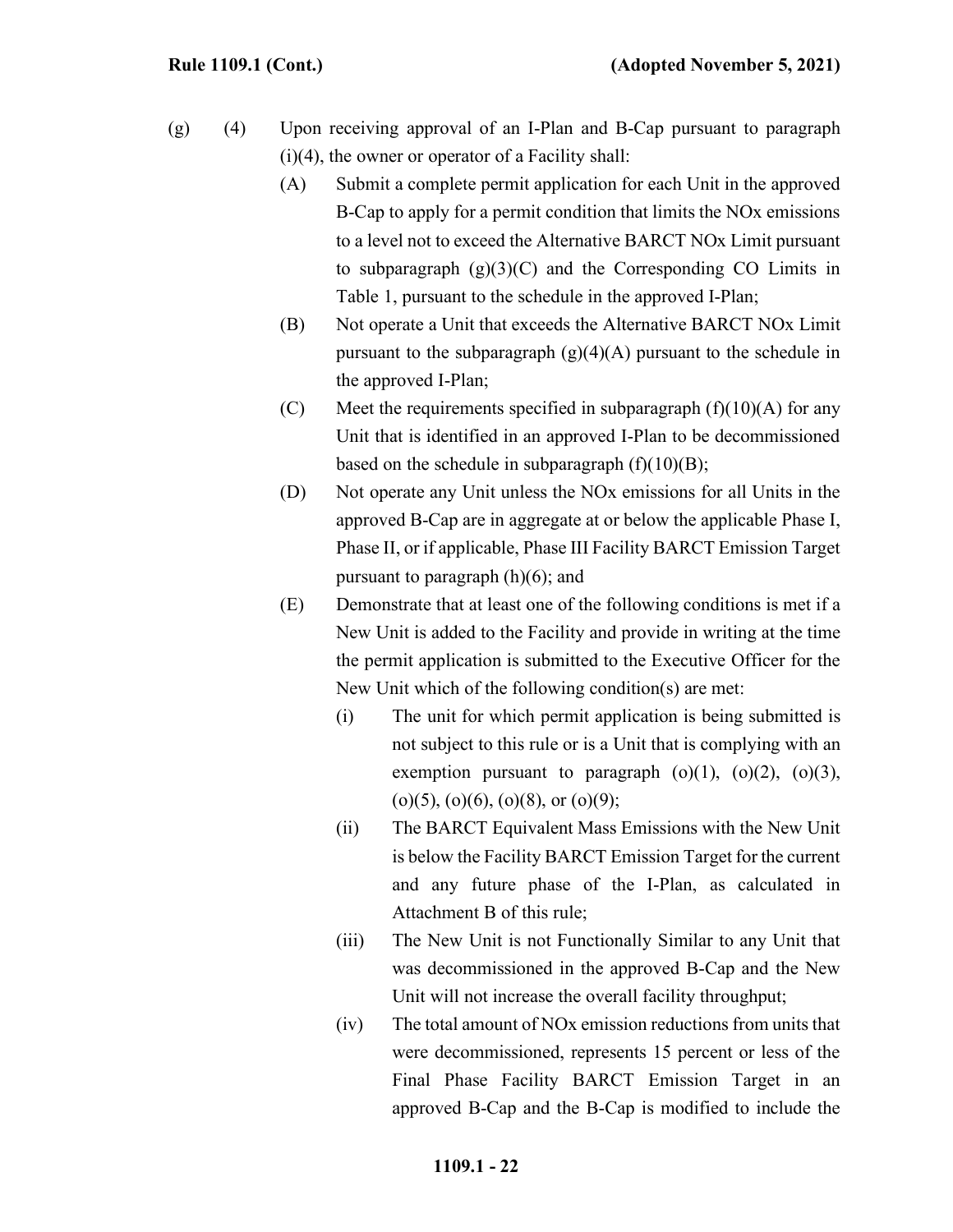New Unit and the Facility BARCT Emission Target is adjusted to incorporate the New Unit; or

(g)  $(4)$   $(E)$   $(v)$  The New Unit is Functionally Similar to any Unit that was decommissioned and the B-Cap is modified with no increase of the Facility BARCT Emission Target.

## **TABLE 5: MAXIMUM ALTERNATIVE BARCT NOx CONCENTRATION LIMITS FOR A B-CAP**

|                                                      | Maximum                  | O <sub>2</sub> | Rolling           |
|------------------------------------------------------|--------------------------|----------------|-------------------|
| Unit                                                 | <b>Alternative BARCT</b> | Correction     | Averaging         |
|                                                      | NO <sub>x</sub> Limit    | (%)            | Time <sup>1</sup> |
| <b>Boilers and Process Heaters</b><br><40 MMBtu/hour | $40$ ppm $v$             | 3              | 24-hour           |
| Boilers and Process Heaters<br>$\geq$ 40 MMBtu/hour  | $50$ ppm $v$             | 3              | 24-hour           |
| <b>FCCU<sub>s</sub></b>                              | 8 ppmv                   | 3              | $365$ -day        |
|                                                      | $16$ ppm                 |                | $7$ -day          |
| <b>Gas Turbines</b>                                  | 5 ppmy                   | 15             | 24-hour           |
| Petroleum Coke Calciners                             | 100 tons/year            | N/A            | $365$ -day        |
| <b>SMR Heaters</b>                                   | 12 ppm                   | 3              | 24-hour           |
| <b>SRU/TG</b> Incinerators                           | $100$ ppm $v$            | 3              | 24-hour           |
| Vapor Incinerators                                   | $40$ ppm $v$             | 3              | 24-hour           |

<sup>1</sup> Averaging times apply to Units operating a certified CEMS and shall be calculated pursuant to Attachment A of this rule; compliance for Units without a certified CEMS shall be demonstrated pursuant to paragraph  $(l)(1)$ .

- (h) I-Plan Requirements
	- (1) An owner or operator of a Facility with six or more Units subject to this rule that elects to implement an I-Plan in lieu of meeting the compliance schedule specified in paragraph (f)(1) shall:
		- (A) Submit a complete I-Plan to the Executive Officer pursuant to paragraph  $(i)(1)$ ;
		- (B) Include all Units in the I-Plan that are:
			- (i) Included in an accompanying B-Plan pursuant to subparagraph  $(g)(1)(B);$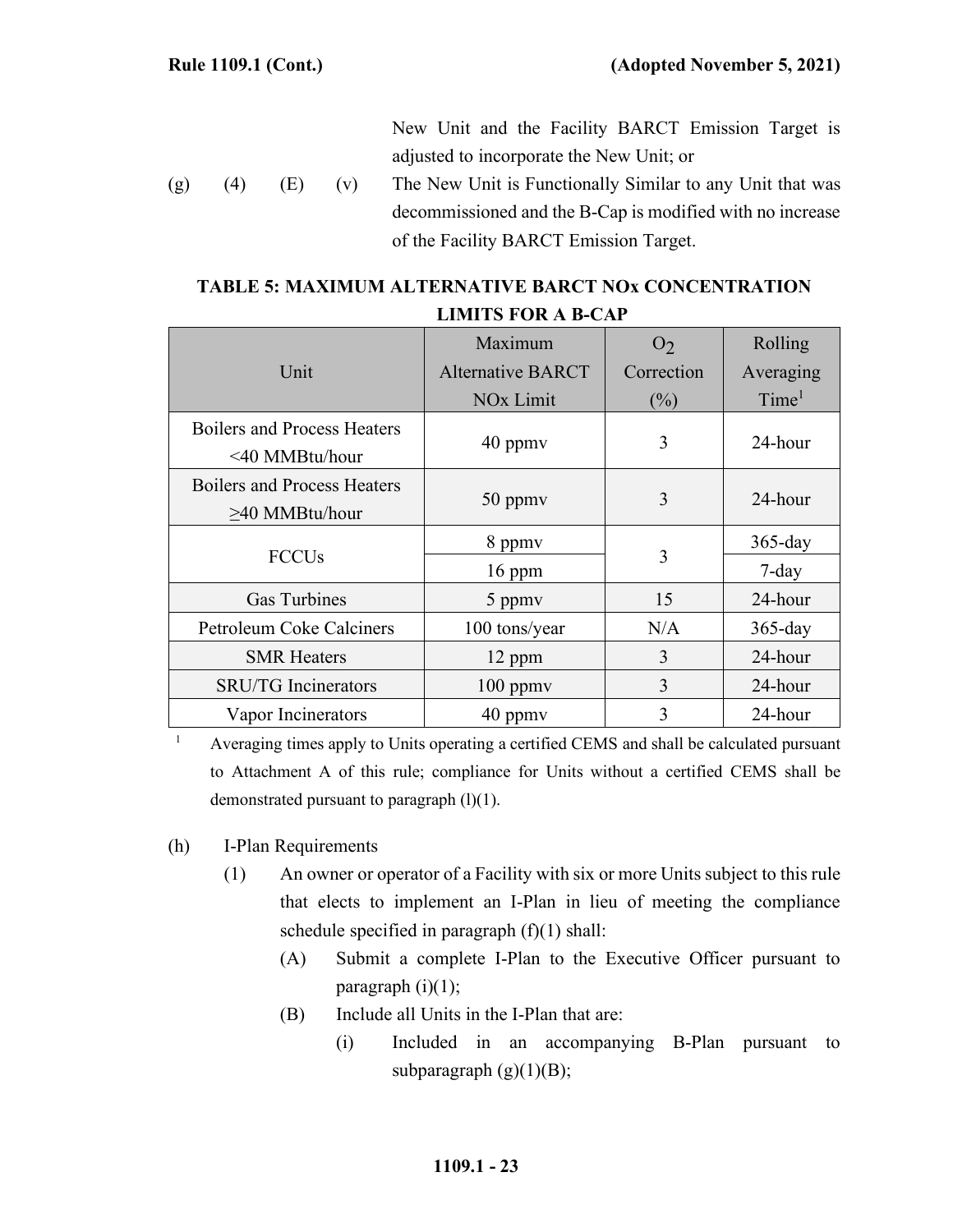- (h) (1) (B) (ii) Included in an accompanying B-Cap pursuant to subparagraph  $(g)(3)(B)$ ; or
	- (iii) For an owner or operator that is not submitting a B-Cap or a B-Plan, include all Units subject to this rule with the option to exclude:
		- (A) Optional Units; and
		- (B) Any Unit listed under paragraphs (o)(2), (o)(5),  $(o)(6)$ ,  $(o)(8)$ , and  $(o)(9)$ , and Units listed in paragraph (o)(1) shall not be included in the I-Plan; and
	- (C) Any Unit included in the I-Plan shall be located at either a single Facility or Facilities With The Same Ownership.
	- (2) An owner or operator that elects to implement an I-Plan shall select one I-Plan Option from Table 6 where the selection of:
		- (A) I-Plan Option 1 and I-Plan Option 5 shall be allowed if an owner or operator is implementing a B-Plan or complying with the NOx Concentration Limits in Table 1 or Table 2;
		- (B) I-Plan Option 2 shall be allowed if an owner or operator is implementing a B-Plan;
		- (C) I-Plan Option 3 shall be allowed if an owner or operator is implementing a B-Plan or a B-Cap;
		- (D) I-Plan Option 4 shall be allowed only if an owner or operator is implementing a B-Cap; and
		- (E) I-Plan Option 2 and I-Plan Option 3 shall be allowed only if an owner or operator of a Facility is achieving a NOx emission rate of less than 0.02 pound/MMBtu of Heat Input, based on annual emissions for the applicable Units as reported in the 2021 Annual Emissions Report and calculated pursuant to Attachment A, for all the Boilers and Process Heaters with Rated Heat Input Capacity of greater than or equal to 40 MMBtu/hour based on the maximum Rated Heat Input Capacity by November 5, 2021.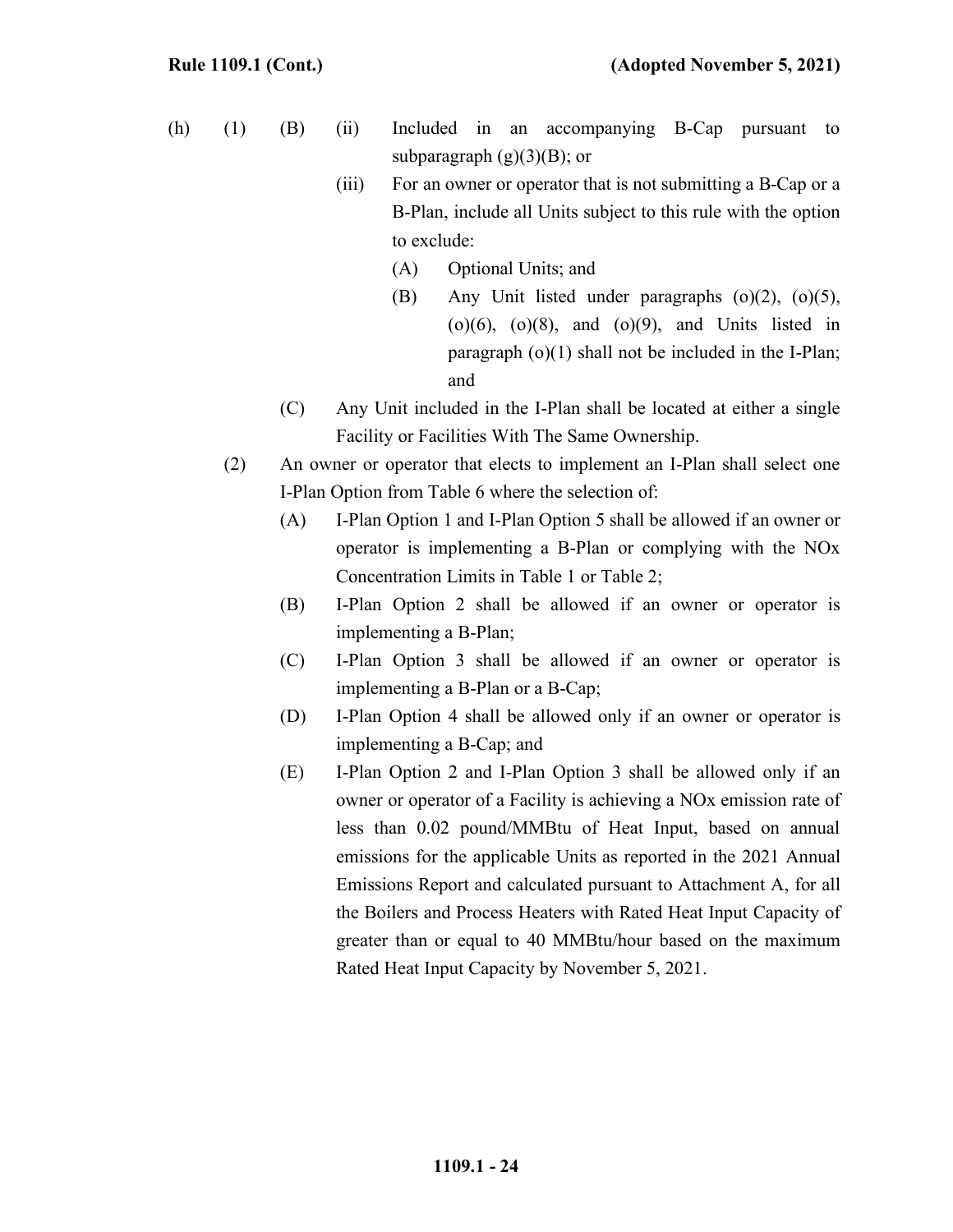| I-Plan Option                                                                      | <b>Key Elements</b>                                                               | Phase I                                                          | Phase II                                                         | Phase III       |  |
|------------------------------------------------------------------------------------|-----------------------------------------------------------------------------------|------------------------------------------------------------------|------------------------------------------------------------------|-----------------|--|
| I-Plan Option 1<br>for B-Plan or                                                   | <b>Percent Reduction</b><br>Targets                                               | 80                                                               | 100                                                              | N/A             |  |
| Concentration<br>Limits in<br>Table 1 or<br>Table 2                                | Permit Application<br><b>Submittal Date</b>                                       | January 1, 2023                                                  | January 1, 2031                                                  | N/A             |  |
|                                                                                    | Compliance<br>Schedule                                                            | No later than 36 months after a Permit to<br>Construct is issued |                                                                  | N/A             |  |
| I-Plan Option 2<br>for B-Plan Only<br>pursuant to<br>subparagraph<br>(h)(2)(E)     | <b>Percent Reduction</b><br>Targets                                               | 65                                                               | 100                                                              | N/A             |  |
|                                                                                    | Permit Application<br><b>Submittal Date</b>                                       | July 1, 2024                                                     | January 1, 2030                                                  | N/A             |  |
|                                                                                    | Compliance<br>Schedule                                                            | No later than 36 months after a Permit to<br>Construct is issued |                                                                  | N/A             |  |
| I-Plan Option 3<br>for B-Plan or<br>B-Cap pursuant<br>to subparagraph<br>(h)(2)(E) | Percent Reduction<br>Targets                                                      | 40                                                               | 100                                                              | N/A             |  |
|                                                                                    | Permit Application<br><b>Submittal Date</b>                                       | July 1, 2025                                                     | July 1, 2029                                                     | N/A             |  |
|                                                                                    | Compliance<br>Schedule                                                            | No later than 36 months after a Permit to<br>Construct is issued |                                                                  | N/A             |  |
|                                                                                    | <b>B-Cap Effective</b><br>Date of the Facility<br><b>BARCT</b> Emission<br>Target | January 1, 2030                                                  | January 1, 2034                                                  | N/A             |  |
|                                                                                    | <b>Percent Reduction</b><br>Targets                                               | 50                                                               | 80                                                               | 100             |  |
| I-Plan Option 4<br>for B-Cap Only                                                  | Permit Application<br><b>Submittal Date</b>                                       | N/A                                                              | January 1, 2025                                                  | January 1, 2028 |  |
|                                                                                    | Compliance<br>Schedule                                                            | January 1, 2024                                                  | No later than 36 months after a Permit to<br>Construct is issued |                 |  |
|                                                                                    | <b>B-Cap Effective</b><br>Date of the Facility<br><b>BARCT</b> Emission<br>Target | January 1, 2024                                                  | July 1, 2029                                                     | July 1, 2032    |  |
| I-Plan Option 5<br>for B-Plan Only                                                 | <b>Percent Reduction</b><br>Targets                                               | 50                                                               | 70                                                               | 100             |  |
| <b>or</b><br>Concentration<br>Limits in                                            | Permit Application<br><b>Submittal Date</b>                                       | January 1, 2023                                                  | January 1, 2025                                                  | July 1, 2028    |  |
| Table 1 or<br>Table 2                                                              | Compliance<br>Schedule                                                            | No later than 36 months after a Permit to Construct is issued    |                                                                  |                 |  |

# **TABLE 6: I-PLAN PERCENT REDUCTION TARGETS OF REQUIRED REDUCTIONS AND COMPLIANCE SCHEDULE**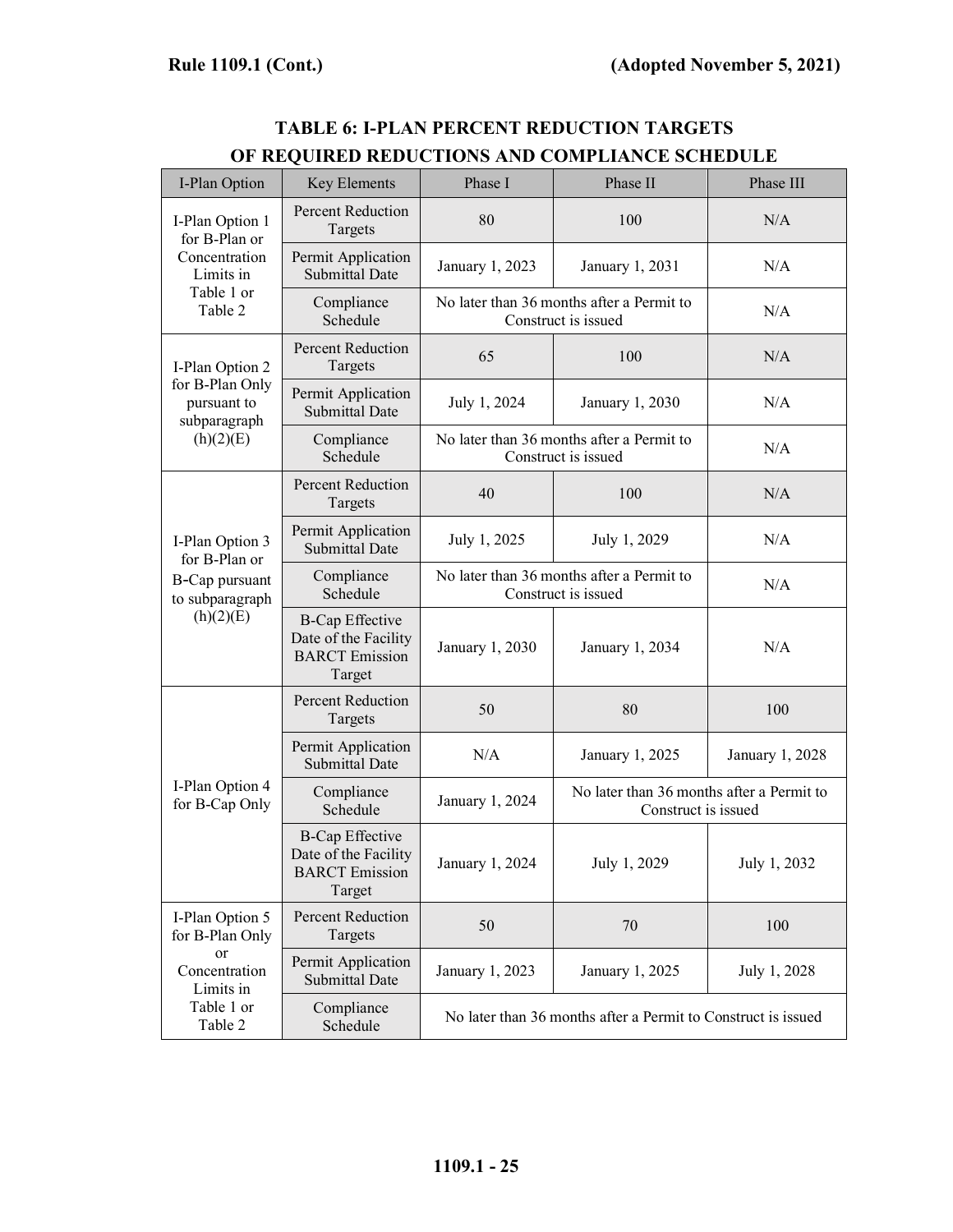- (h) (3) An owner or operator that elects to implement an I-Plan shall use the Baseline NOx Emissions and Representative NOx Concentrations listed in "Baseline NOx Emissions and Representative NOx Concentrations for Facilities Regulated Under Rule 1109.1 – Emissions of Oxides of Nitrogen from Petroleum Refineries and Related Operations" that was approved on November 5, 2021. An owner or operator may use another value for the Baseline NOx Emissions and Representative NOx Concentration for a Unit, provided:
	- (A) Within 30 days of November 5, 2021, the owner or operator submits a request in writing to the Executive Officer a change to the Baseline NOx Emissions or Representative NOx Concentration for the Unit, providing the Device ID of the Unit;
	- (B) The Executive Officer approves the change as it more accurately represents the Baseline NOx Emissions or the Representative NOx Concentration considering annual emissions data, CEMS data, source test data, and any other documentation that substantiates the change; and
	- (C) Any change to the Baseline NOx Emissions or Representative NOx Concentration that is greater than 5 percent of the corresponding value for the Unit is presented to the Stationary Source Committee no later than February 18, 2022.
	- (4) An owner or operator of a Facility that elects to implement an I-Plan shall calculate the Facility BARCT Emission Target for each phase, and incorporate an additional 10 percent NOx reduction to Final Phase Facility Emission Target for a B-Cap, and calculate the Final Phase Facility BARCT Emission Target, pursuant to Attachment B of this rule using:
		- (A) For an owner or operator that does not select I-Plan Option 4, the applicable conditional NOx Concentration Limit in Table 2 for each Unit that:
			- (i) Meets the conditions in paragraph  $(d)(3)$  and a permit application was submitted pursuant to subparagraph  $(f)(3)(A);$  or
			- $(ii)$  Is listed in Table D-1 Process Heaters and Boilers greater than 40 MMBTU/hr That Qualify for Conditional Limits in B-Plan or B-Cap (Table D-1) in Attachment D of this rule;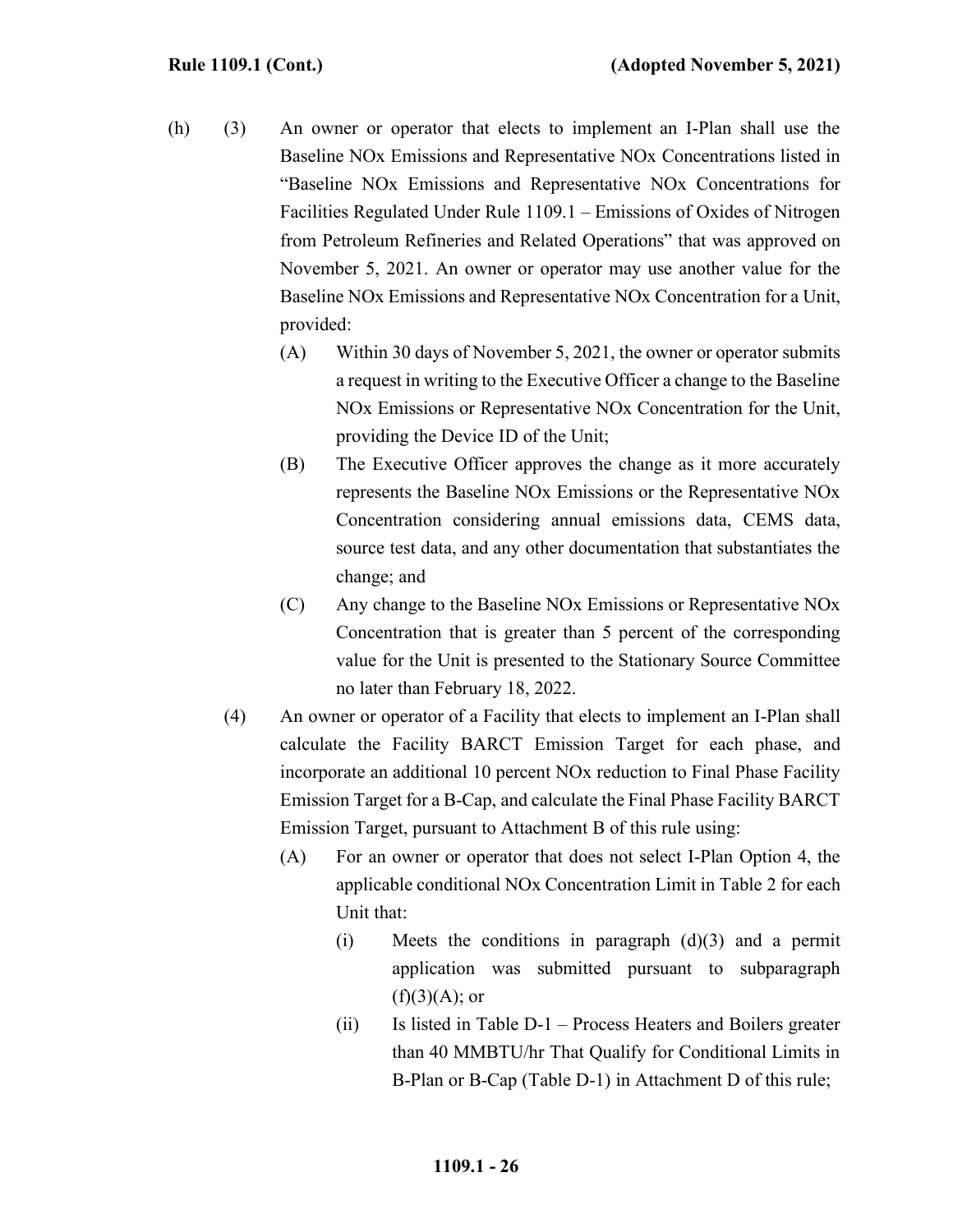- (h) (4) (B) For an owner or operator submitting a B-Cap that selects I-Plan Option 4, the applicable conditional NOx Concentration Limit in Table 2 for each Unit listed in Table D-2 – Units That Qualify for Conditional Limits in B-Cap using I-Plan Option 4 (Table D-2) in Attachment D of this rule;
	- (C) 5 ppmv for any Boiler with a Rated Heat Input Capacity less than 40 MMBtu/hour;
	- (D) 40 ppmv for a Process Heater with a Rated Heat Input Capacity less than 40 MMBtu/hour with a Representative NOx Concentration greater than or equal to 75 ppmv, provided:
		- (i) The Unit will achieve a NOx concentration limit at or below 40 ppmv in Phase I of an I-Plan; and
		- (ii) Any additional NOx emission reductions beyond those achieved to meet clause  $(h)(4)(D)(i)$  are not used to meet the Facility BARCT Emission Target for Phase II, or if applicable, Phase III of an I-Plan;
	- (E) 9 ppmv for any Process Heaters with a Rated Heat Input Capacity of less than 40 MMBtu/hour with a Representative NOx Concentration less than 75 ppmv; and
	- (F) The applicable NOx Concentration Limits in Table 1 for all other Units, including any Unit that will be decommissioned under a B-Cap.
	- (5) An owner or operator of a Facility that elects to implement an I-Plan and a B-Plan, or an I-Plan to meet the NOx Concentration Limits and Corresponding CO Concentration Limits in Table 1 or Table 2 shall demonstrate that the Phase I, Phase II, and if applicable, Phase III BARCT Equivalent Mass Emissions are less than the respective Phase I, Phase II, or if applicable, Phase III Facility BARCT Emission Target.
	- (6) An owner or operator of a Facility that elects to implement an I-Plan and a B-Cap shall demonstrate that the Phase I, Phase II, and if applicable, Phase III BARCT B-Cap Annual Emissions are less than the respective Phase I, Phase II, or Phase III Facility BARCT Emission Target.
	- (7) Upon receiving approval of an I-Plan pursuant to paragraph (i)(4), without a B-Plan or B-Cap pursuant, an owner or operator of a Facility shall meet the NOx Concentration Limits and Corresponding CO Concentration Limits in Table 1 or Table 2.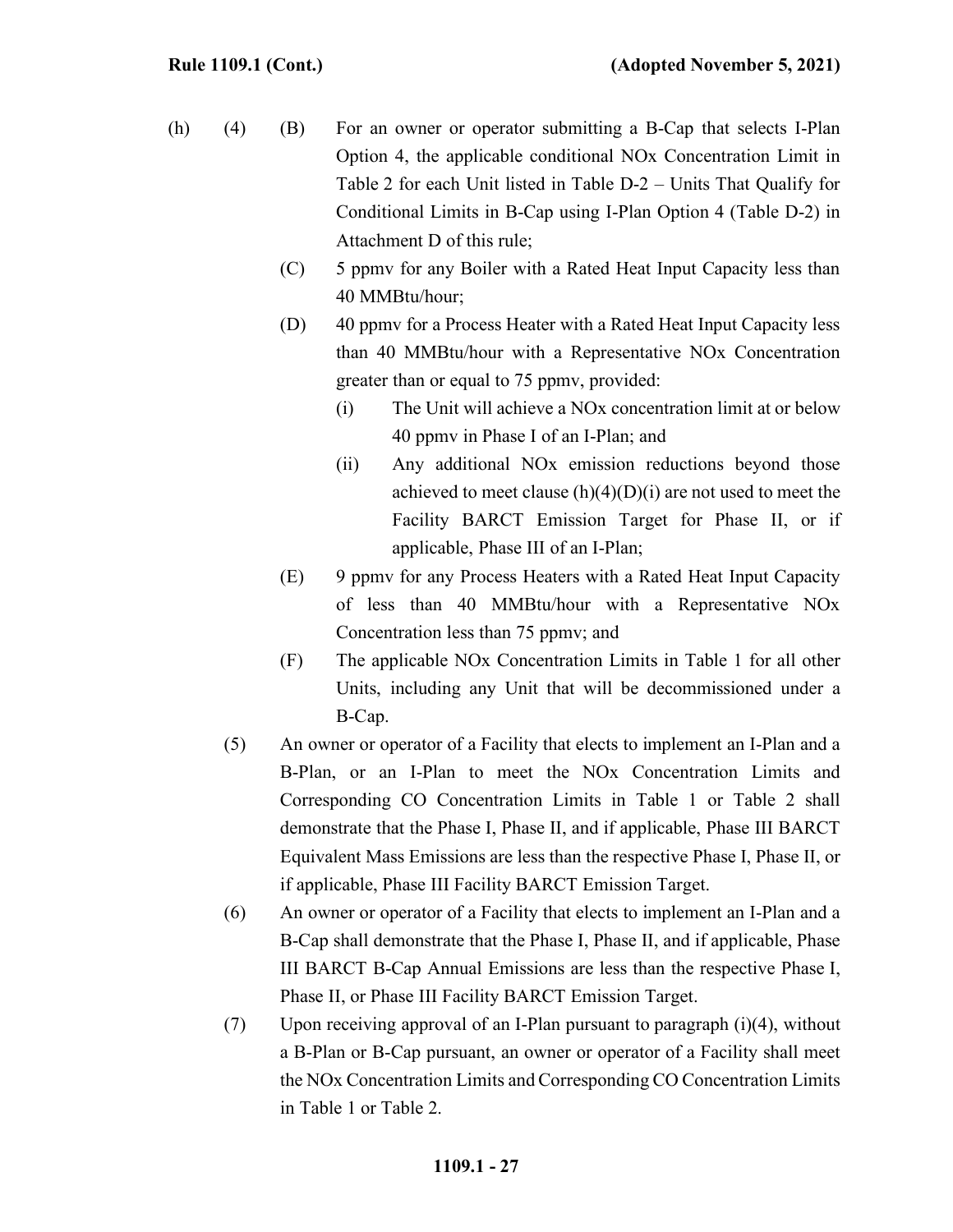- (h) (8) Upon receiving approval of an I-Plan and a B-Plan pursuant to paragraph (i)(4), an owner or operator of a Facility shall meet the Alternative BARCT NOx Concentration Limits in an approved B-Plan to achieve the Facility BARCT Emission Target for each phase, based on the schedule in the approved I-Plan.
	- (9) Upon receiving approval of an I-Plan and a B-Cap pursuant to paragraph (i)(4), the owner or operator of a Facility shall:
		- (A) Meet the Alternative BARCT NOx Limit and decommission any Unit in an approved B-Cap, and implement other emission reduction strategies to achieve the Facility BARCT Emission Target for each phase, based on the schedule in the approved I-Plan;
		- (B) For I-Plan option 3, demonstrate daily compliance that the total NOx mass emissions from all Units in the I-Plan are below the Phase I, Phase II, and if applicable, Phase III Facility BARCT Emission Target, based on a 365-day rolling average as measured pursuant to subdivision (k) or subparagraph  $(n)(2)(C)$ , where the Facility BARCT Emission Target is:
			- (i) The Baseline Facility Emissions before January 1, 2031, only if the Facility is a Former RECLAIM Facility;
			- (ii) Phase I Facility BARCT Emission Target on and after January 1, 2031 and before January 1, 2035; and
			- (iii) Phase II Facility BARCT Emission Target on and after January 1, 2035; and
		- (C) For I-Plan option 4, demonstrate daily compliance that the total NOx mass emissions from all Units in the I-Plan are below the Phase I, Phase II, and if applicable, Phase III Facility BARCT Emission Target, based on a 365-day rolling average as measured pursuant to subdivision (k) or subparagraph  $(n)(2)(C)$ , where the Facility BARCT Emission Target is:
			- (i) The Baseline Facility Emissions before January 1, 2025, only if the Facility is a Former RECLAIM Facility;
			- (ii) Phase I Facility BARCT Emission Target on and after January 1, 2025 and before July 1, 2030;
			- (iii) Phase II Facility BARCT Emission Target on and after July 1, 2030 and before July 1, 2033; and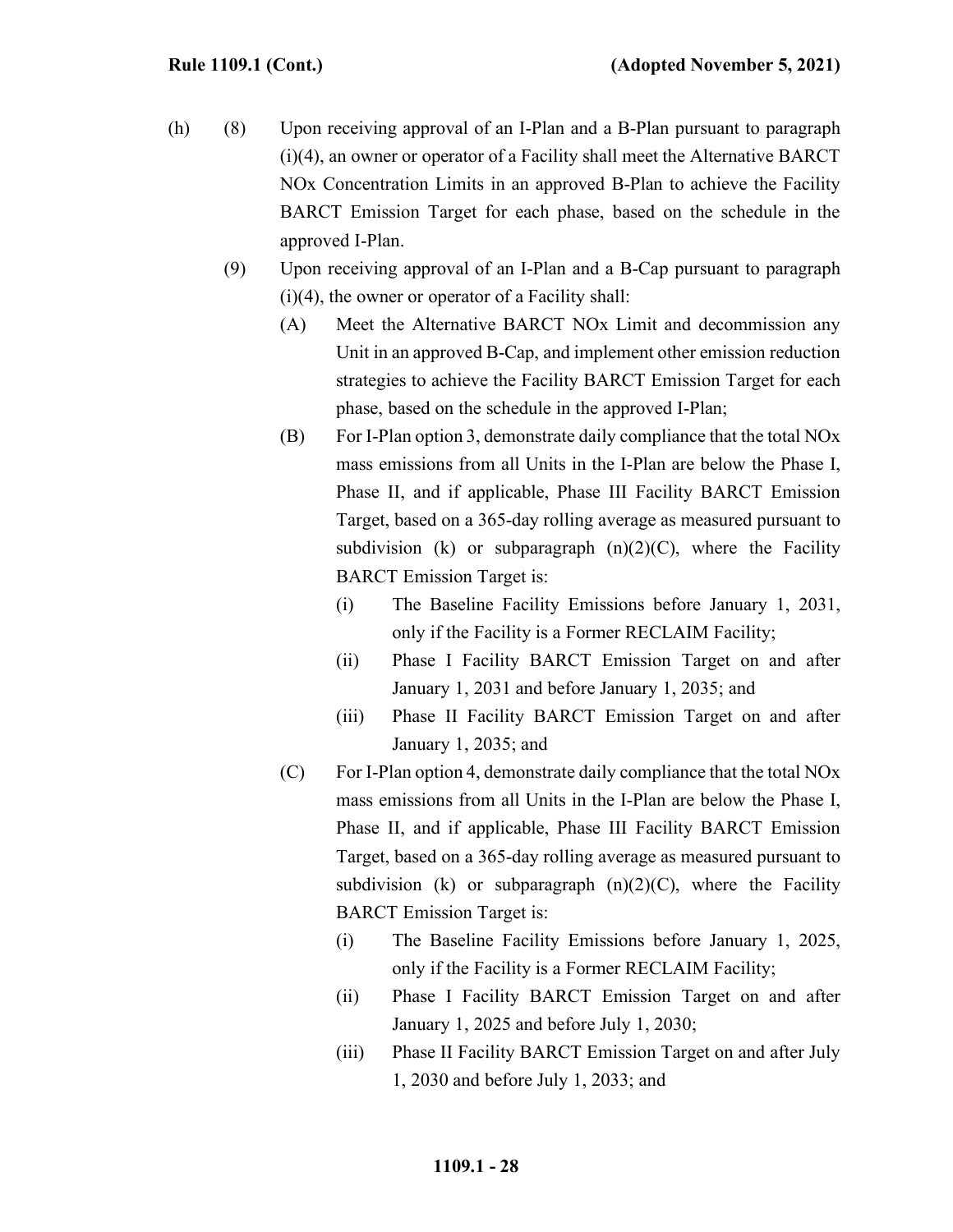- (h) (9) (C) (iv) Phase III Facility BARCT Emission Target on and after July 1, 2033.
- (i) I-Plan, B-Plan, and B-Cap Submittal and Approval Requirements
	- (1) I-Plan Submittal Requirements

On or before September 1, 2022, an owner or operator of a Facility that elects to implement an approved I-Plan pursuant to subdivision (h) shall submit a complete I-Plan to the Executive Officer for review that:

- (A) Identifies each Unit required to be included in the I-Plan pursuant to subparagraph  $(h)(1)(B)$ , and includes the device identification number with a description of each Unit;
- (B) Identifies all Facilities With The Same Ownership, by facility identification number, subject to the rule that are included in the I-Plan pursuant to subparagraph  $(h)(1)(C)$ ;
- (C) Identifies the anticipated start and end date (month and year) of the turnaround schedule for each Unit;
- (D) Specifies the selected I-Plan option that meets the requirements of paragraph  $(h)(2)$ ;
- (E) Calculates the Phase I, Phase II, and if applicable, Phase III Facility BARCT Emission Targets pursuant to Attachment B of this rule using the NOx concentration limit for each Unit pursuant to paragraph (h)(4) and incorporates the additional 10 percent NOx emission reduction pursuant to paragraph (h)(4) for an owner or operators of a Facility submitting a B-Cap;
- (F) Calculates the BARCT Equivalent Mass Emissions using the Alternative BARCT NOx Limits pursuant to Attachment B of this rule;
- (G) Demonstrates that the Mass Emissions for all Units in each phase are less than or equal to the respective phase of the Facility BARCT Emission Target in an I-Plan as calculated pursuant to Attachment B of this rule, for an owner or operator that is submitting an I-Plan without a B-Plan or a B-Cap;
- (H) Demonstrates that each phase of the BARCT Equivalent Mass Emissions are less than the respective phase of the Facility BARCT Emission Target, pursuant to paragraph (h)(5), for owners or operators that are submitting a B-Plan; and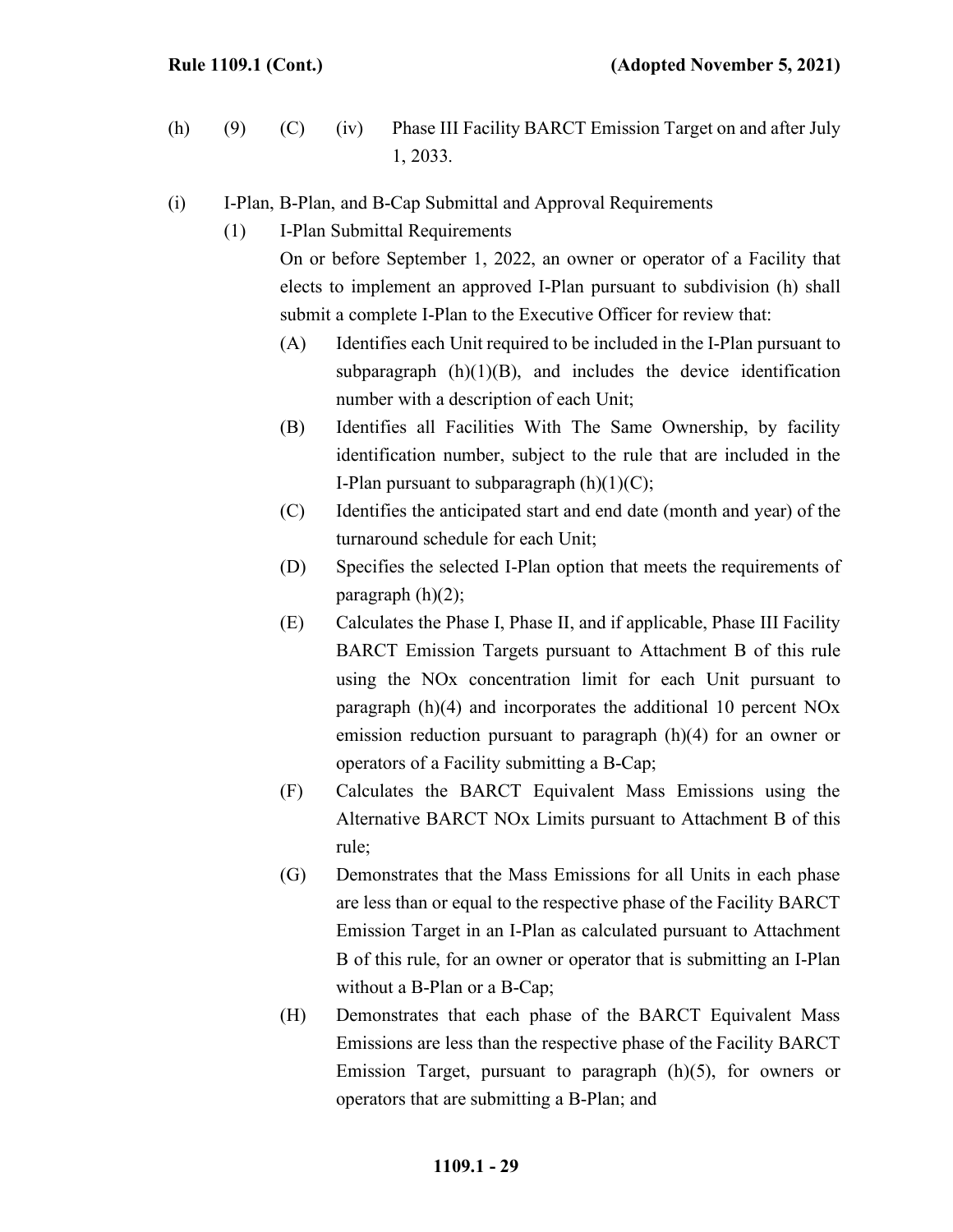- (i) (1) (I) Demonstrates that each phase of the BARCT B-Cap Annual Emissions is less than the respective phase of the Facility BARCT Emission Target, pursuant to paragraph (h)(6), where the Final Phase Facility BARCT Emission Target is reduced by 10 percent pursuant to paragraph (h)(4), for owners or operators that are submitting a B-Cap.
	- (2) B-Plan Submittal Requirements On or before September 1, 2022, an owner or operator of a Facility that elects to implement an approved B-Plan pursuant to paragraph  $(g)(1)$ , shall submit a complete B-Plan to the Executive Officer for review that:
		- (A) Identifies each Unit required to be included in the B-Plan pursuant to subparagraph  $(g)(1)(B)$ , and includes the device identification number with a description of each Unit;
		- (B) Specifies the Alternative BARCT NOx Limits for each Unit of the I-Plan that meets the requirements of subparagraph  $(g)(1)(C)$ ;
		- (C) Calculates the Phase I, Phase II, and if applicable, Phase III BARCT Equivalent Mass Emissions using the Alternative BARCT NOx Limits identified in subparagraph  $(i)(2)(B)$ , as calculated pursuant to Attachment B of this rule;
		- (D) Specifies which phase or phases in the I-Plan each permit application will be submitted for each Unit subject to the B-Plan to meet the Alternative BARCT NOx Concentrations pursuant to subparagraph  $(g)(2)(A)$ ; and
		- (E) Specifies each Unit that has an existing permit condition that limits the NOx concentration to the Alternative BARCT NOx Limit.
	- (3) B-Cap Submittal Requirements

On or before September 1, 2022, an owner or operator of a Facility that elects to implement an approved B-Cap pursuant to paragraph  $(g)(3)$ , shall submit a complete B-Cap to the Executive Officer for review that:

- (A) Identifies each Unit required to be in the B-Cap pursuant to subparagraph  $(g)(3)(B)$ , and includes the device identification number with a description of the Unit;
- (B) Specifies the Alternative BARCT NOx Limits for each Unit of the I-Plan that meets the requirements of subparagraph  $(g)(3)(C)$ ;
- (C) Calculates the Phase I, Phase II, and if applicable, Phase III BARCT Equivalent Mass Emissions using the Alternative BARCT NOx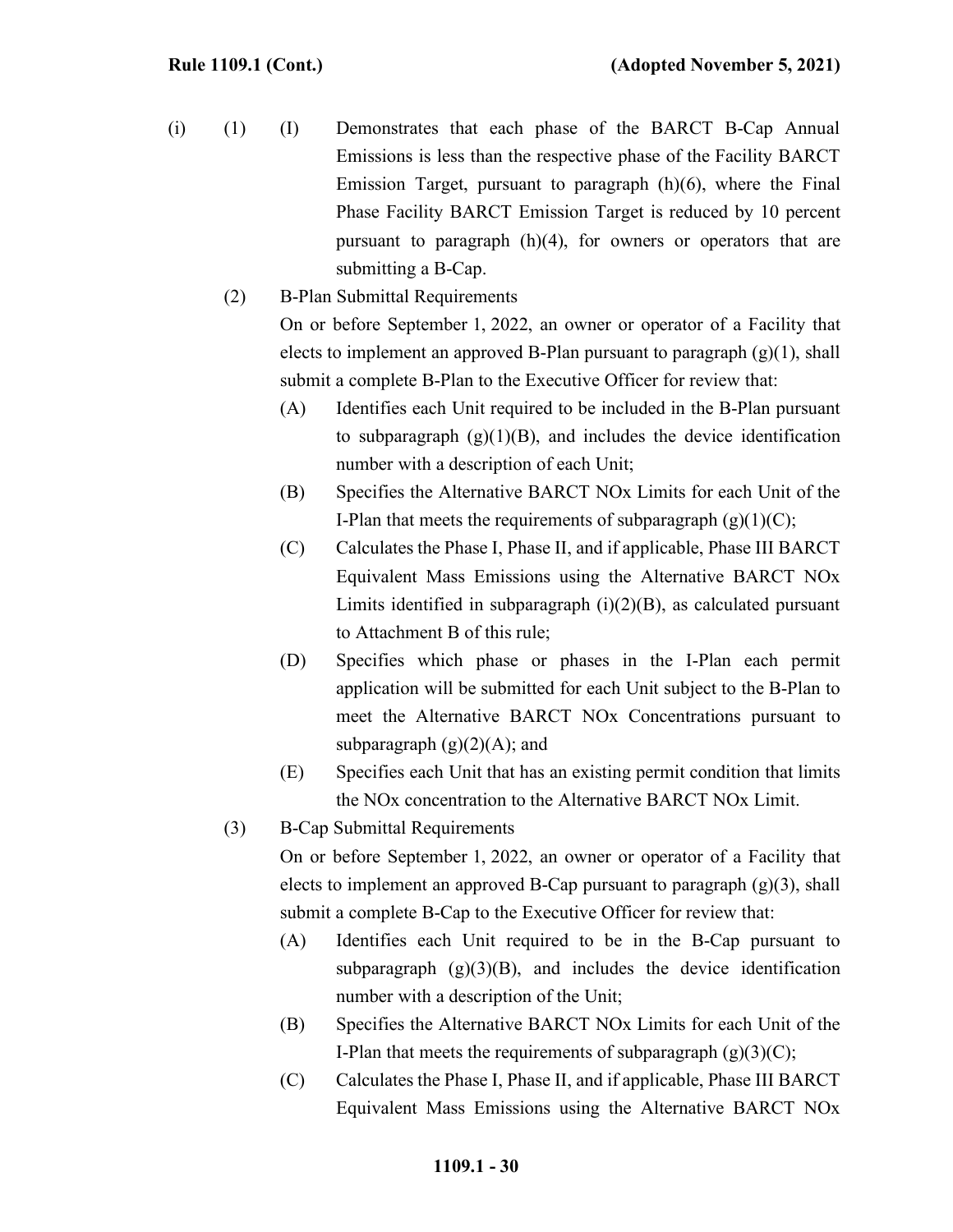Limits identified in subparagraph  $(i)(3)(B)$ , as calculated pursuant to Attachment B of this rule;

- (i) (3) (D) Calculates the Phase I, Phase II, and if applicable Phase III BARCT B-Cap Annual Emissions pursuant to subparagraph  $(g)(3)(D)$ ;
	- (E) Provide an explanation when the Unit BARCT B-Cap Annual Emissions are less than the BARCT Equivalent Mass Emissions for any Unit;
	- (F) Specifies which phase or phases in the I-Plan each permit application will be submitted for each Unit subject to the B-Cap to meet the Alternative BARCT NOx Concentrations pursuant to subparagraph  $(g)(4)(A);$
	- (G) Specifies each Unit that has an existing permit condition that limits the NOx concentration to the Alternative BARCT NOx Limit;
	- (H) Identifies any Unit that will be decommissioned, and the phase of the I-Plan that the Unit will be decommissioned; and
	- (I) Identifies any Unit that will have other reductions in mass emissions for each phase of the approved I-Plan.
	- (4) I-Plan, B-Plan, and B-Cap Review and Approval Process

The Executive Officer will notify the owner or operator of a Facility in writing whether the I-Plan, B-Plan, or B-Cap is approved or disapproved. An I-Plan, B-Plan, or B-Cap shall be approved if the following criteria is met, and they are subject to disapproval if any of the following, applicable criteria are not met:

- (A) The owner or operator submitted a complete I-Plan, B-Plan, and B-Cap on or before September 1, 2022, and the I-Plan contains information required in paragraph  $(i)(1)$ , the B-Plan contains information required in paragraph  $(i)(2)$ , and the B-Cap contains information required in paragraph  $(i)(3)$ ;
- (B) Units included in the I-Plan, B-Plan, and B-Cap meet the requirements of subparagraphs  $(h)(1)(B)$  and all Units are either located at a Facility or Facilities With The Same Ownership pursuant to subparagraph  $(h)(1)(C)$ ;
- (C) The I-Plan option selected meets the requirements of paragraph  $(h)(2);$
- (D) The Baseline NOx Emissions and Representative NOx Concentrations for each Unit, used to calculate the Final Phase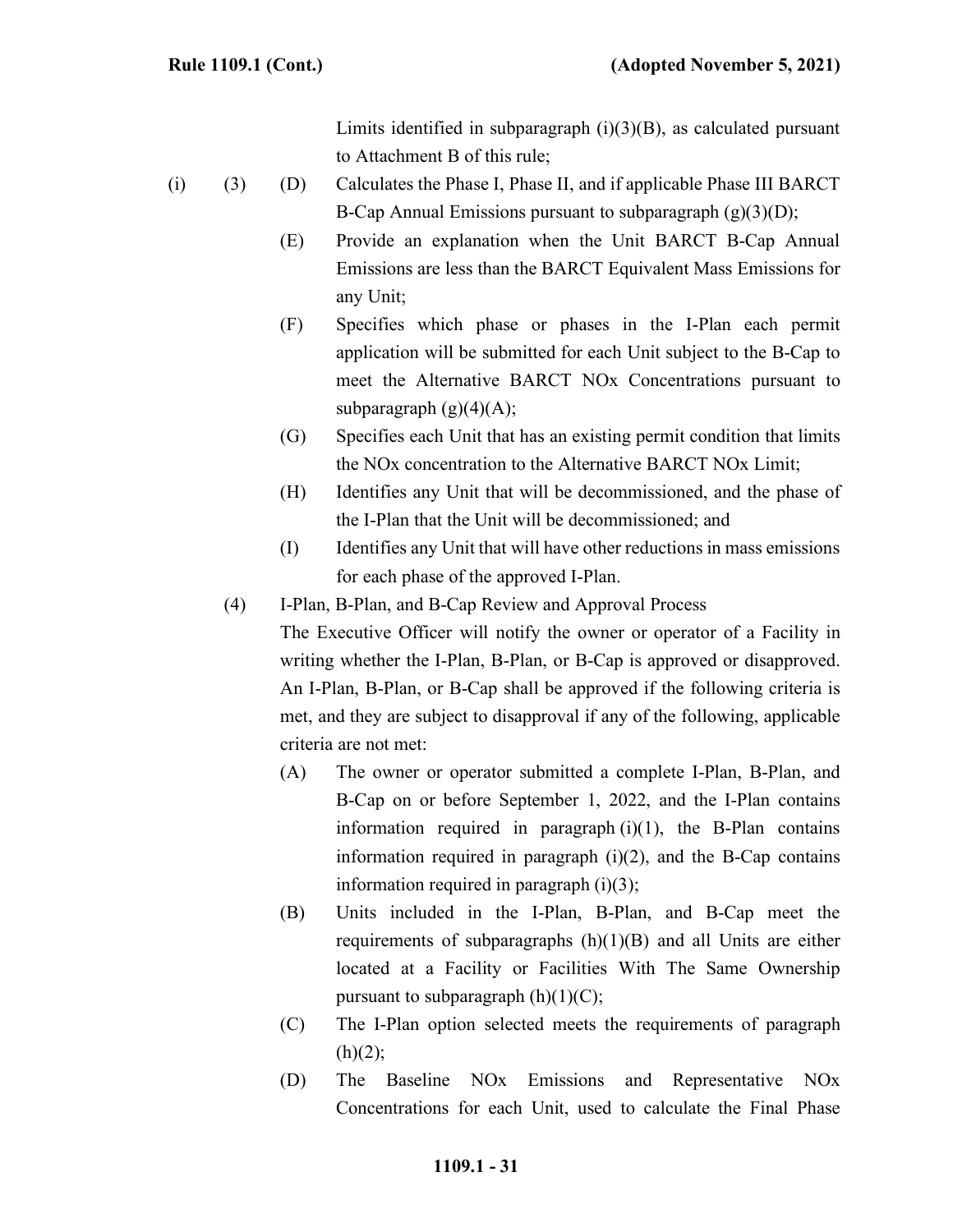Facility BARCT Emission Target, the Facility BARCT Emission Targets, the BARCT Mass Emissions, the BARCT Equivalent Mass Emissions, the BARCT B-CAP Annual Emissions, the Emission Reductions from Decommissioned Units and Unit Reductions, or any other emissions calculation for the I-Plan, B-Plan, or B-Cap, meets the requirements specified in paragraph (h)(3);

- (i) (4) (E) The BARCT Equivalent Mass Emissions were calculated pursuant to Attachment B and the Alternative BARCT NOx Limit selected meets the requirements of subparagraph  $(g)(1)(C)$  for a B-Plan and subparagraph  $(g)(3)(C)$  for a B-Cap;
	- (F) The Facility BARCT Emission Target for each phase was calculated pursuant to Attachment B, and the Final Phase Facility BARCT Emission Target was calculated pursuant to Attachment B using the NOx concentration limit for each Unit pursuant to paragraph (h)(4);
	- (G) For an I-Plan and a B-Plan, or an I-Plan to meet NOx Concentration Limits in Table 1 or Table 2, the Phase I, Phase II, and if applicable, Phase III BARCT Equivalent Mass Emissions are less than the respective Phase I, Phase II, or if applicable, Phase III Facility BARCT Emission Target pursuant to paragraph (h)(5); and
	- (H) The Phase I, Phase II, and if applicable, Phase III BARCT B-Cap Annual Emissions for a B-Cap are less than the respective Phase I, Phase II, or if applicable, Phase III Facility BARCT Emission Target that incorporates an additional 10 percent NOx emission reduction pursuant to paragraph (h)(4).
	- (5) Within 45 days of receiving written notification from Executive Officer that the I-Plan, B-Plan, or B-Cap is disapproved, the owner or operator shall correct any deficiencies and re-submit the I-Plan, B-Plan, or B-Cap.
	- (6) Upon receiving written notification from the Executive Officer that the I-Plan, B-Plan, or B-Cap re-submitted pursuant to paragraph  $(i)(5)$  is disapproved, the owner or operator shall comply with the NOx Concentration Limits in Table 1 or Table 2 pursuant to the compliance schedule and Percent Reduction Targets in the selected I-Plan option.
	- (7) Modifications to an Approved I-Plan, an Approved B-Plan, and an Approved B-Cap An owner or operator of a Facility that seeks approval to modify an approved I--Plan, an approved B-Plan, or an approved B-Cap shall: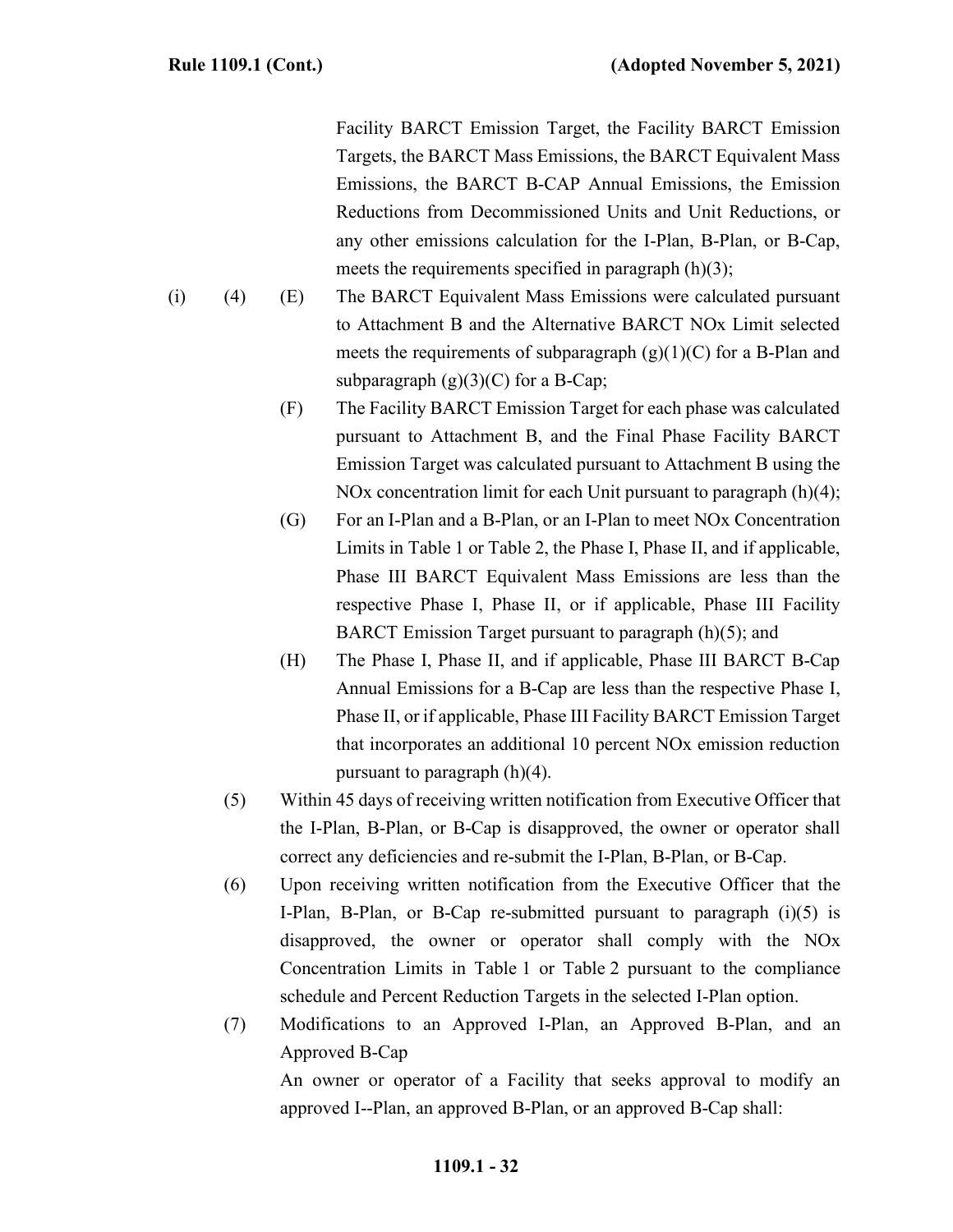- (i) (7) (A) Submit a request in writing to the Executive Officer to modify an Approved I-Plan, an Approved B-Plan, and an Approved B-Cap that includes all the plan submittal requirements pursuant to paragraph  $(i)(1)$  for an approved I-Plan, paragraph  $(i)(2)$  for an approved B-Plan, or paragraph (i)(3) for an approved B-Cap; and
	- (B) Modify an approved I-Plan, B-Plan, or B-Cap if:
		- (i) A Unit identified as qualifying for a conditional NOx Concentration Limit in Table 2 no longer meets the requirements pursuant to paragraph (d)(3);
		- (ii) A Unit in an approved B-Cap identified as qualifying for the conditional NOx Concentration Limit in Table 2 for establishing the Phase I, Phase II, or Phase III BARCT Facility Emission Target is decommissioned or a Unit in an approved B-Plan is decommissioned;
		- (iii) A higher Alternative BARCT NOx Limit will be proposed in the complete permit application than the Alternative BARCT NOx Limit for that Unit in an approved I-Plan, an approved B-Plan, or an approved B-Cap;
		- (iv) Any emission reduction project is moved to a later implementation phase, any emission reduction project is moved between phases, or any emission reduction project is removed from a phase;
		- (v) The owner or operator receives a written notification from the Executive Officer that modifications to the I-Plan, B-Plan, or B-Cap are needed; or
		- (vi) The owner or operator of a Facility with an approved B-Cap submits a permit application for a Permit to Construct for a New Unit that meets at least one of the provisions pursuant to subparagraph  $(g)(4)(E)$ .
	- (8) The Executive Officer will review any modifications to an I-Plan, B-Plan, or B-Cap in accordance with the review and approval process pursuant to paragraph (i)(4).
	- (9) Notification of Pending Approval of an I-Plan, B-Plan, or B-Cap The Executive Officer will make the proposed I-Plan, B-Plan, or B-Cap or proposed modifications to an approved I-Plan, an approved B-Plan, or an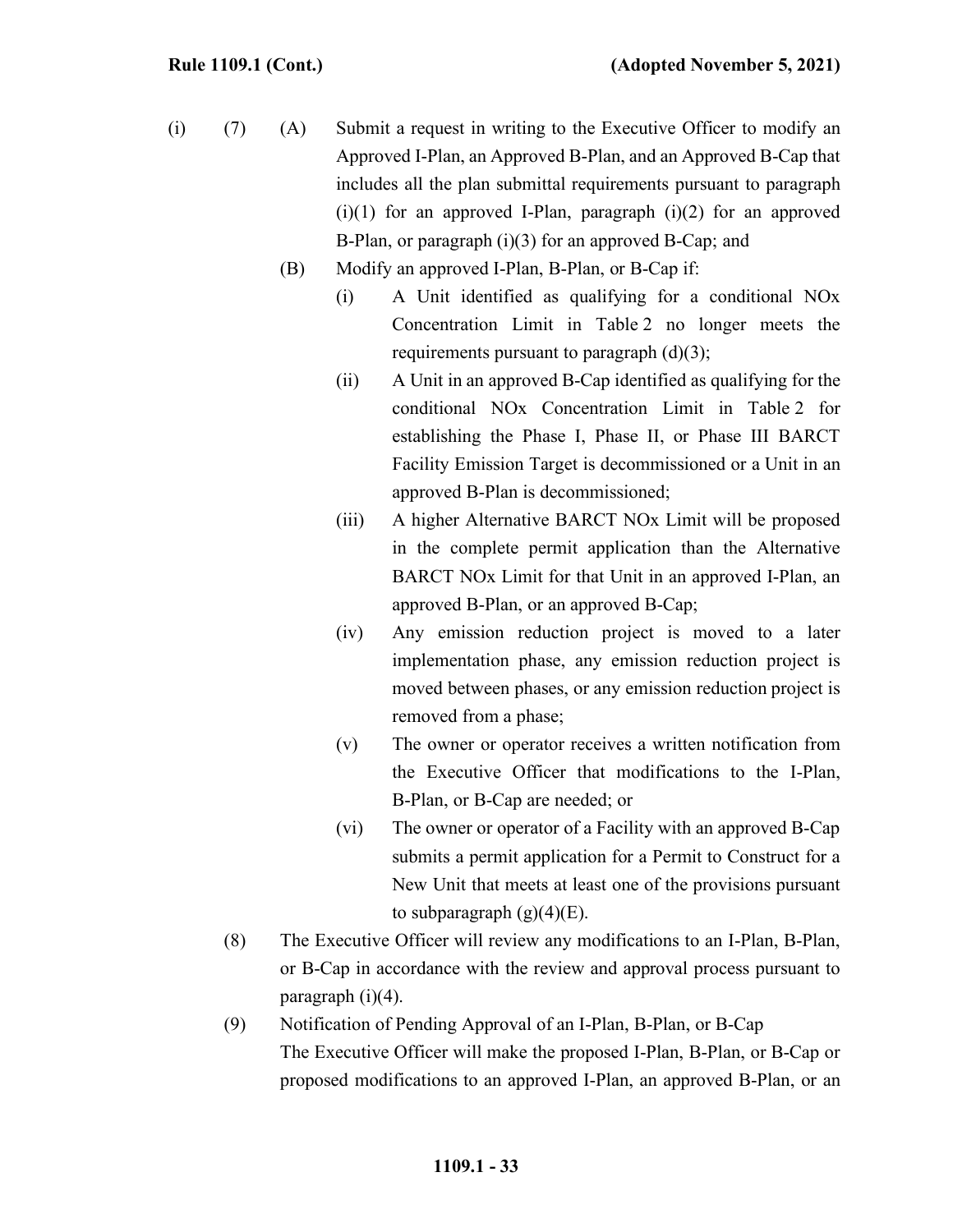approved B-Cap available to the public on the South Coast AQMD website 30 days prior to approval.

 $(i)$   $(10)$  Plan Fees

The review and approval of an I-Plan, B-Plan, and B-Cap, or review and approval of a modification of an approved I-Plan, an approved B-Plan, and an approved B-Cap shall be subject to applicable plan fees pursuant to Rule 306 – Plan Fees.

- (11) An I-Plan, B-Plan, or B-Cap shall be subject to Rule 221 Plans.
- (j) Time Extensions
	- (1) An owner or operator of a Facility may request a one-time 12-month extension from the compliance schedule in subparagraph  $(f)(1)(B)$  or in an approved I-Plan, for each unit, to meet the NOx Concentration Limit and Corresponding CO Concentration Limit or the Alternative BARCT NOx Concentration Limit for specific circumstances, provided:
		- (A) The complete permit application for the Unit was submitted on or before the date specified in paragraph  $(f)(1)$  or the approved I-Plan; and
		- (B) The specific reasons to necessitate an extension of time are outside of the control of the owner or operator.
	- (2) An owner or operator of a Facility may request, a one-time time extension from the compliance schedule in an approved I-Plan, for each Unit, to meet the NOx Concentration Limit and Corresponding CO Concentration Limit or an Alternative BARCT Concentration Limit to accommodate the Units scheduled turnaround date provided:
		- (A) The complete permit application for the Unit was submitted on or before the date specified in the approved I-Plan;
		- (B) The month and year of the scheduled turnaround and the month and year of the subsequent turnaround for the Unit is submitted in writing at the time of complete permit application submittal; and
		- (C) The Permit to Construct for the Unit was issued after the scheduled turnaround date or more than 18 months after the complete permit application was submitted, provided:
			- (i) The scheduled turnaround date was between 18 and 54 months after the complete permit application was submitted and the subsequent scheduled turnaround for the Unit will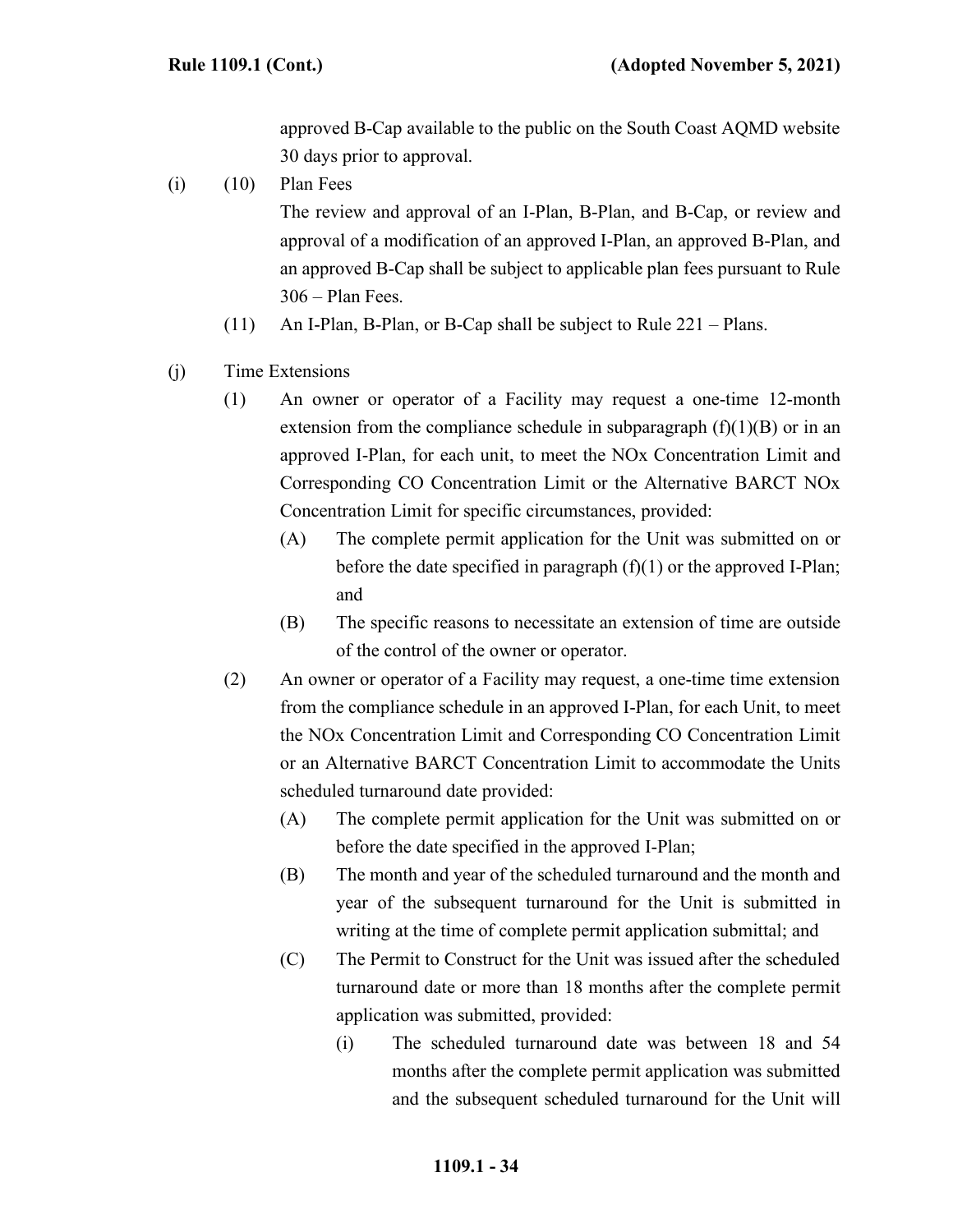not occur until 12 months after the compliance schedule in the approved I-Plan; or

- (j) (2) (C) (ii) The subsequent scheduled turnaround for the Unit will occur more than 48 months after the Permit to Construct was issued.
	- (3) An owner or operator of a Facility with an approved B-Cap may request a time extension for the dates specified in subparagraph  $(h)(8)(C)$  or  $(h)(8)(D)$ to meet the Facility BARCT Emission Targets in an approved I-Plan provided:
		- (A) The Permit to Construct was issued more than 18 months after the complete permit application was submitted for a Unit, provided:
			- (i) The permit application was submitted on or before the Permit Application Submittal Date specified in the approved I-Plan; and
			- (ii) The time extension request is no longer than the time difference between 18 months after the complete permit application was submitted and when the Permit to Construct was issued;
		- (B) A time extension is requested pursuant to paragraph  $(j)(1)$ ; or
		- $(C)$  A time extension is requested pursuant to paragraph  $(i)(2)$ .
	- (4) An owner or operator of a Facility shall submit a time extension request in writing to the Executive Officer:
		- (A) No later than 180 days prior to the compliance schedule in subparagraph  $(f)(1)(B)$  or the approved I-Plan, for a time extension request pursuant to paragraph  $(i)(1)$  or  $(i)(2)$ ; or
		- (B) No later than 180 days prior to the B-Cap Effective Date of the Facility BARCT Emission Target in Table 6, for a time extension request pursuant to paragraph  $(j)(3)$ .
	- (5) An owner or operator of a facility that submits a time extension request pursuant to paragraph  $(j)(4)$  shall include:
		- (A) The phase and the Unit needing a time extension;
		- (B) The date the complete permit application was submitted;
		- (C) The date the Executive Officer issued the Permit to Construct;
		- (D) For a time extension request pursuant to paragraph  $(j)(3)$ , specify the Unit BARCT B-Cap Annual Emissions;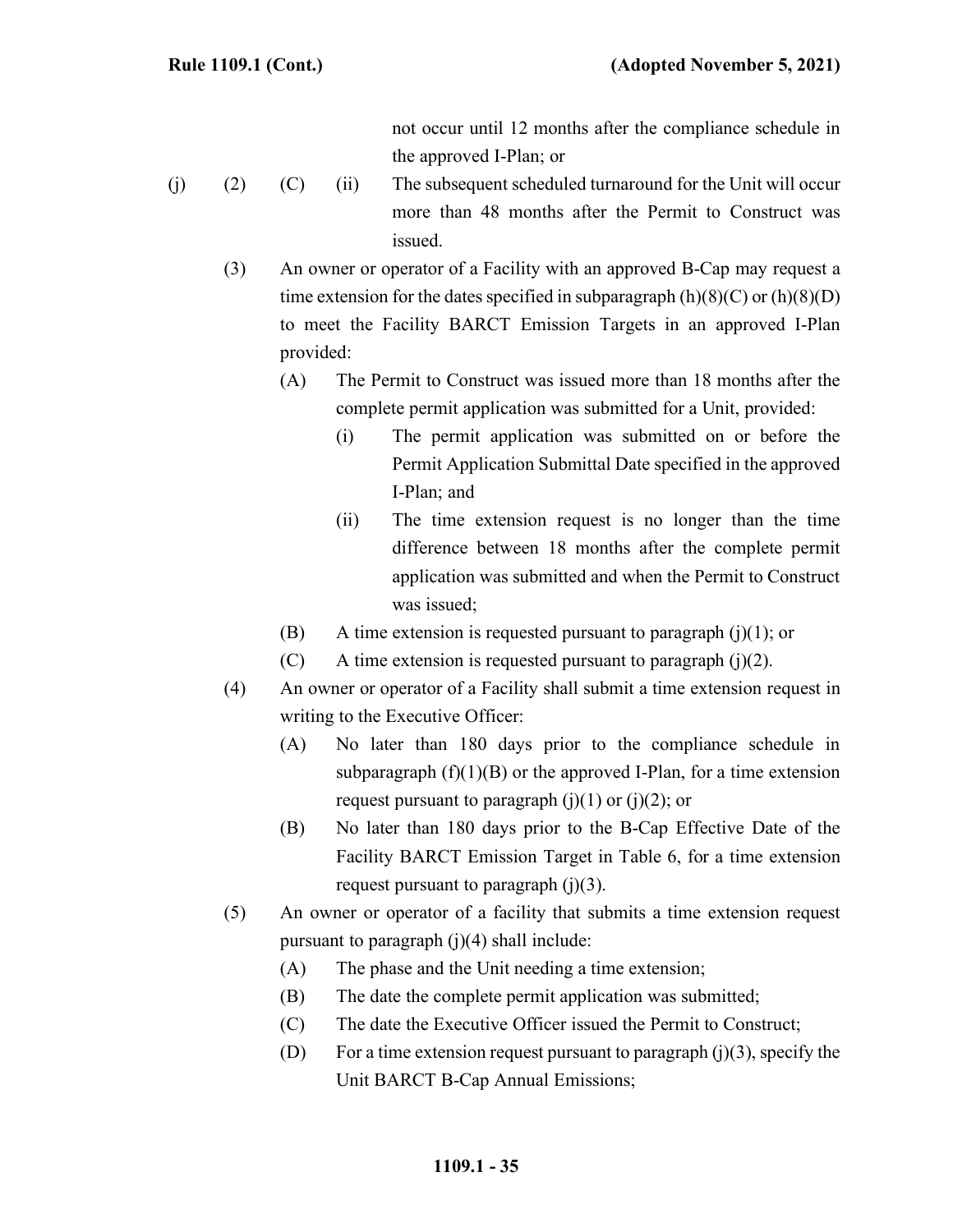- (j) (5) (E) The additional time needed to complete the emission reduction project;
	- (F) Specify if the time extension request is for paragraph  $(i)(1)$ ,  $(i)(2)$ , and/or  $(j)(3)$ ;
	- (G) Provide the month and year of the scheduled turnaround, and the subsequent turnaround, if applicable, for the Unit to qualify for time extension request pursuant to paragraph  $(i)(2)$ ; and
	- (H) The reason(s) a time extension is requested.
	- (6) The Executive Officer will review the request for the time extension and act on the request within 60 days of receipt provided an owner or operator of a Facility:
		- (A) Meets the requirements of paragraph  $(j)(1)$ ,  $(j)(2)$ , or  $(j)(3)$ , as applicable;
		- (B) Submitted the written request within the timeframe and includes the applicable information pursuant to paragraph  $(i)(4)$ ;
		- (C) For a time extension request pursuant to paragraph  $(j)(1)$ , provides at a minimum:
			- (i) Information on schedules and/or construction plans documenting the key milestones and which key milestone(s) were delayed with an explanation of actions the owner or operator took to ensure milestones were met and why the delay necessitates additional time for delays due to missed milestones;
			- (ii) Information to substantiate that the information submitted to another agency was timely, including the date when the application was submitted, and documentation from the agency of reason for the delay for delays related to the other agency approvals;
			- (iii) Purchase orders, invoices, and communications from vendors that demonstrate that equipment was ordered in a timely fashion and delays are outside of the control of the owner or operator for delays related to the delivery of parts or equipment; and
			- (iv) An explanation of the service, when the service was requested, the response time, and information to substantiate why the delay necessitates additional time for delays related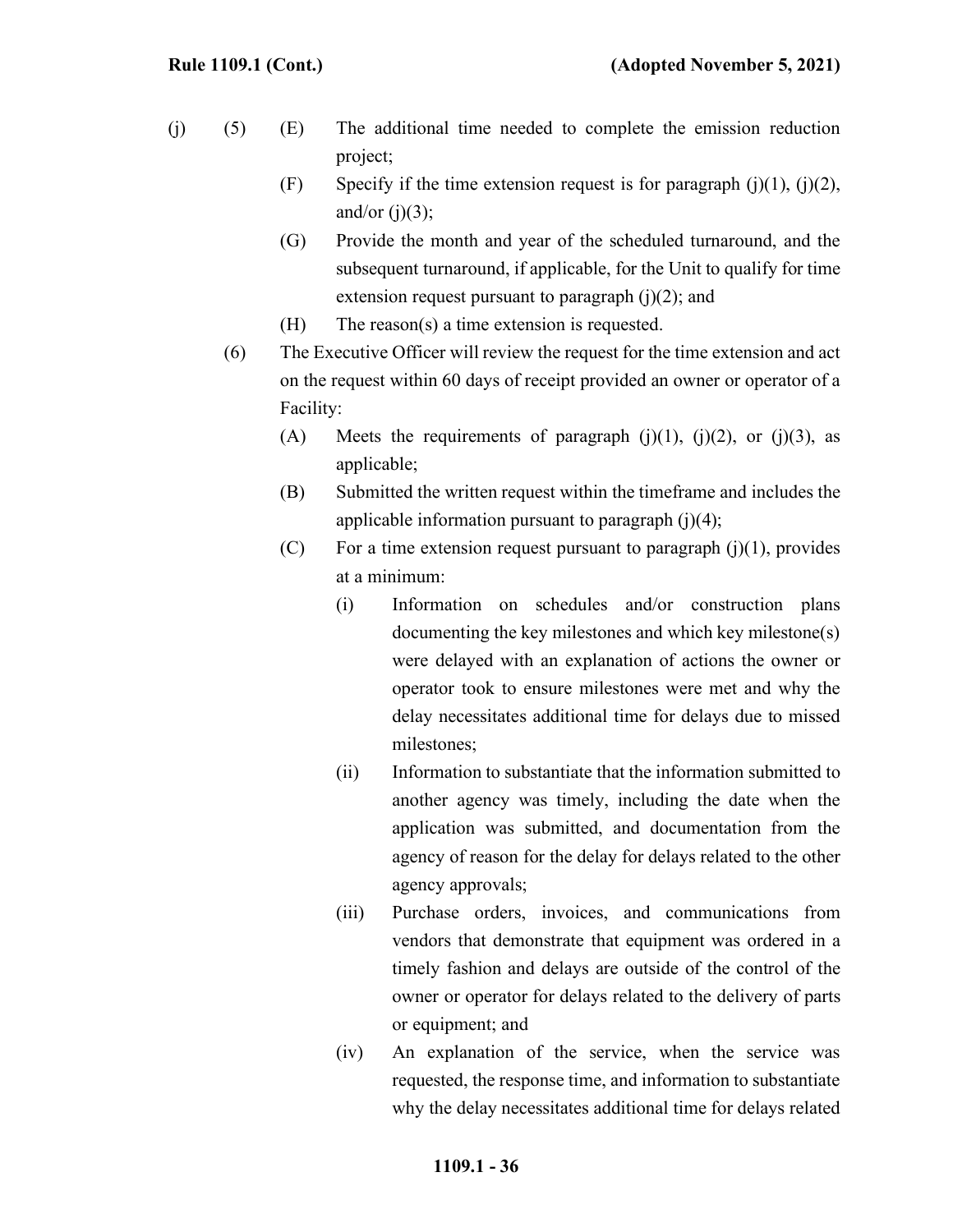to contract workers, source testers, installers, or other services.

- (j) (6) (D) Provides documentation to substantiate that one of the provisions under subparagraph  $(i)(2)(C)$  has been met if requesting a time extension request pursuant to paragraph  $(i)(2)$ ; and
	- (E) Provides documentation of the date the Permit to Construct was issued for each Unit, to substantiate that the Executive Officer issued the Permit to Construct more than 18 months after the date permit application was required to be submitted pursuant to an approved I-Plan if requesting a time extension request pursuant to paragraph  $(j)(3)$ .
	- (7) The Executive Officer shall determine the duration of the time extension based the information provided in paragraph (j)(6) and shall be no longer than:
		- (A) 12 months for a time extension request pursuant to paragraph  $(j)(1)$ or subparagraph  $(i)(3)(B)$ ;
		- (B) The time necessary to meet the Alternative BARCT NOx Limit in the subsequent turnaround for a time extension request pursuant to paragraph  $(j)(2)$  or subparagraph  $(j)(3)(C)$ ; or
		- (C) The time between 18 months after the complete permit application was submitted and when the Permit to Construct was issued for the Unit applicable to the time extension pursuant to subparagraph  $(j)(3)(A).$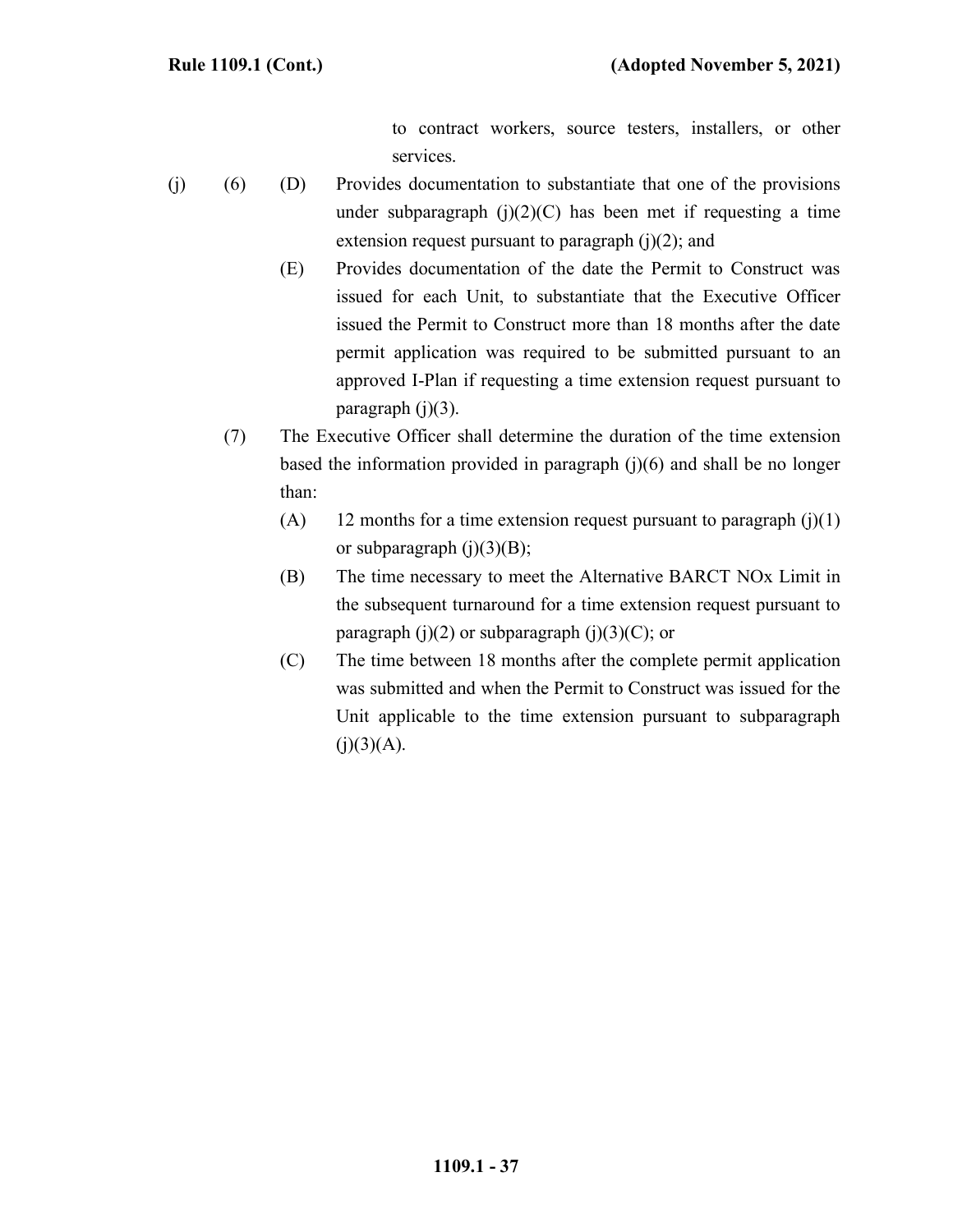- (j) (8) An owner or operator of a Facility that receives a request from the Executive Officer to provide additional information to substantiate the time extension request, shall provide the additional information within the timeframe specified by the Executive Officer. The Executive Officer will review the request for the time extension and act on the request within 60 days of the receipt of the additional information.
	- (9) An owner or operator of a Facility that receives an approval for a time extension that was requested pursuant to paragraphs  $(j)(1)$  or  $(j)(2)$ , shall meet the applicable NOx and Corresponding CO Concentration Limits or the Alternative BARCT Concentration Limit within the timeframe in the approval of the time extension, where the approval represents an amendment to the I-Plan.
	- (10) An owner or operator of a Facility that receives an approval for a time extension that was requested pursuant to paragraph  $(j)(3)$ , shall meet the adjusted Facility BARCT Emission Target where:
		- (A) The Facility BARCT Emission Target will be adjusted to add the Unit BARCT B-Cap Annual Emissions from the previous phase, or if complying with Phase I, the Baseline Unit Emissions for each Unit;
		- (B) The Facility BARCT Emission Target will be adjusted to remove the Unit BARCT B-Cap Annual Emissions based on the applicable phase for each Unit in the approved I-Plan;
		- (C) The adjustment of the Facility BARCT Emission Target pursuant to subparagraphs  $(j)(10)(A)$  and  $(j)(10)(B)$  shall be based on the duration of time determined by the Executive Officer and no longer than the duration of time specified under paragraph  $(j)(7)$ , and shall be implemented on January 1 or July 1 of a calendar year; and
		- (D) The approval of a time extension request pursuant to paragraph (j)(3), represents an amendment to an approved I-Plan and B-Cap.
	- (11) If the Executive Officer notifies the owner or operator of a Facility of a disapproval of a time extension request, the owner or operator shall meet the NOx and CO concentration limits in Table 1, an approved B-Plan, or an approved B-Cap within 60 calendar days after receiving notification of disapproval of the time extension request or pursuant to the compliance schedule in paragraph  $(f)(1)$  or the schedule in an approved I-Plan.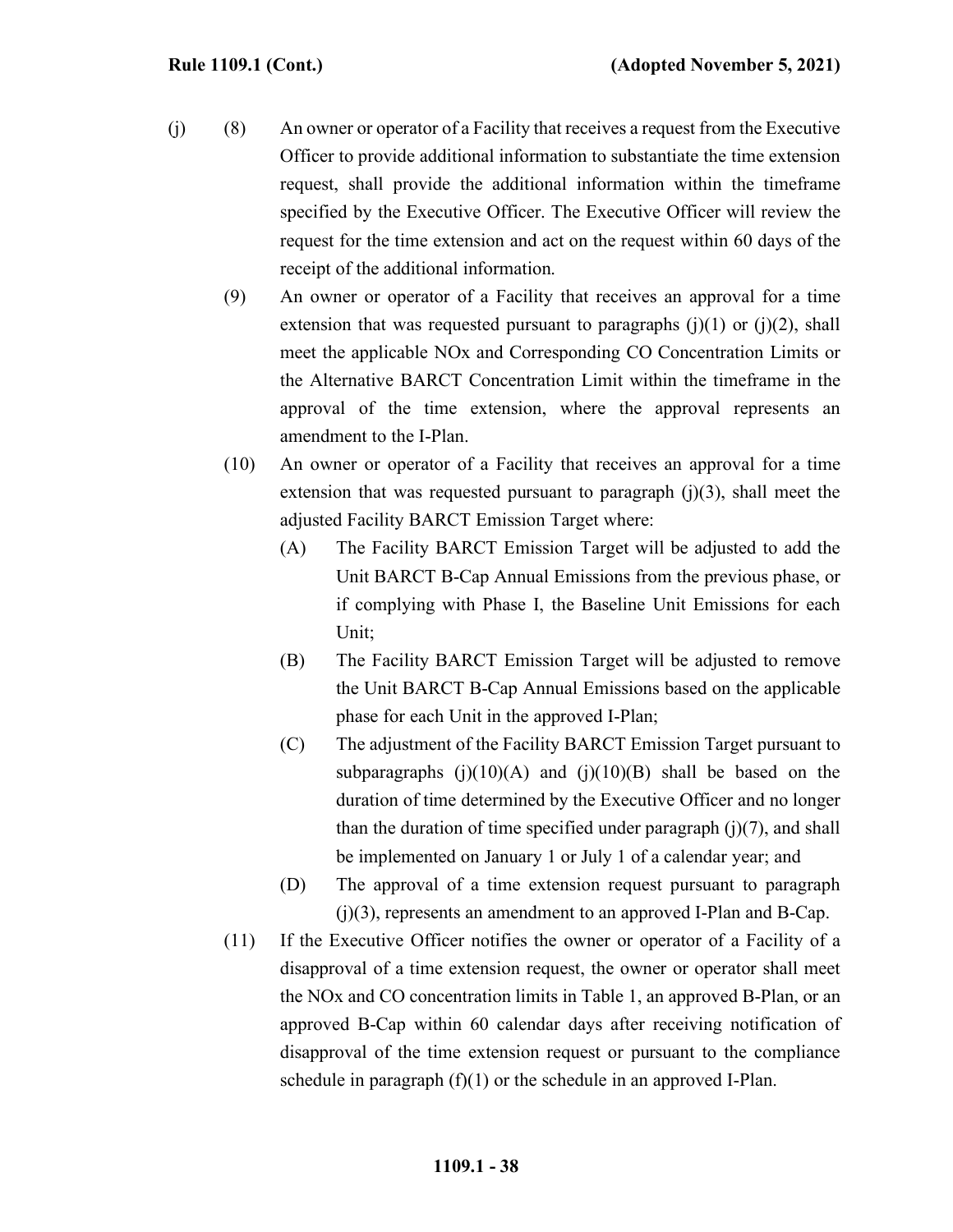- (k) CEMS Requirements
	- (1) An owner or operator of a Former RECLAIM Facility with a Unit with a Rated Heat Input Capacity of greater than or equal to 40 MMBtu/hour shall install, certify, operate, and maintain a CEMS to measure NO<sub>x</sub> and  $O<sub>2</sub>$ emissions pursuant to the applicable Rule 218.2 and Rule 218.3 – Continuous Emission Monitoring System: Performance Specifications requirements to demonstrate compliance with the applicable NOx and CO concentration limits.
	- (2) An owner or operator of a Facility with a Sulfuric Acid Furnace subject to the NOx and CO concentration limits in Table 1, Table 3, an approved B-Plan, or an approved B-Cap shall:
		- (A) Within 12 months from becoming a Former RECLAIM Facility, install, certify, operate, and maintain a CEMS to measure NOx emissions pursuant to the applicable Rules 218.2 and 218.3 requirements to demonstrate compliance with the applicable NOx and CO concentration limits; and
		- (B) Within 12 months from November 5, 2021 install, certify, operate, and maintain a CEMS that complies with the Rules 218.2 and 218.3 requirements to measure  $O<sub>2</sub>$  and demonstrate compliance with the applicable NOx and CO concentration limits.
	- (3) An owner or operator of a Unit with a CEMS that measures CO at November 5, 2021 must operate and maintain the CO CEMS pursuant to the applicable Rules 218.2 and 218.3 requirements to demonstrate compliance with the Corresponding CO Concentration Limits in Table 1, Table 2, or Table 3 and certify the CEMS within 12 months of November 5, 2021 pursuant to the applicable Rules 218.2 and 218.3 requirements.
	- (4) An owner or operator of a Former RECLAIM Facility with a Unit with a certified CEMS shall exclude invalid CEMS data pursuant to Rules 218.2 and 218.3.
	- (5) Missing Data Procedures for a Facility Complying with a B-Cap An owner or operator of a Facility with a Unit with an approved B-Cap with a certified CEMS that is not collecting data, shall:
		- (A) Calculate missing data using the average of the recorded emissions for the hour immediately before the missing data period and the hour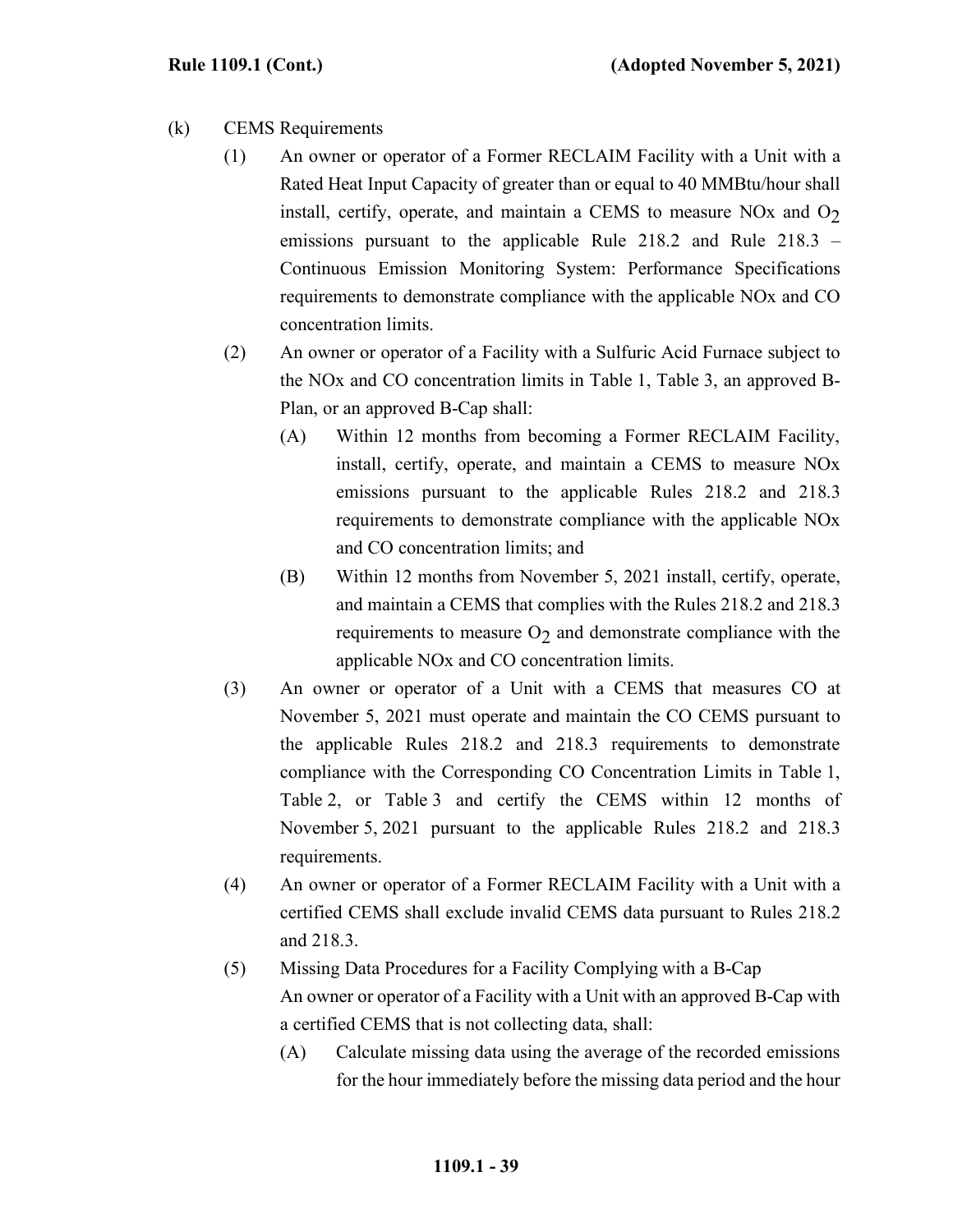immediately after the missing data period, if the missing data period is less than or equal to eight continuous hours; or

- (k) (5) (B) Calculate missing data using the maximum hourly emissions recorded for the previous 30 days, commencing on the day immediately prior to the day the missing data occurred, if the missing data period is more than eight continuous hours.
- (l) Source Test Requirements
	- (1) An owner or operator of a Facility with a Unit that is not required to install and operate a CEMS pursuant to subdivision  $(k)$  shall be required to conduct a source test with a duration of at least 60 minutes but no longer than 120 minutes and demonstrate compliance with the applicable NOx and CO concentration limits and ammonia South Coast AQMD permit limit (permit limit), if applicable, by conducting source tests pursuant to the source test schedule in:
		- (A) Table 7 Source Testing Schedule for Units without Ammonia Emissions in the Exhaust (Table 7) for a Unit that does not vent to post-combustion air pollution control equipment with ammonia injection; or
		- (B) Table 8 Source Testing Schedule for Units with Ammonia Emissions in the Exhaust (Table 8) for a Unit that vents to postcombustion air pollution control equipment with ammonia injection.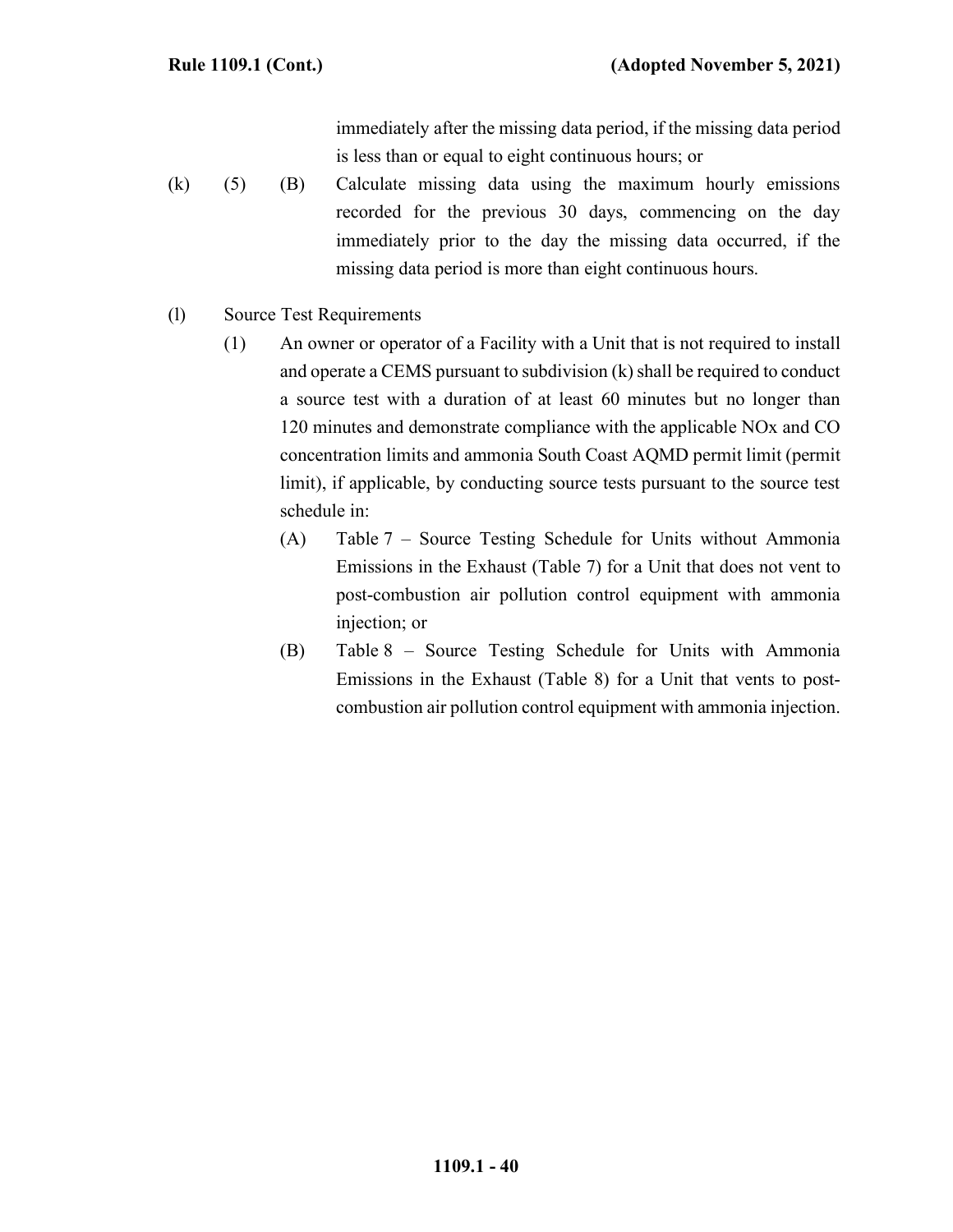# **TABLE 7: SOURCE TESTING SCHEDULE FOR UNITS WITHOUT AMMONIA EMISSIONS IN THE EXHAUST**

| <b>CEMS</b> Status                                                                      | <b>Source Test Schedule</b>                                                                                                                                                                                                                                                                                                                                                                                                                                                                                                                                                                                                                                                                                                                       |  |
|-----------------------------------------------------------------------------------------|---------------------------------------------------------------------------------------------------------------------------------------------------------------------------------------------------------------------------------------------------------------------------------------------------------------------------------------------------------------------------------------------------------------------------------------------------------------------------------------------------------------------------------------------------------------------------------------------------------------------------------------------------------------------------------------------------------------------------------------------------|--|
|                                                                                         | Vapor Incinerators <40 MMBtu/hr and Flares                                                                                                                                                                                                                                                                                                                                                                                                                                                                                                                                                                                                                                                                                                        |  |
| <b>Units Operating</b><br>without NO <sub>x</sub><br>and CO CEMS                        | Conduct simultaneous source tests for NO <sub>x</sub> and CO within<br>12 months of being subject to applicable NOx and CO<br>concentration limits and every 36 months thereafter                                                                                                                                                                                                                                                                                                                                                                                                                                                                                                                                                                 |  |
| <b>Units Operating</b><br>with NO <sub>x</sub><br>CEMS and<br>without CO<br><b>CEMS</b> | Conduct a source test for CO within 12 months of being subject<br>to applicable NO <sub>x</sub> and CO concentration limits and every<br>36 months thereafter                                                                                                                                                                                                                                                                                                                                                                                                                                                                                                                                                                                     |  |
| Units Operating<br>without a NO <sub>x</sub><br>CEMS and with<br>a CO CEMS              | Conduct a source test for NO <sub>x</sub> within 12 months of being<br>subject to applicable NOx and CO concentration limits and<br>every 36 months thereafter                                                                                                                                                                                                                                                                                                                                                                                                                                                                                                                                                                                    |  |
| All Other Units                                                                         |                                                                                                                                                                                                                                                                                                                                                                                                                                                                                                                                                                                                                                                                                                                                                   |  |
| <b>Units Operating</b><br>without NO <sub>x</sub><br>and CO CEMS                        | Conduct simultaneous source tests for NO <sub>x</sub> and CO quarterly<br>during the first 12 months of being subject to applicable NOx<br>and CO concentration limits<br>Source tests may be conducted annually after the first<br>12 months of being subject to applicable NO <sub>x</sub> and CO<br>concentration limits if four consecutive quarterly source tests<br>demonstrate compliance with the applicable NOx and CO<br>concentration limits<br>If an annual source test demonstrates an exceedance of<br>applicable NO <sub>x</sub> or CO concentration limit, four consecutive<br>quarterly source tests must demonstrate compliance with the<br>applicable NOx and CO concentration limits prior to resuming<br>annual source tests |  |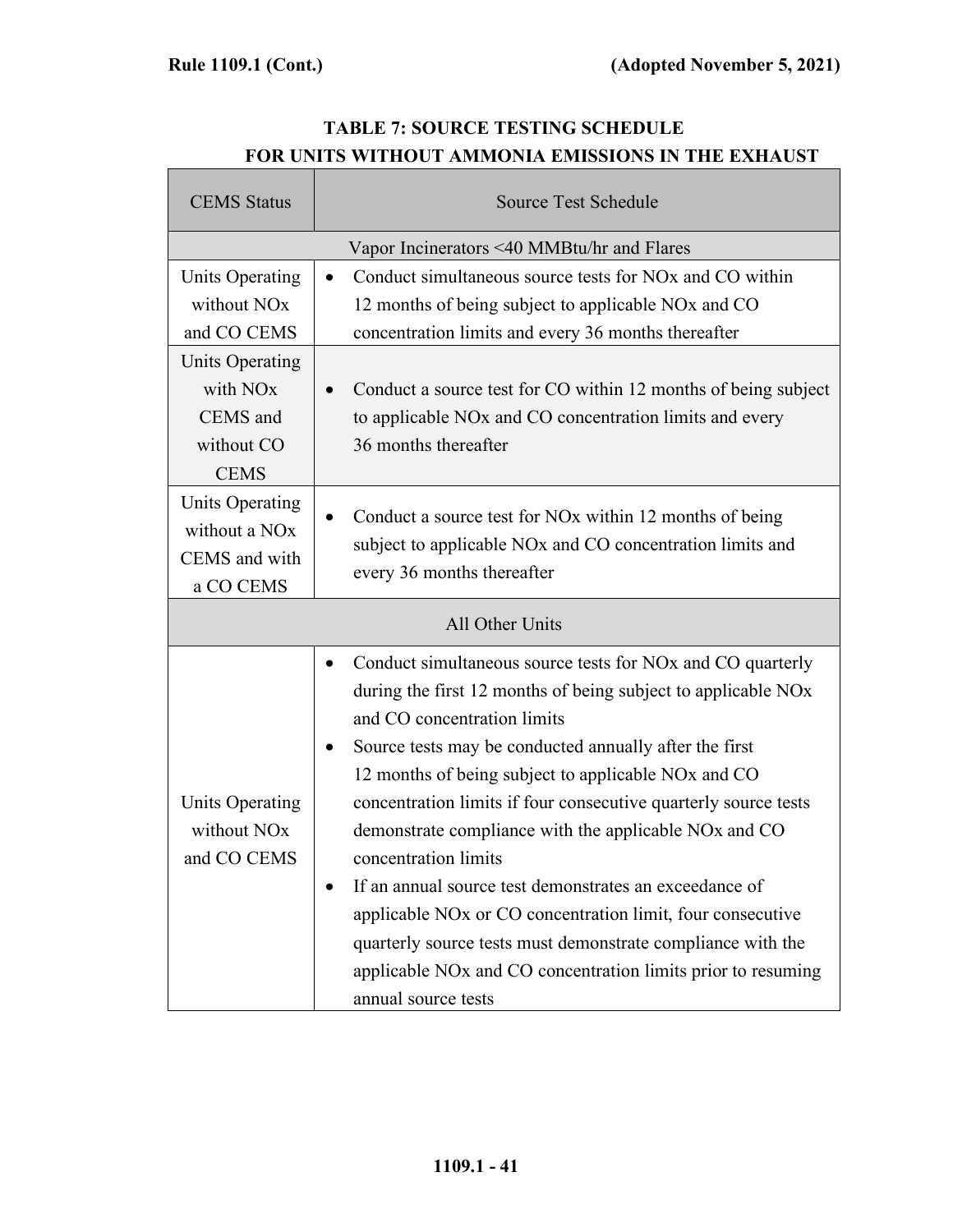| <b>CEMS</b> Status                                                               | <b>Source Test Schedule</b>                                                                                                                                                                                                                                                                                                                                                                                                                                                               |
|----------------------------------------------------------------------------------|-------------------------------------------------------------------------------------------------------------------------------------------------------------------------------------------------------------------------------------------------------------------------------------------------------------------------------------------------------------------------------------------------------------------------------------------------------------------------------------------|
| Units Operating<br>with NO <sub>x</sub><br>CEMS and<br>without CO<br><b>CEMS</b> | Conduct a source test for CO within 12 months of being subject<br>to applicable NOx and CO concentration limits and annually<br>thereafter                                                                                                                                                                                                                                                                                                                                                |
|                                                                                  | Conduct a source test for NO <sub>x</sub> quarterly during the first<br>12 months of being subject to applicable NOx and CO<br>concentration limits<br>Source tests may be conducted annually after the first<br>٠                                                                                                                                                                                                                                                                        |
| <b>Units Operating</b><br>without NO <sub>x</sub><br>CEMS and with<br>CO CEMS    | 12 months of being subject to applicable NO <sub>x</sub> and CO<br>concentration limits if four consecutive quarterly source tests<br>demonstrate compliance with the applicable NO <sub>x</sub> concentration<br>limit<br>If an annual source test demonstrates an exceedance of a NO <sub>x</sub><br>$\bullet$<br>concentration limit, four consecutive quarterly source tests<br>must demonstrate compliance with the NOx concentration limit<br>prior to resuming annual source tests |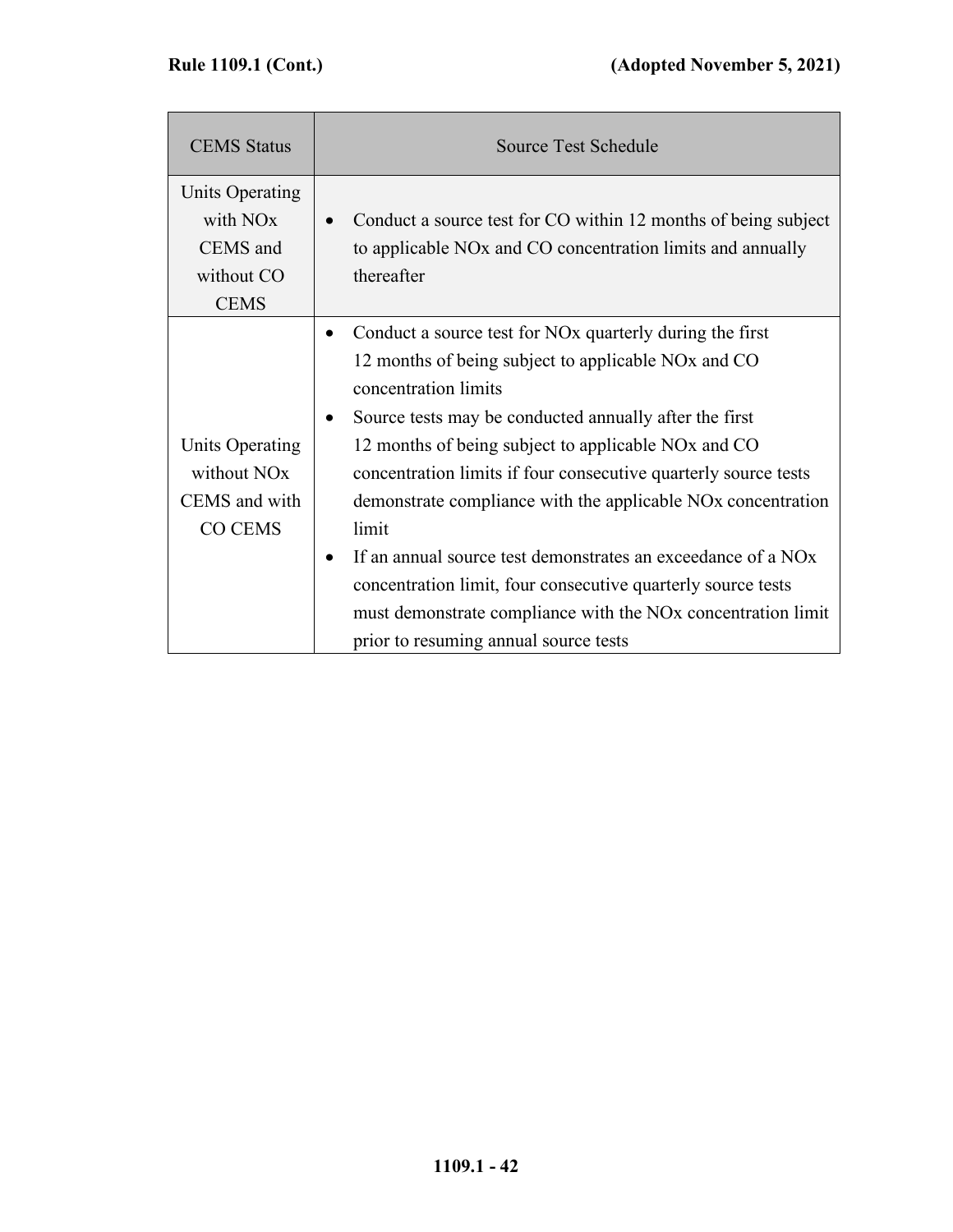Г

| <b>CEMS</b> Status                                                                                  | <b>Source Test Schedule</b>                                                                                                                                                                                                                                                                                                                                                                                                                                                                                                                                                                                                                                                                                                                                                                                                                                                           |  |
|-----------------------------------------------------------------------------------------------------|---------------------------------------------------------------------------------------------------------------------------------------------------------------------------------------------------------------------------------------------------------------------------------------------------------------------------------------------------------------------------------------------------------------------------------------------------------------------------------------------------------------------------------------------------------------------------------------------------------------------------------------------------------------------------------------------------------------------------------------------------------------------------------------------------------------------------------------------------------------------------------------|--|
| Units Operating<br>without NO <sub>x</sub> , CO <sub>2</sub><br>and Ammonia<br><b>CEMS</b>          | Conduct simultaneous source tests for NOx, CO, and<br>$\bullet$<br>ammonia quarterly during the first 12 months of being<br>subject to applicable NO <sub>x</sub> concentration and CO<br>concentration limit<br>Source tests may be conducted annually after the first<br>12 months of being subject to applicable NO <sub>x</sub> and CO<br>concentration limits if four consecutive quarterly source tests<br>demonstrate compliance with the applicable NOx and CO<br>concentration limits, and ammonia permit limit<br>If an annual source test demonstrates an exceedance with the<br>NO <sub>x</sub> concentration limit, CO concentration limit, or<br>ammonia permit limit, four consecutive quarterly source<br>tests must demonstrate compliance with the applicable NOx<br>and CO concentration limits, and ammonia permit limit prior<br>to resuming annual source tests |  |
| <b>Units Operating</b><br>with NO <sub>x</sub> CEMS<br>and without CO<br>and Ammonia<br><b>CEMS</b> | Conduct simultaneous source tests for CO and ammonia<br>quarterly during the first 12 months of being subject to<br>applicable NO <sub>x</sub> and CO concentration limits<br>Source tests may be conducted annually after the first<br>12 months of being subject to applicable NO <sub>x</sub> and CO<br>concentration limits, if four consecutive quarterly source<br>tests demonstrate compliance with the CO concentration<br>limit and ammonia permit limit<br>If an annual source test demonstrates an exceedance with a<br>CO concentration limit or ammonia permit limit, four<br>consecutive quarterly source tests must demonstrate<br>compliance with the CO concentration limit and ammonia<br>permit limit prior to resuming annual source tests                                                                                                                        |  |

# **TABLE 8: SOURCE TESTING SCHEDULE FOR UNITS WITH AMMONIA EMISSIONS IN THE EXHAUST**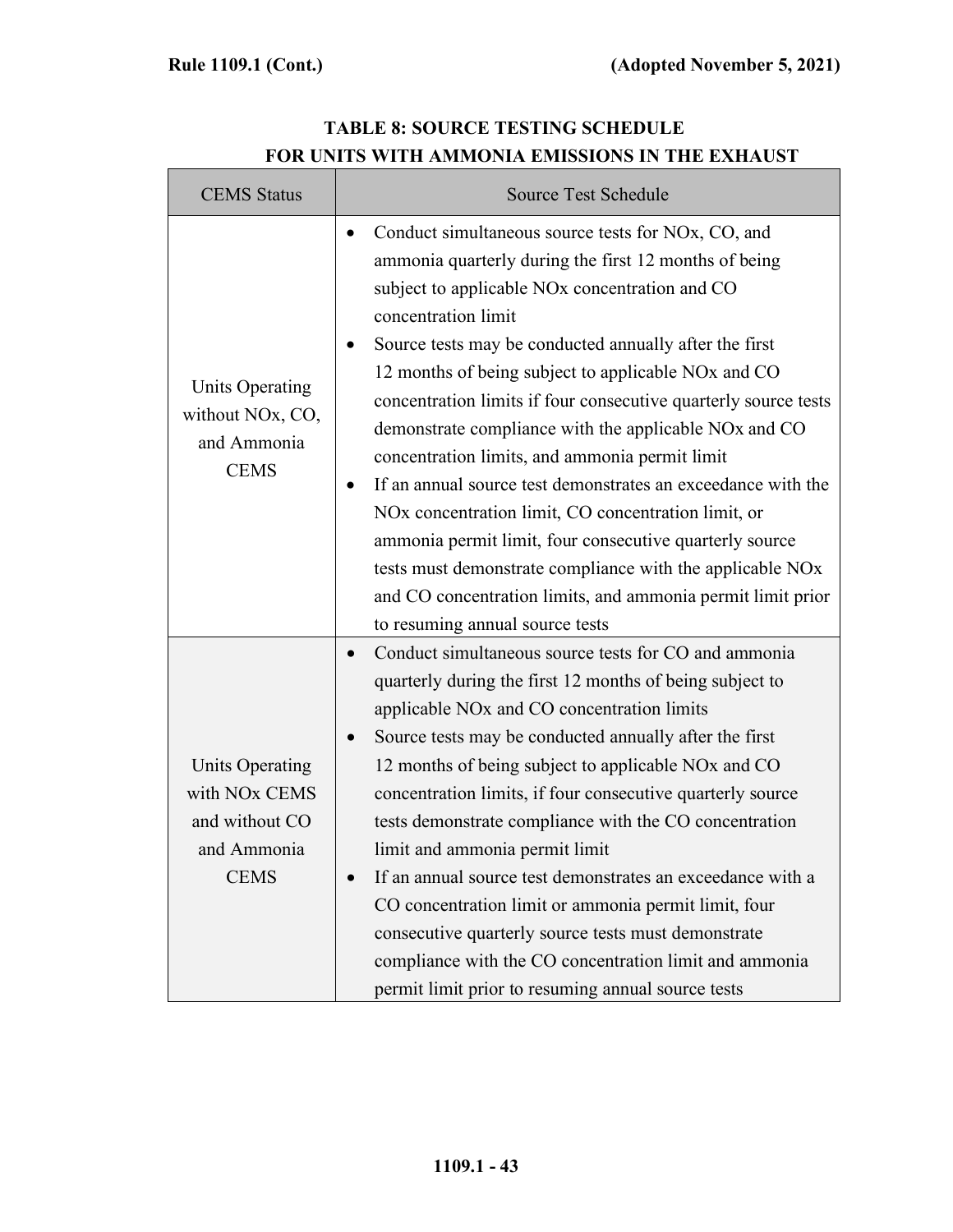| <b>CEMS</b> Status                                                                                  | <b>Source Test Schedule</b>                                                                                                                                                                                                                                                                                                                                                                                                                                                                                                                                                                                                                                                                                                                                                                      |
|-----------------------------------------------------------------------------------------------------|--------------------------------------------------------------------------------------------------------------------------------------------------------------------------------------------------------------------------------------------------------------------------------------------------------------------------------------------------------------------------------------------------------------------------------------------------------------------------------------------------------------------------------------------------------------------------------------------------------------------------------------------------------------------------------------------------------------------------------------------------------------------------------------------------|
| Units Operating<br>with NO <sub>x</sub> and CO<br>CEMS and without<br>Ammonia CEMS                  | Conduct a source test for ammonia quarterly during the first<br>$\bullet$<br>12 months of being subject to applicable NO <sub>x</sub> and CO<br>concentration limits<br>Source tests may be conducted annually after the first<br>12 months of being subject to applicable NO <sub>x</sub> and CO<br>concentration limits if four consecutive quarterly source tests<br>demonstrate compliance with the ammonia permit limit<br>If an annual source test demonstrates an exceedance with the<br>٠<br>ammonia permit limit, four consecutive quarterly source<br>tests must demonstrate compliance with the ammonia permit<br>prior to resuming annual source tests                                                                                                                               |
| <b>Units Operating</b><br>with NO <sub>x</sub> and<br>Ammonia CEMS<br>and without CO<br><b>CEMS</b> | Conduct a source test for CO within 12 months of being<br>subject to applicable NO <sub>x</sub> and CO concentration limits and<br>annually thereafter                                                                                                                                                                                                                                                                                                                                                                                                                                                                                                                                                                                                                                           |
| <b>Units Operating</b><br>with Ammonia<br>CEMS and without<br>NO <sub>x</sub> and CO<br><b>CEMS</b> | Conduct simultaneous source tests for NO <sub>x</sub> and CO<br>$\bullet$<br>quarterly during the first 12 months of being subject to<br>applicable NO <sub>x</sub> and CO concentration limits<br>Source tests may be conducted annually after the first<br>12 months of being subject to applicable NO <sub>x</sub> and CO<br>concentration limits if four consecutive quarterly source tests<br>demonstrate compliance with the applicable NO <sub>x</sub> and CO<br>concentration limits<br>If an annual source test demonstrates an exceedance of<br>$\bullet$<br>applicable NOx concentration limit or CO concentration<br>limit, four consecutive quarterly source tests must<br>demonstrate compliance with the NOx and CO<br>concentration limits prior to resuming annual source tests |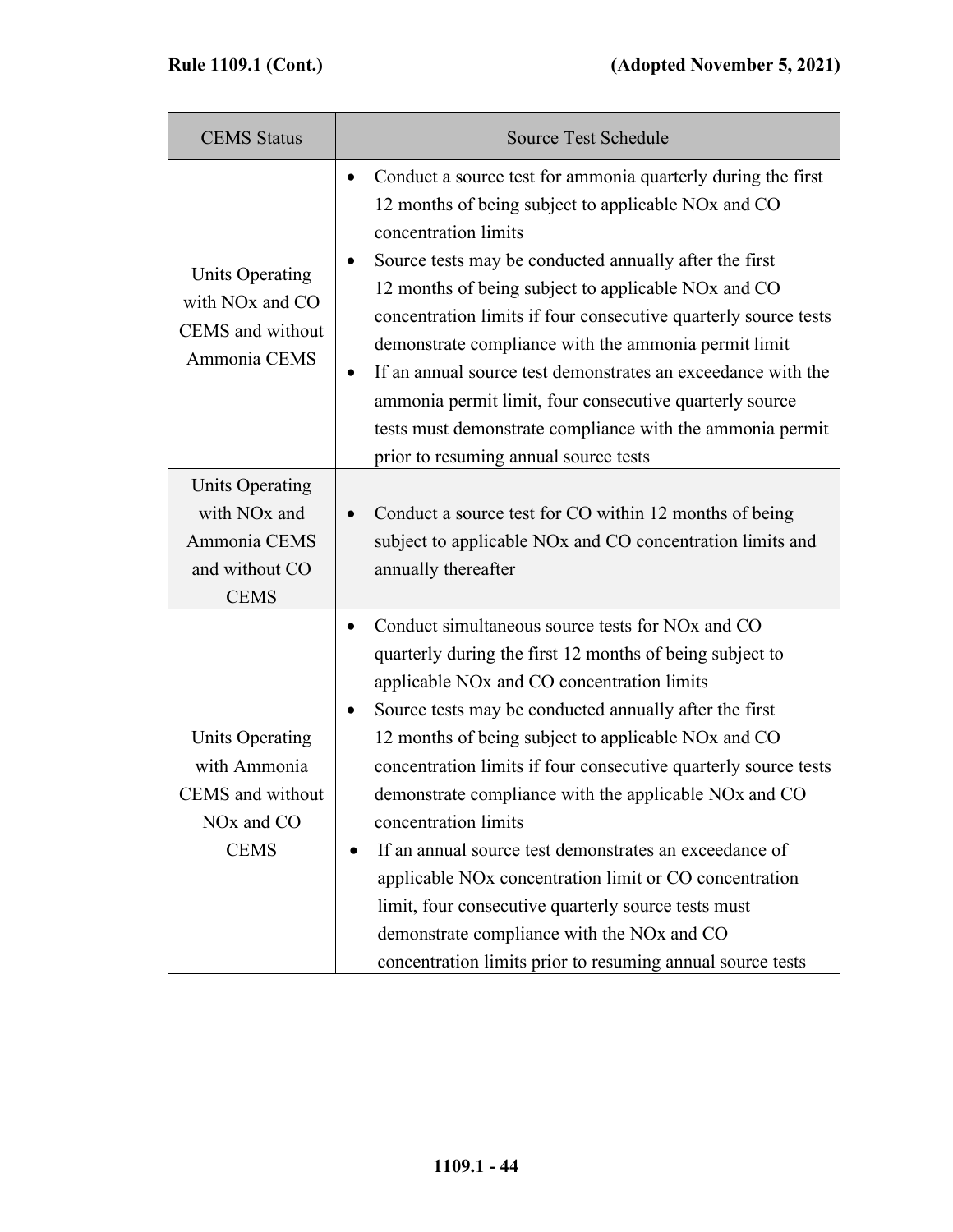| <b>CEMS</b> Status                                                                                  | <b>Source Test Schedule</b>                                                                                                                                                                                                                                                                                                                                                                                                                                                                                                                                                                                                                                                                                                                                                                                                            |
|-----------------------------------------------------------------------------------------------------|----------------------------------------------------------------------------------------------------------------------------------------------------------------------------------------------------------------------------------------------------------------------------------------------------------------------------------------------------------------------------------------------------------------------------------------------------------------------------------------------------------------------------------------------------------------------------------------------------------------------------------------------------------------------------------------------------------------------------------------------------------------------------------------------------------------------------------------|
| <b>Units Operating</b><br>with CO and<br>Ammonia CEMS<br>and without NO <sub>x</sub><br><b>CEMS</b> | Conduct a source test for NO <sub>x</sub> quarterly during the first 12<br>$\bullet$<br>months of being subject to appliable NO <sub>x</sub> and CO<br>concentration limits<br>Source tests may be conducted annually after the first<br>$\bullet$<br>12 months of being subject to applicable NOx and CO<br>concentration limits if four consecutive quarterly source tests<br>demonstrate compliance with the applicable NOx<br>concentration limit<br>If an annual source test demonstrates an exceedance with the<br>٠<br>NO <sub>x</sub> concentration limit, four consecutive quarterly source<br>tests must demonstrate compliance with the applicable NOx<br>concentration limit prior to resuming annual source tests                                                                                                         |
| <b>Units Operating</b><br>with CO CEMS<br>and without NO <sub>x</sub><br>and Ammonia<br><b>CEMS</b> | Conduct simultaneous source tests for NO <sub>x</sub> and ammonia<br>$\bullet$<br>quarterly during the first 12 months of being subject to<br>applicable NO <sub>x</sub> and CO concentration limits<br>Source tests may be conducted annually after the first<br>12 months of being subject to applicable NOx and CO<br>concentration limits if four consecutive quarterly source tests<br>demonstrate compliance with the applicable NOx<br>concentration limit and ammonia permit limit<br>If an annual source test demonstrates an exceedance of<br>$\bullet$<br>applicable NO <sub>x</sub> concentration limit or ammonia permit limit,<br>four consecutive quarterly source tests must demonstrate<br>compliance with the NO <sub>x</sub> concentration and ammonia<br>permit limit limits prior to resuming annual source tests |

- (2) An owner or operator of a Facility with a Unit that is required to conduct an annual source test pursuant to Table 7 or Table 8 shall:
	- (A) Conduct the source test every calendar year but no earlier than six calendar months after the previous source test; or
	- (B) Conduct a source test no later than 90 days after the date of resumed operation for a Unit that has not operated for at least six consecutive calendar months and maintain a record of monthly fuel usage using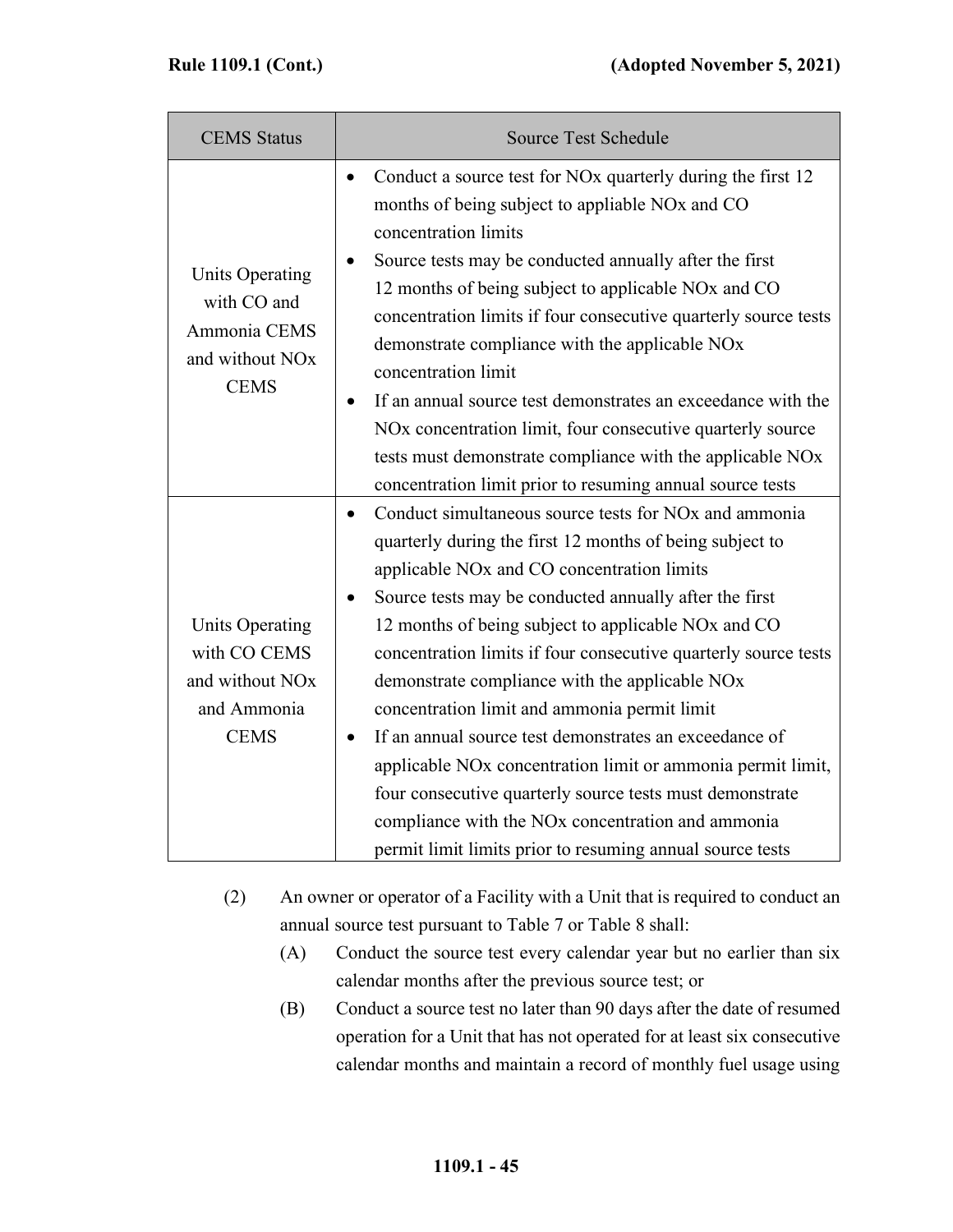a non-resettable fuel meter to demonstrate that the Unit has not been operated for at least six consecutive calendar months.

- (l) (3) An owner or operator of a Facility with a Unit that elects to install and operate a CEMS to demonstrate compliance with an applicable NOx and CO concentration limits, or ammonia permit limit, shall meet the CEMS requirements under subdivision (k) in lieu of the source test requirements in subdivision (1).
	- (4) An owner or operator of a Facility with a new or modified Unit shall conduct the initial compliance demonstration:
		- (A) Through an initial source test conducted within six months from commencing operation for a Unit with an averaging time less than 120 minutes pursuant to paragraph  $(l)(1)$ ;
		- (B) With a certified CEMS for Units with an averaging time greater than 120 minutes pursuant to Table 1 or Table 2; or
		- (C) Through CEMS recertification pursuant to the applicable requirements in Rule 218.2 and Rule 218.3 for Units that are required to adjust the NOx span range.
	- (5) An owner or operator of a Facility with a Unit required to conduct a source test pursuant to this subdivision shall:
		- (A) Submit a complete source test protocol, that includes an averaging time duration of at least 60 minutes but no longer than 120 minutes, for approval at least 60 days prior to conducting the source test unless otherwise approved by the Executive Officer; and
		- (B) Conduct the source test within 90 days after a written approval of the source test protocol by the Executive Officer is distributed, unless otherwise approved by the Executive Officer.
	- (6) An owner or operator of a Facility required to conduct a source test shall:
		- (A) Notify the Executive Officer by calling 1-800-CUT-SMOG of the intent to conduct source testing for a Unit at least one week prior to conducting a source test; or
		- (B) Submit quarterly source test lists by the 15th of the first month of each calendar quarter to the Executive Officer that includes the units that are scheduled for source tests in the following calendar quarter and shall notify the Executive Officer in the event a source test previously reported on the quarterly source test list is rescheduled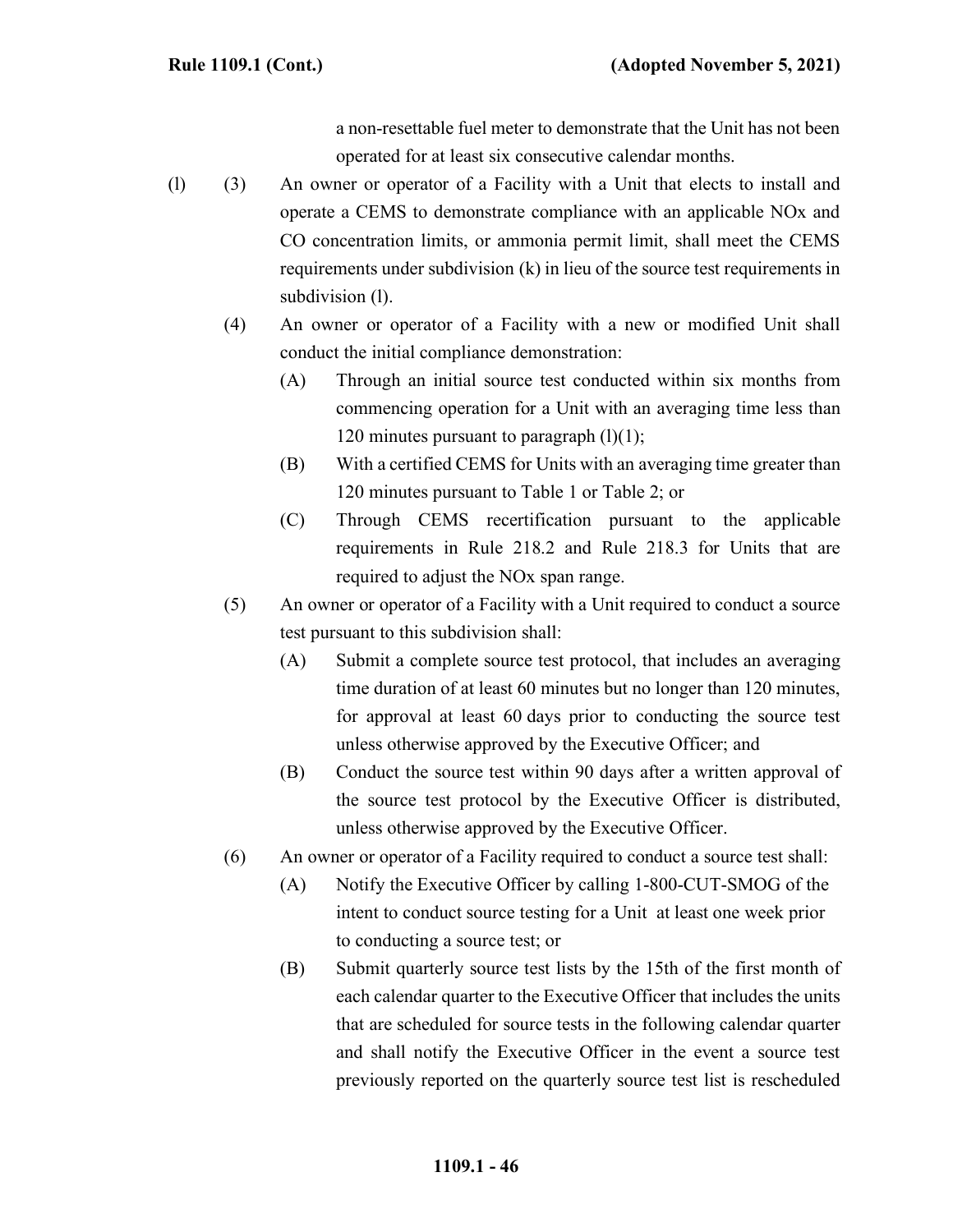by calling 1-800-CUT-SMOG at least one week prior to conducting or cancelling a source test; and

- (l) (6) (C) Include the following in the source test notification or quarterly source test list pursuant to subparagraphs  $(l)(6)(A)$  and  $(l)(6)(B)$ :
	- (i) Facility name and identification number;
	- (ii) Device identification number; and
	- (iii) Date when source test will be conducted.
	- (7) Unless requested by the Executive Officer, after the approval of the initial source test protocol pursuant to paragraph  $(l)(5)$ , an owner or operator of a Facility is not required to resubmit a source test protocol for approval pursuant to paragraph  $(l)(5)$  if:
		- (A) The method of operation of the Unit has not been altered in a manner that requires a complete permit application submittal;
		- (B) Rule or South Coast AQMD permit concentration limits have not become more stringent since the previous source test;
		- (C) There have been no changes in the source test method(s) that is referenced in the approved source test protocol; and
		- (D) The approved source test protocol is representative of the operation and configuration of the Unit.
	- (8) An owner or operator of a Facility with a Unit shall conduct the source test using a South Coast AQMD approved contractor under the Laboratory Approval Program:
		- (A) Using a South Coast AQMD approved source test protocol;
		- (B) Using the applicable test methods:
			- (i) South Coast AQMD Source Test Method 100.1 Instrumental Analyzer Procedures for Continuous Gaseous Emission Sampling;
			- (ii) South Coast AQMD Source Test Method 7.1 Determination of Nitrogen Oxide Emissions from Stationary Sources and South Coast AQMD Source Test Method 10.1 – Carbon Monoxide and Carbon Dioxide by Gas Chromatograph/Non-Dispersive Infrared Detector (GC/NDIR) – Oxygen by Gas Chromatograph-Thermal Conductivity (GC/TCD);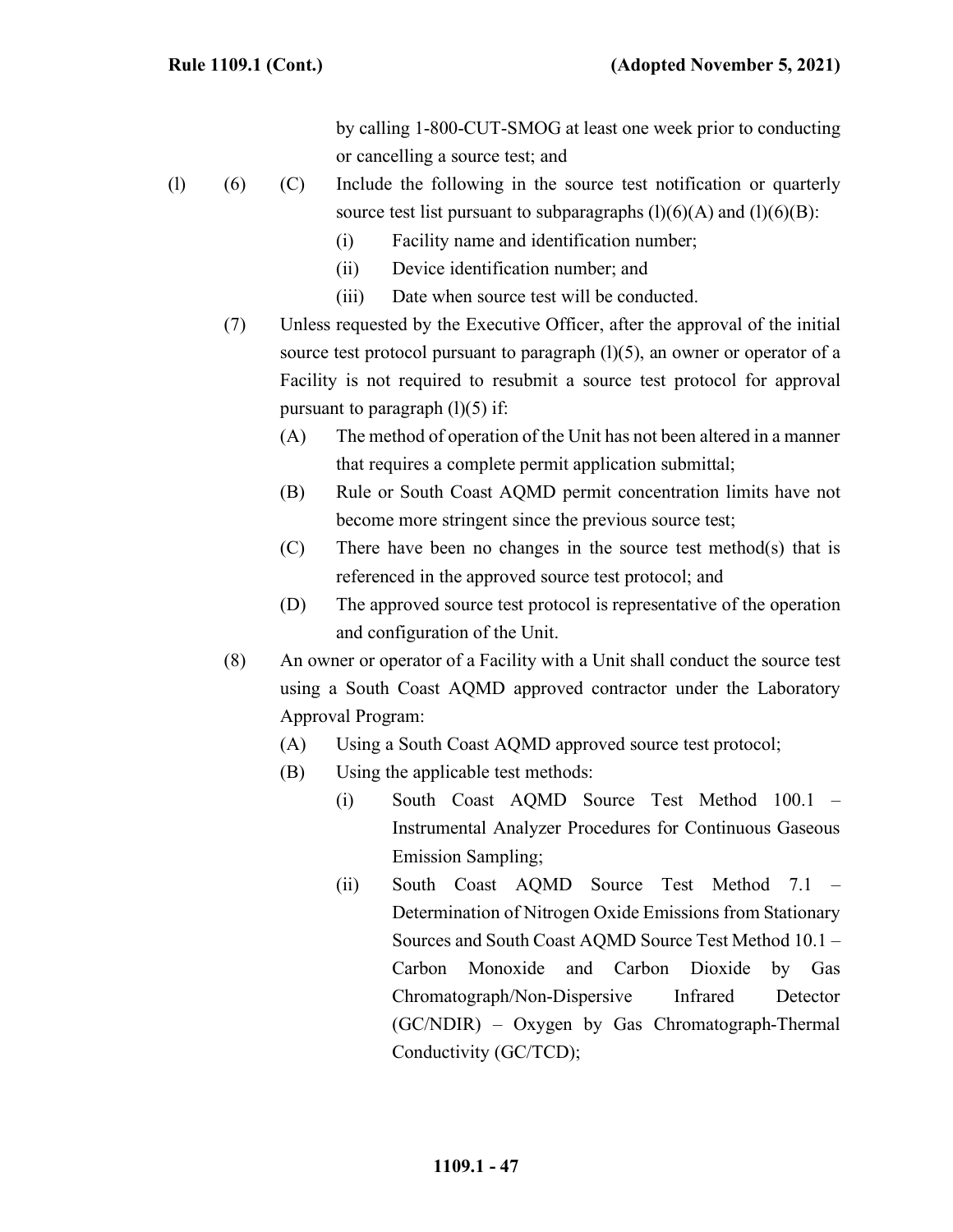- (l) (8) (B) (iii) South Coast AQMD Source Test Method 207.1 Determination of Ammonia Emissions from Stationary Sources; or
	- (iv) Any other test method determined to be equivalent and approved by the Executive Officer, and either the California Air Resources Board or the U. S. Environmental Protection Agency, as applicable.
	- (C) During operation other than startup and shutdown; and
	- (D) During normal operating conditions.
	- (9) An owner or operator of a Facility with a Vapor Incinerator may elect to demonstrate that the Unit meets the applicable NOx concentration limit based on the NOx emission from only the burner, without the waste stream being directed to the Unit.
	- (10) An owner or operator of a Facility shall submit all source test reports, including the source test results and a description of the Unit tested, to the Executive Officer within 90 days of completion of the source test.
	- (11) Emissions determined to exceed any limits established by this rule by any of the reference test methods in subparagraph  $(1)(8)(B)$  shall constitute a violation of the rule.
	- (12) An owner or operator of a Facility with a Unit that exceeds the applicable limit established by this rule by any of the reference test methods in subparagraph  $(1)(8)(B)$  shall inform the Executive Officer within 72 hours from the time the owner or operator knew of excess emissions, or reasonably should have known.
- (m) Diagnostic Emission Checks
	- (1) An owner or operator of a Facility with a Unit required to perform a source test every 36 months pursuant to subdivision (l) shall also:
		- (A) Perform 30-minute diagnostic emissions checks of NOx, CO, and  $O<sub>2</sub>$  emissions, with a portable NOx, CO, and  $O<sub>2</sub>$  analyzer that is calibrated, maintained and operated in accordance with manufacturers specifications and recommendations of the South Coast AQMD Combustion Gas Periodic Monitoring Protocol for the Periodic Monitoring of Nitrogen Oxides, Carbon Monoxide, and Oxygen from Combustion Sources Subject to Rules 1110.2 – Emissions from Gaseous- and Liquid-Fueled Engines, 1146 –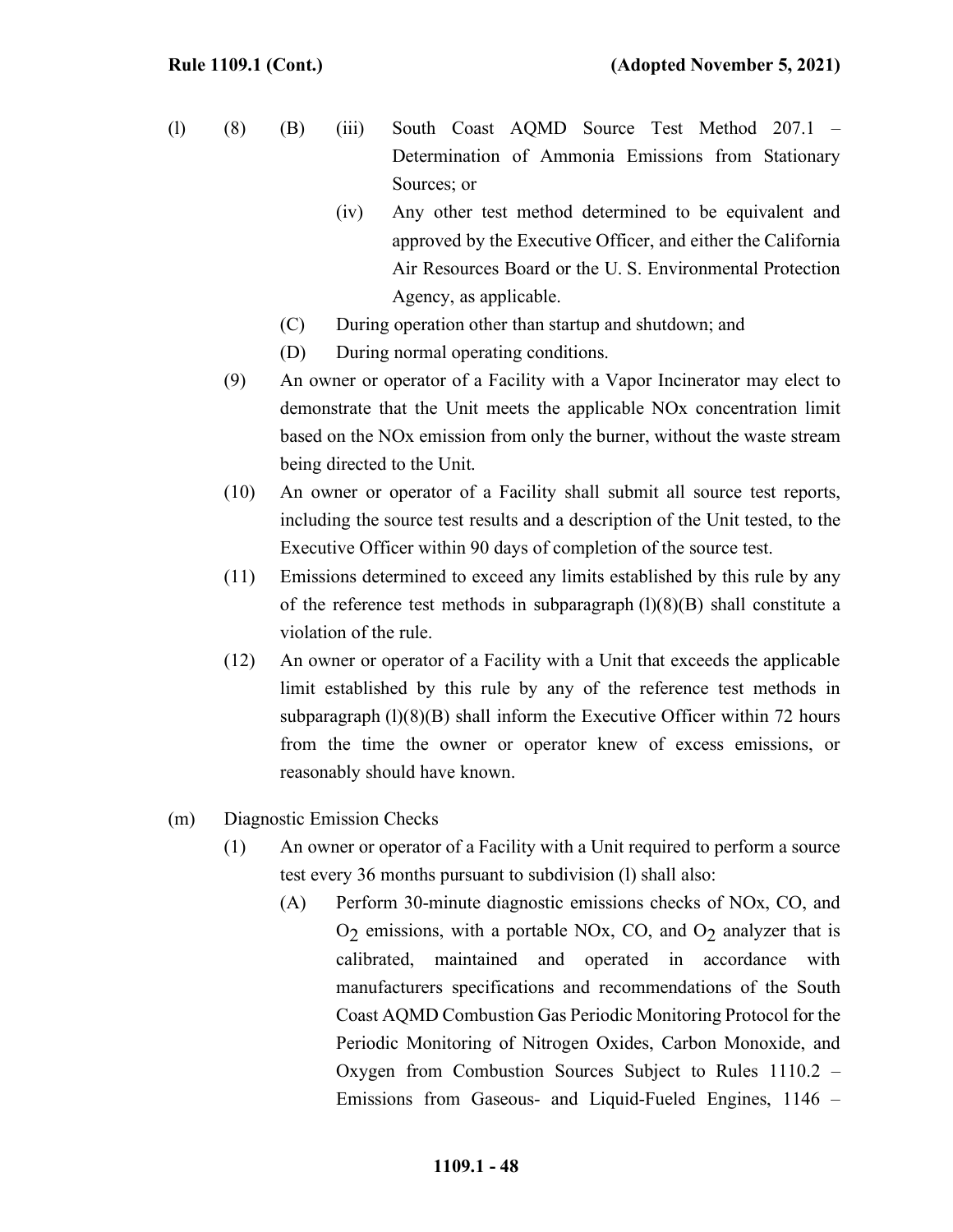Emissions of Oxides of Nitrogen From Industrial, Institutional, and Commercial Boilers, Steam Generators, and Process Heaters, and 1146.1 – Emissions of Oxides of Nitrogen from Small Industrial, Institutional, and Commercial Boilers, Steam Generators, and Process Heaters;

- (m) (1) (B) Conduct the diagnostic emission checks by a person who has completed an appropriate training program approved by South Coast AQMD in the operation of portable analyzers and has received a certification issued by the South Coast AQMD; and
	- (C) Conduct the diagnostic test every 365 days or every 8,760 operating hours, whichever occurs earlier except this requirement may be extended for 365 days or 8,670 operating hours from the date of any source test conducted as required pursuant to Table 7.
	- (2) A diagnostic emissions check that finds the emissions in excess of those allowed by this rule or a South Coast AQMD permit condition shall not constitute a violation of this rule if an owner or operator of a Facility corrects the problem and demonstrates compliance with another diagnostic emissions check within 72 hours from the time the owner or operator knew of excess emissions, or reasonably should have known, or shut down the Unit by the end of an operating cycle, whichever is sooner. Any diagnostic emission check performed in accordance with subparagraph  $(m)(1)(A)$ conducted by South Coast AQMD staff that finds emissions in excess of those allowed by this rule or a South Coast AQMD permit condition shall be a violation.
- (n) Monitoring, Recordkeeping, and Reporting Requirements
	- (1) Operating Log

An owner or operator of a Facility shall maintain the following daily records for each Unit, in a manner approved by the Executive Officer:

- (A) Time and duration of startup and shutdown events;
- (B) Total hours of operation;
- (C) Quantity of fuel used; and
- (D) Cumulative hours of operation to date for the calendar year.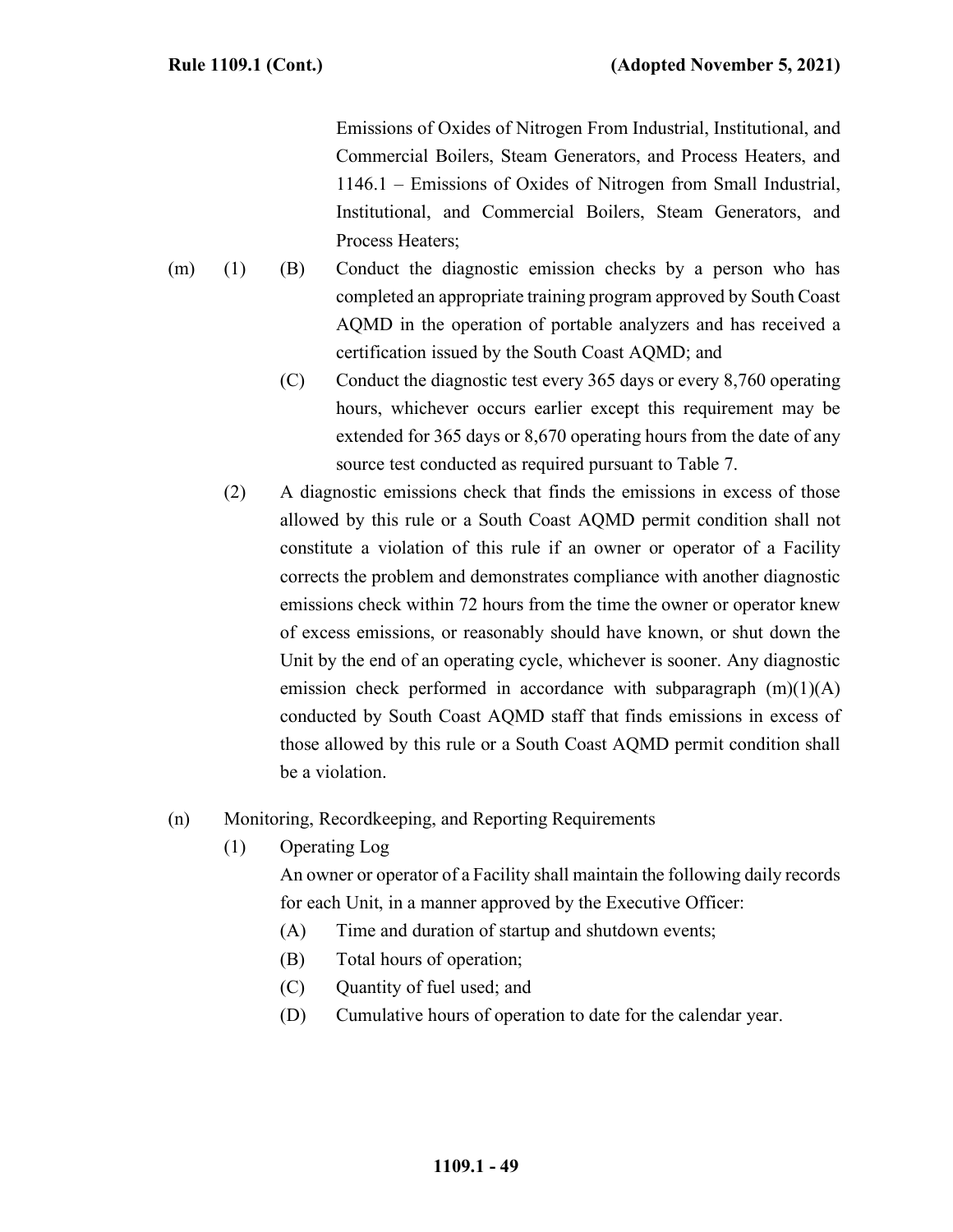- (n) (2) An owner or operator of a Facility that elects to meet the NOx concentration limits in an approved B-Cap pursuant to paragraph  $(g)(3)$  shall:
	- (A) Report the following to the Executive Officer by the  $15<sup>th</sup>$  of each month:
		- (i) Beginning no later than January 1, 2024, the daily facilitywide NOx mass emissions by device, expressed in pounds per day, from the previous calendar month; and
		- (ii) Beginning no later than January 1, 2025, the daily facilitywide NOx mass emissions by device, expressed in pounds per day, based on a 365-day rolling NOx average from the previous 365 days.
	- (B) Maintain CEMS for all applicable Units operated with a certified CEMS to determine daily mass emissions for those Units;
	- (C) Use an enforceable method, approved by the Executive Officer, for all applicable Units operated without a certified CEMS to determine daily mass emissions based on a source test pursuant to subdivision (l) and fuel use as determined based on a non-resettable totalizing fuel meter, where the owner or operator of a Facility shall:
		- (i) Beginning January 1, 2024, install and operate a non-resettable totalizing fuel meter, unless a metering system is currently installed and the fuel meter is approved in writing by the Executive Officer;
		- (ii) Each non-resettable totalizing fuel meter required under subparagraph  $(n)(2)(C)$  that requires dependable electric power to operate shall be equipped with a permanent supply of electric power that cannot be unplugged, switched off, or reset except by the main power supply circuit for the building and associated equipment or the safety shut-off switch;
		- (iii) Ensure that the continuous electric power to the non-resettable totalizing fuel meter required under subparagraph  $(n)(2)(C)$  may only be shut off for maintenance or safety;
		- (iv) Ensure each non-resettable totalizing fuel meter required under subparagraph  $(n)(2)(C)$  is calibrated and recalibrate the meter annually, thereafter, based on the manufacturer's

#### **1109.1 - 50**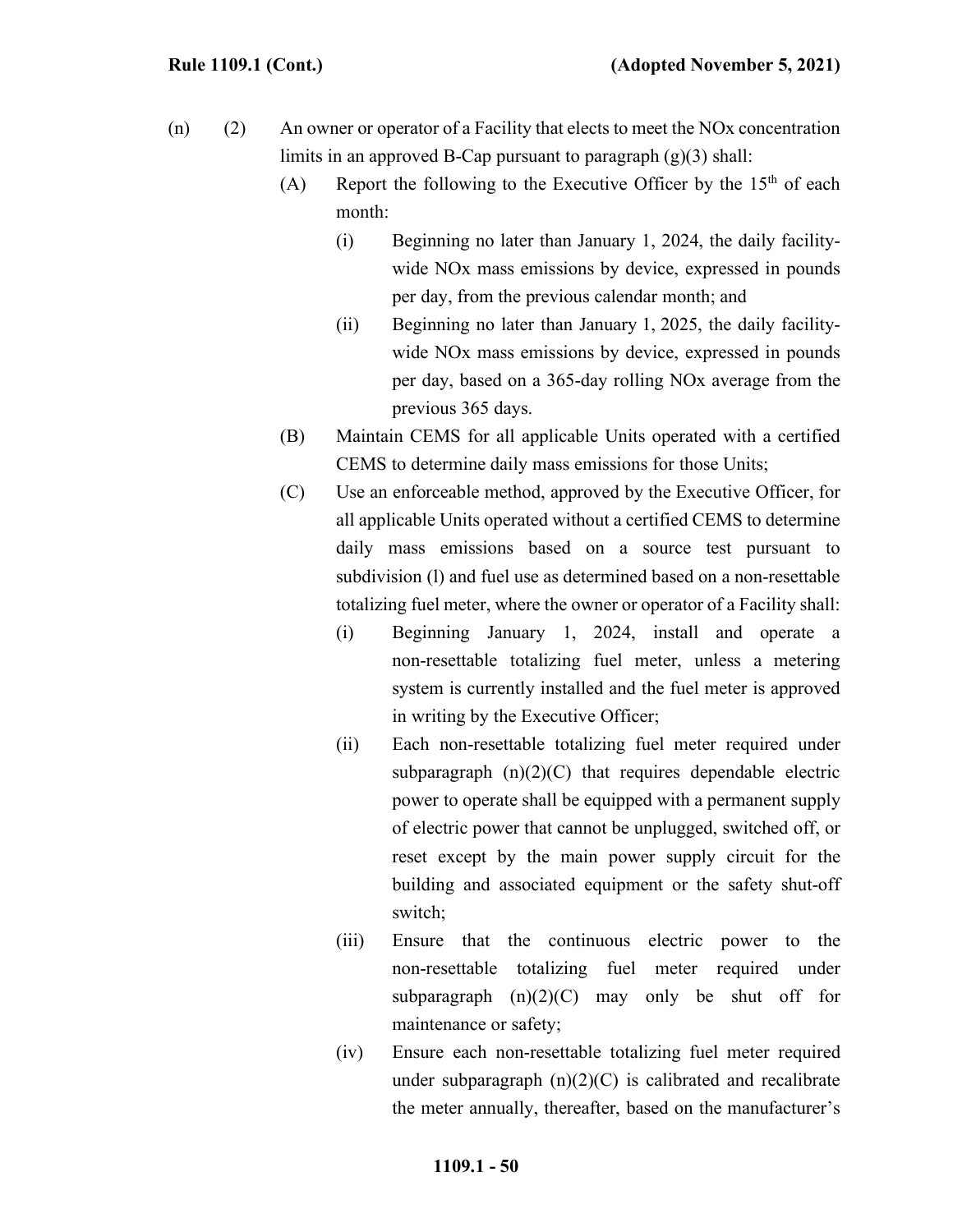recommended procedures. If the non-resettable totalizing fuel meter was calibrated within one year prior to January 1, 2024, the next calibration shall be conducted within one year of the anniversary date of the prior calibration; and

- (n) (2) (C) (v) Monitor and maintain hours of operation records using a:
	- (A) Calibrated non-resettable totalizing time meter or equivalent method approved in writing by the Executive Officer for the hours per year validation; or
	- (B) Calibrated fuel meter or equivalent method approved in writing by the Executive Officer for the annual throughput limit equivalent to hours per year validation.
	- (D) Maintain daily records of mass emissions, in pounds per day, from all Units included in an approved B-Cap including:
		- (i) Emissions during start-ups, shutdowns, and maintenance;
		- (ii) CEMS data identified as invalid and justification;
		- (iii) Data substituted for missing data pursuant to paragraph  $(k)(5)$ ;
	- (E) Demonstrate compliance with the Facility BARCT Emission Target in the B-Cap on a daily basis from 365-day rolling average.
	- (3) An owner or operator of a Facility subject to the interim emission limit pursuant to paragraph (e)(2) shall maintain the following daily records for each Unit, in a manner approved by the Executive Officer:
		- (A) Actual daily mass emissions, in pounds, for all Boilers and Process Heaters with a Rated Heat Input Capacity of greater than or equal to 40 MMBtu/hour;
		- (B) Combined maximum Rated Heat Input Capacity for all Boilers and Process Heaters with a Rated Heat Input Capacity of greater than or equal to 40 MMBtu/hour; and
		- (C) Calculated interim NOx emission rate pursuant to Attachment A Section (A-2) of this rule.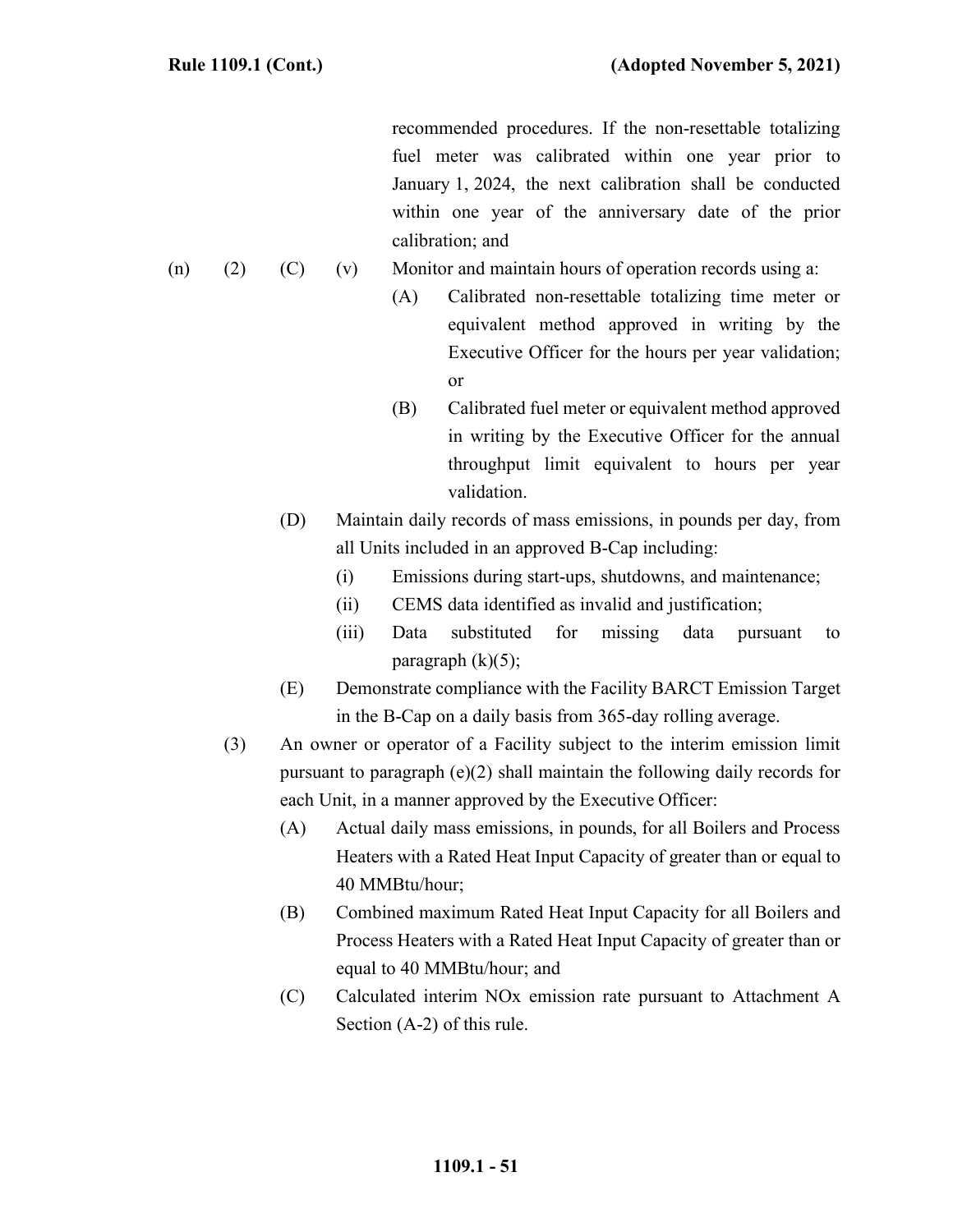- (n) (4) An owner or operator of a Facility shall keep and maintain the following records on-site for five years, except that all data gathered or computed for intervals of less than 15 minutes shall be maintained for a minimum of 48 hours, and shall make them available to the Executive Officer upon request:
	- (A) CEMS data;
	- (B) Source tests reports;
	- (C) Diagnostic emission checks; and
	- (D) Written logs of startups, shutdowns, and breakdowns, all maintenance, service and tuning records, and any other information required by this rule.
	- (5) An owner or operator of a Facility with a Boiler or Process Heater that is exempt from the applicable NOx Concentration Limits in Table 1 pursuant to paragraphs  $(o)(5)$  and  $(o)(6)$ , or an owner or operator of a Facility with a Flare that is exempt from the applicable NOx Concentration Limits in Table 1 pursuant to subparagraph  $(o)(8)(A)$  shall:
		- (A) Within 90 days of November 5, 2021, install and operate a non-resettable totalizing time meter or a fuel meter, unless a metering system is currently installed, and the fuel meter is approved in writing by the Executive Officer;
		- (B) Within 90 days of November 5, 2021, each non-resettable totalizing time meter or a fuel meter required under subparagraph  $(n)(5)(A)$ that requires dependable electric power to operate shall be equipped with a permanent supply of electric power that cannot be unplugged, switched off, or reset except by the main power supply circuit for the building and associated equipment or the safety shut-off switch;
		- (C) Ensure that the continuous electric power to the non-resettable totalizing time meter or fuel meter required under subparagraph  $(n)(5)(A)$  may only be shut off for maintenance or safety;
		- (D) Within 90 days of November 5, 2021, ensure that each non-resettable totalizing time meter or fuel meter is calibrated and recalibrate the meter annually, thereafter, based on the manufacturer's recommended procedures. If the non-resettable totalizing time meter or fuel meter was calibrated within one year prior to November 5, 2021, the next calibration shall be conducted within one year of anniversary date of the prior calibration; and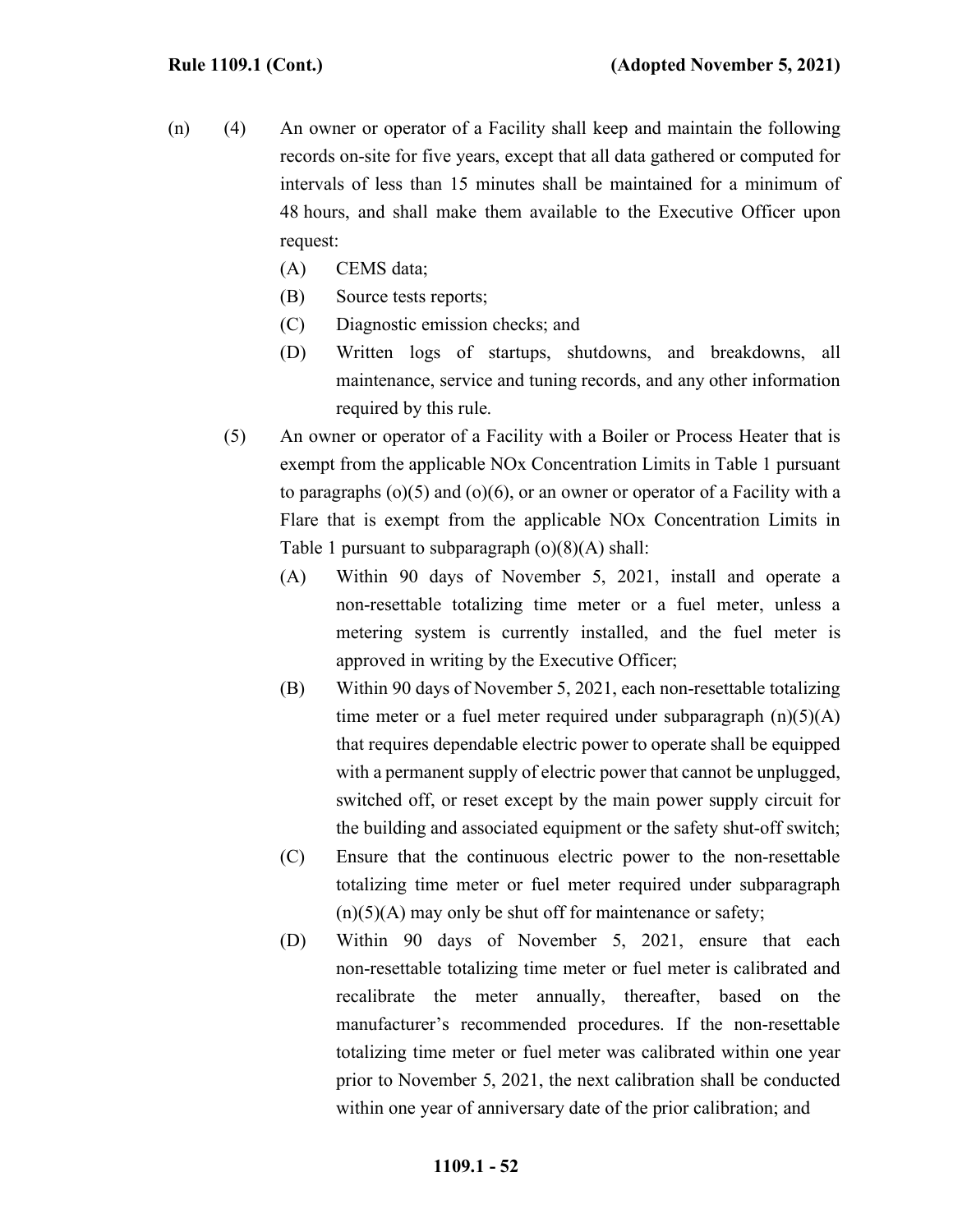- (n) (5) (E) Monitor and maintain hours of operation records using a:
	- (i) Calibrated non-resettable totalizing time meter or equivalent method approved in writing by the Executive Officer for the hours per year validation; or
	- (ii) Calibrated fuel meter or equivalent method approved in writing by the Executive Officer for the annual throughput limit equivalent to hours per year validation.
	- (6) An owner or operator of a Facility with a Vapor Incinerator that is exempt from the applicable NOx Concentration Limits in Table 1 pursuant to paragraph (o)(9) shall record:
		- (A) The annual throughput using a calibrated fuel meter or equivalent method approved in writing by the Executive Officer; and
		- (B) Emissions using a source test pursuant to subdivision (l) or by using a default emission factor approved in writing by the Executive Officer.
	- (7) An owner or operator of a Facility with a Unit subject to the compliance schedule in subparagraphs  $(f)(2)(B)$  and  $(f)(2)(C)$  shall maintain records of burner replacement, including number of burners and date of installation.
	- (8) An owner or operator of a Facility with a Unit subject to the compliance schedule in subparagraph  $(f)(4)(A)$  shall maintain records of the date the existing post-combustion air pollution control equipment was installed or replaced.
	- (9) An owner or operator of a Facility with a Gas Turbine complying with the NOx concentration limit pursuant to paragraph (d)(4) shall:
		- (A) Maintain a daily operating record that includes the actual start and stop time, total hours of operation, and type (liquid or gas) and quantity of the fuel used;
		- (B) Maintain the operating records for at least five years from the initial date the Gas Turbine complied with the concentration limit pursuant to paragraph  $(d)(4)$ ; and
		- (C) Make the operating records available to the Executive Officer upon request.
	- (10) An owner or operator of a Former RECLAIM Facility shall submit a list of Boilers and Process Heaters, within 60 days of becoming a Former RECLAIM Facility, identified by device identification number with a description of each Unit, to the Executive Officer identifying which Units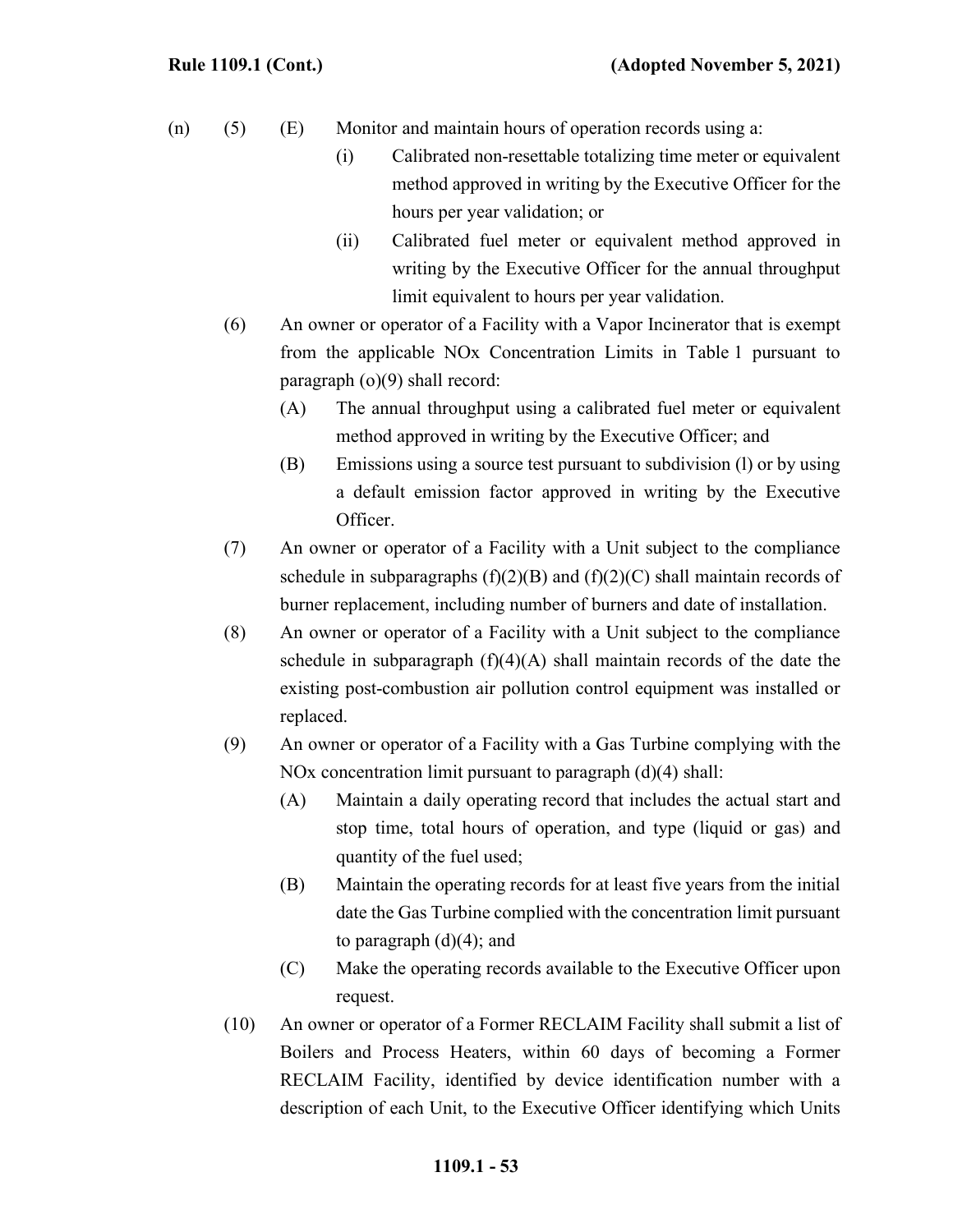will meet the NO<sub>x</sub> and Corresponding CO Concentration Limits in Table 3 and which Units will meet the interim NOx emission limit pursuant to paragraph (e)(2).

- (o) Exemptions
	- (1) Boilers or Process Heater 2 MMBtu/hour or less
		- The provisions of this rule shall not apply to an owner or operator of a Facility with a Boiler or Process Heater with a Rated Heat Input Capacity of 2 MMBtu/hour or less that are fired with liquid and/or gaseous fuel and used exclusively for space or water heating and are subject to Rule 1146.2 – Emissions of Oxides of Nitrogen from Large Water Heaters and Small Boilers and Process Heaters.
	- (2) Low-Use Boilers with a Rated Heat Input Capacity of less than 40 MMBtu/hour

An owner or operator of a Facility with a Boiler with a Rated Heat Input Capacity of less than 40 MMBtu/hour that operates 200 hours or less per calendar year, or with an annual throughput limit equivalent to 200 hours per calendar year, shall be exempt from the requirements in:

- (A) Subdivision (d) provided:
	- (i) The Boiler has an enforceable South Coast AQMD permit conditions that limits the operating hours to 200 hours or the annual throughput equivalent to 200 hours; and
	- (ii) The Boiler operates in compliance with the permit conditions pursuant to clause  $(o)(2)(A)(i)$ .
- (B) Subdivisions (k), (l), and (m) provided the Unit is not included in an approved B-Plan or an approved B-Cap.
- (3) Low-Use Boiler or Process Heater with a Rated Heat Input Capacity of greater than or equal to 40 MMBtu/hour

An owner or operator of a Facility with a Boilers or Process Heater with a Rated Heat Input Capacity of greater than or equal to 40 MMBtu/hour that is fired at less than 15 percent of the maximum Rated Heat Input Capacity per calendar year, shall be exempt from the applicable NOx and CO concentration limits in Table 1, Table 2, or an approved B-Plan provided:

(A) The Boiler or Process Heater has a South Coast AQMD permit that specifies a condition that limits the Boiler or Process Heater to being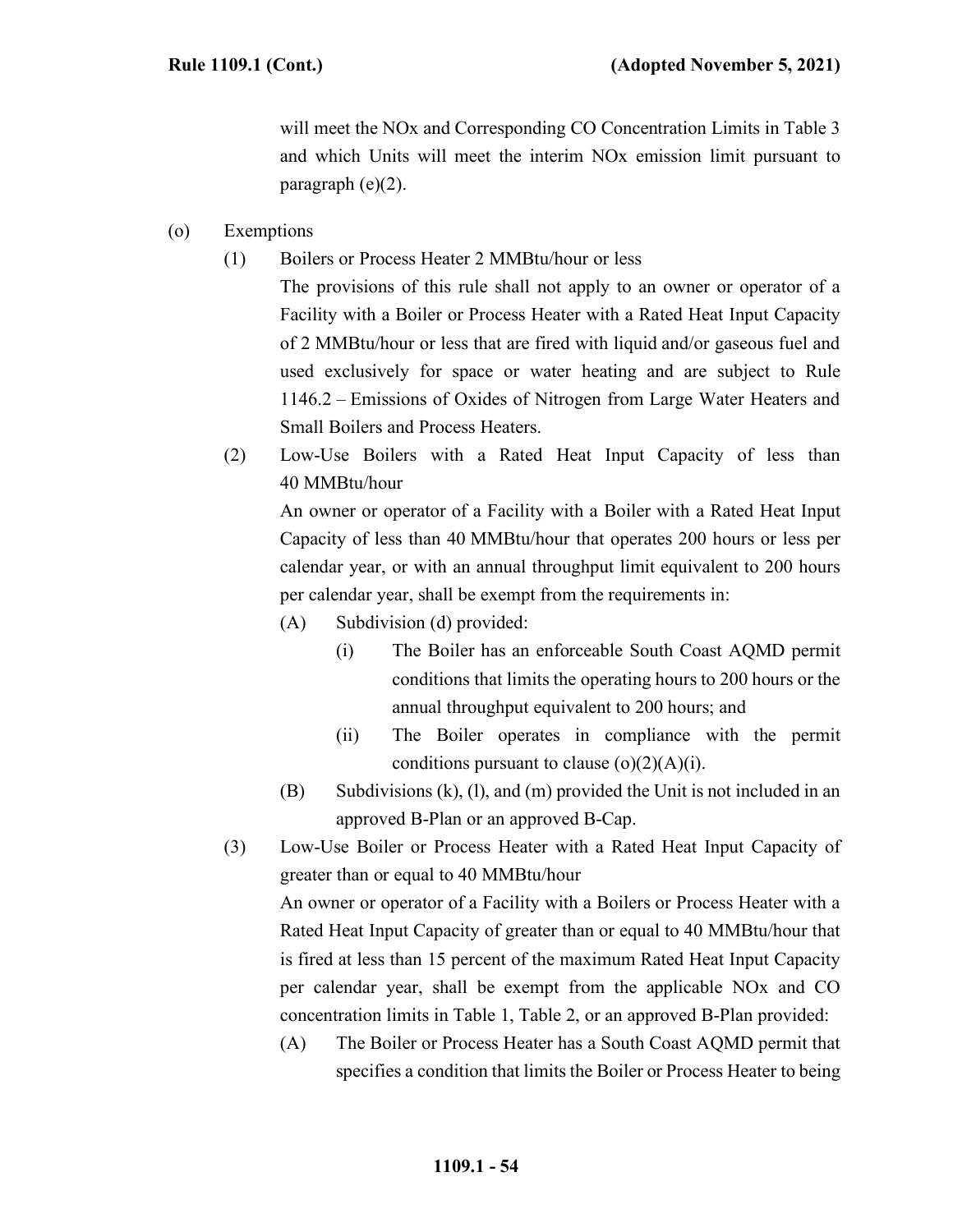fired at less than 15 percent of the maximum Rated Heat Input Capacity per calendar year; and

- (o) (3) (B) The Boiler or Process Heater operates in compliance with the permit condition pursuant to subparagraph  $(o)(3)(A)$ .
	- (4) An owner or operator of a Facility with a FCCU that must bypass the postcombustion air pollution control equipment to conduct Boiler inspections required under California Code of Regulations, Title 8, Section 770(b) shall be exempt from the applicable NOx and CO concentration limits during the required Boiler inspections.
	- (5) FCCU Startup Boilers and Process Heaters An owner or operator of a Facility with a Boiler or Process Heater which is used only for startup of an FCCU and that Boiler or Process Heater is operated for 250 hours or less per calendar year shall be exempt from the requirements in:
		- (A) Subdivisions (d) provided:
			- (i) The Boiler or Process Heater has a South Coast AQMD permit that specifies conditions that limits the operating hours at or less than 250 hours per calendar year; and
			- (ii) The Boiler or Process Heater operates in compliance with the permit condition pursuant to clause  $(o)(5)(A)(i)$ .
		- (B) Subdivisions (k), (l) and (m) provided the Unit is not included in an approved B-Plan or an approved B-Cap.
	- (6) Startup or Shutdown Boilers and Process Heaters at Sulfuric Acid Plants An owner or operator of a Facility with a Process Heater used for startup or a Boiler used during startup or shutdown at a Sulfuric Acid Plant that does not exceed 90,000 MMBtu of annual Heat Input per calendar year shall be exempt from the requirements in:
		- (A) Subdivision (d) provided:
			- (i) The Boiler or Process Heater has a South Coast AQMD permit that specifies conditions that limits the Heat Input to 90,000 MMBtu or lower per calendar year; and
			- (ii) The Process Heater or Boiler operates in compliance with the South Coast AQMD permit condition pursuant to clause  $(o)(6)(A)(i)$ .
		- (B) Subdivisions (k), (l), and (m) provided the Unit is not included in an approved B-Plan or an approved B-Cap.

#### **1109.1 - 55**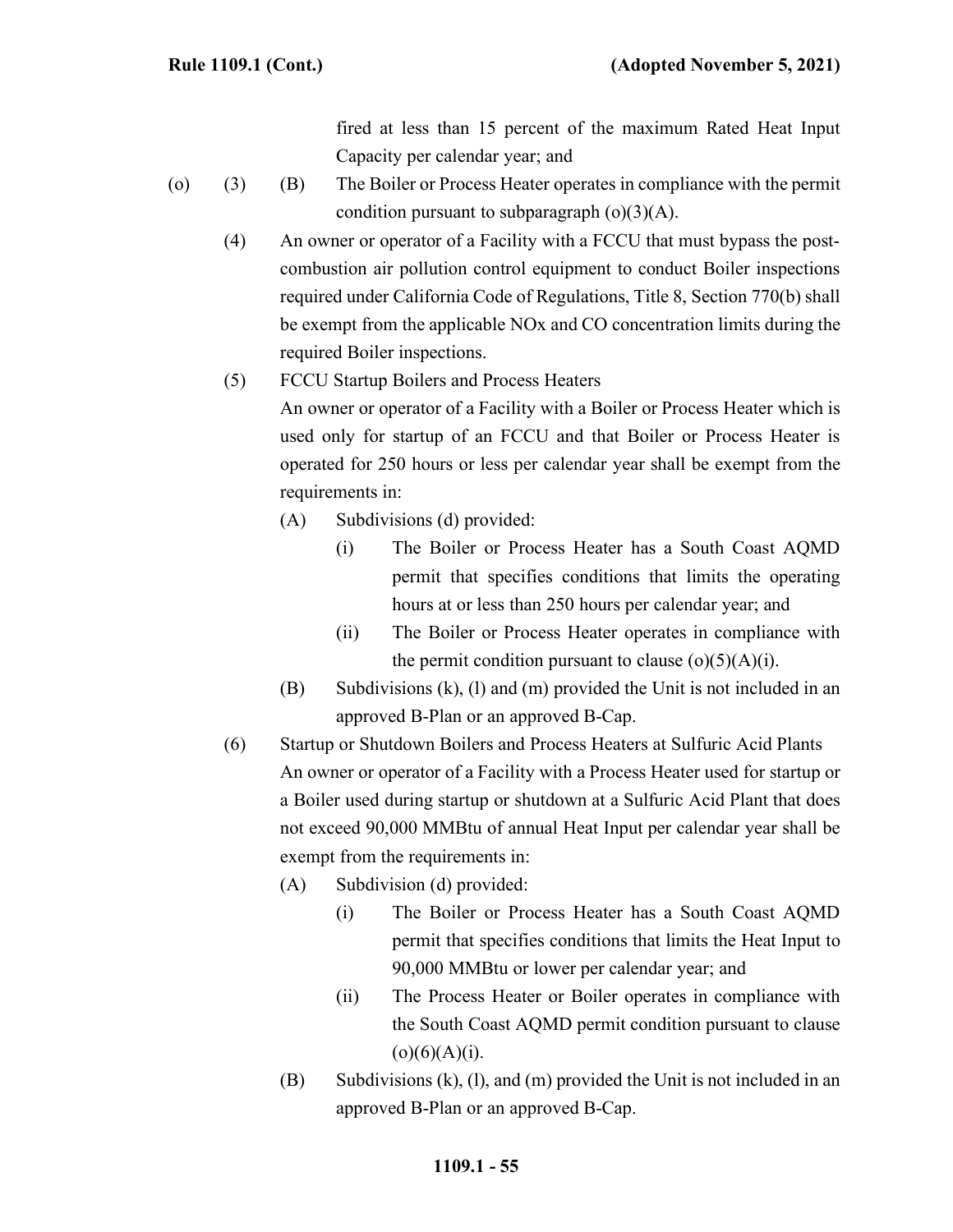(o) (7) Boiler or Process Heater Operating Only the Pilot

An owner or operator of a Facility with a Boiler or Process Heater operating only the pilot prior to startup or after shutdown shall be exempt from the NOx and Corresponding CO Concentration Limits and the Alternative BARCT NOx Limits and may exclude those emission from the rolling average calculation pursuant to Attachment A of this rule.

- (8) Flares
	- (A) An owner or operator of a Facility with a Flare that emits less than or equal to 550 pounds of NOx per calendar year shall be exempt from the requirements in subdivisions (d), (e), and (l), provided:
		- (i) The Flare has enforceable South Coast AQMD permit conditions that limits the emissions not to exceed 550 pounds of NOx per year; and
		- (ii) The Flare is in compliance with the permit condition pursuant to clause  $(o)(8)(A)(i)$ .
	- (B) An owner or operator of a Facility with an open Flare, which is an unshrouded Flare, shall not be required to conduct source testing pursuant to subdivision (l).
- (9) Vapor Incinerators

An owner or operator of a Facility with a Vapor Incinerator with a Rated Heat Input Capacity of 2 MMBtu/hour or less that emits:

- (A) Less than 100 pounds of NOx per calendar year shall be exempt from the requirements in subdivisions (d), (e), and (l) provided the Vapor Incinerator:
	- (i) Has enforceable South Coast AQMD permit conditions that limit NOx emissions to less than 100 pounds of NOx per calendar year through operating hours or annual throughput; and
	- (ii) Operates in compliance with the permit condition pursuant to clause  $(o)(9)(A)(i)$ .
- (B) Less than 1,000 pounds but more than 100 pounds of NOx per calendar year shall be exempt from the requirements in subdivision (d) until the Unit is replaced or November 5, 2031, whichever is sooner, provided the Vapor Incinerator: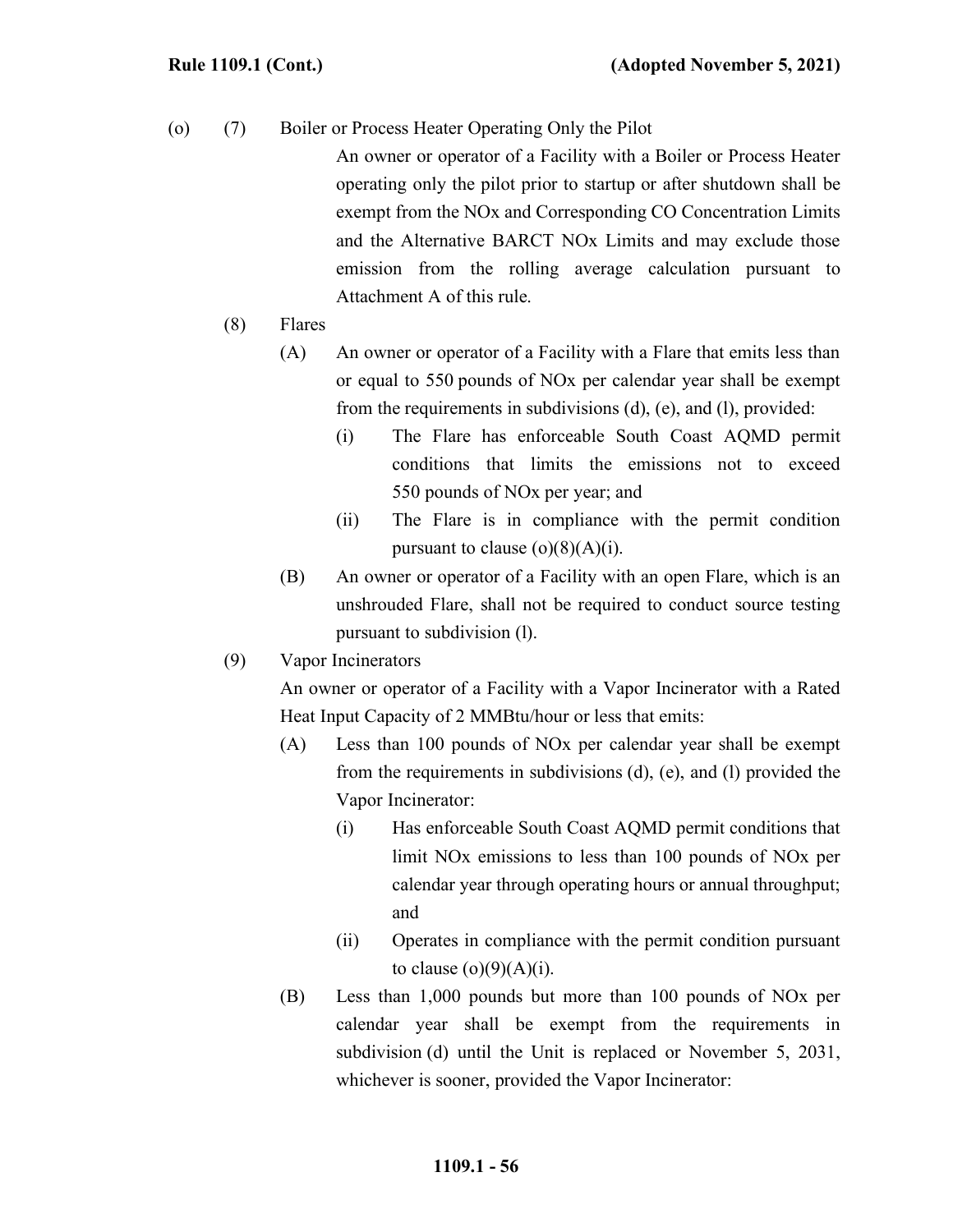- (o) (9) (B) (i) Has enforceable South Coast AQMD permit conditions that limit NOx emissions to less than 1,000 pounds of NOx per calendar year through operating hours or annual throughput; and
	- (ii) Operates in compliance with the permit condition pursuant to clause  $(o)(9)(B)(i)$ .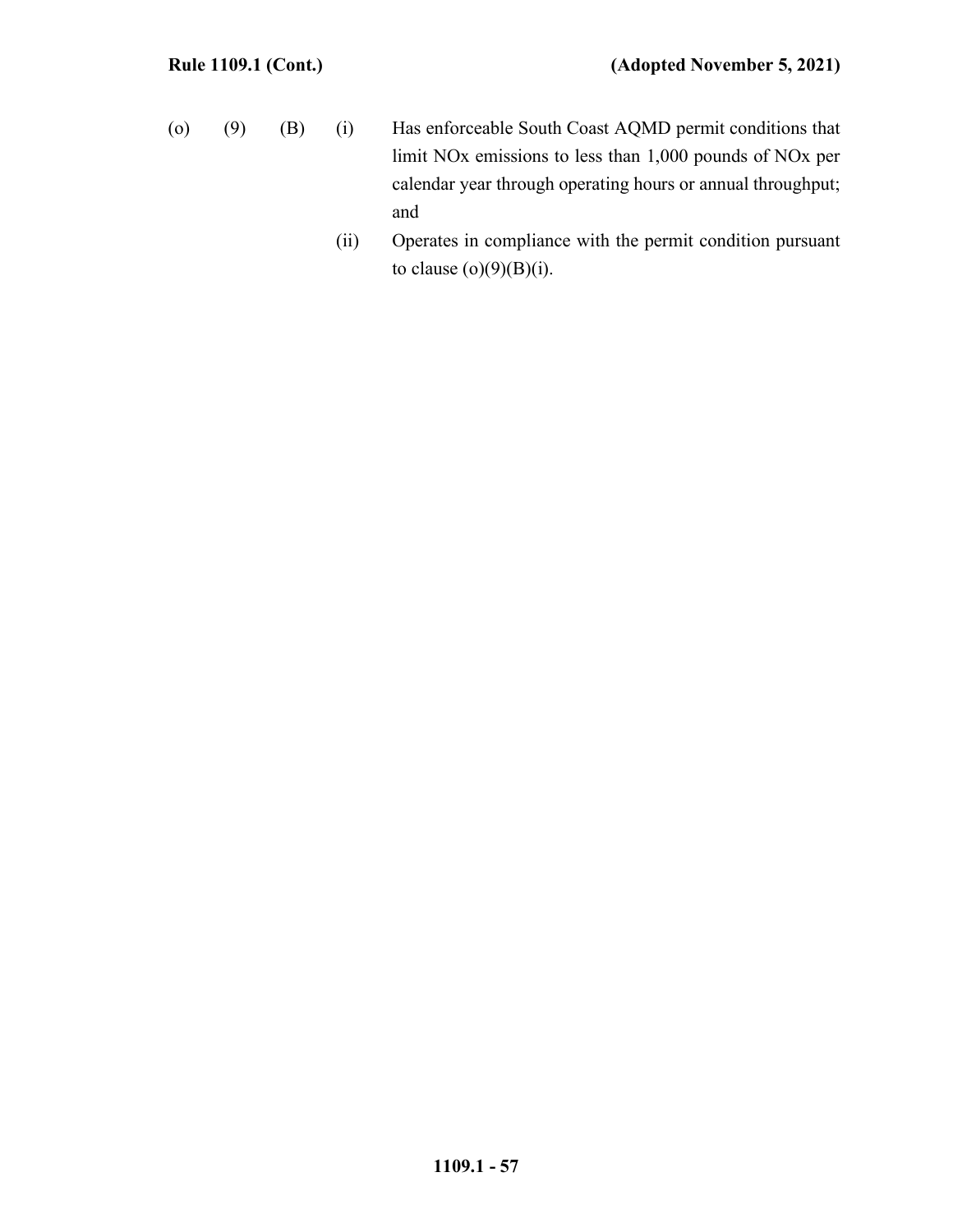# ATTACHMENT A SUPPLEMENTAL CALCULATIONS

(A-1) Rolling Average Calculation for Emission Data Averaging

$$
C_{Avg} = \sum_{i=t}^{t+N-1} C_i \Big/ N
$$

Where:

 $C_{Avg}$  = The average emission concentration at time t

 $t =$  Time of average concentration (hours)

- $C_i$  = The measured or calculated concentration for a Unit with a CEMS at the  $i<sup>th</sup>$  subset of data; one-hour for a Unit with an averaging time of 24 hours or less and 24-hour for a Unit with an averaging time of greater than 24 hours<sup>1</sup>
- $N =$  Averaging time (hours).

<sup>1</sup> As calculated pursuant to South Coast AQMD Rule  $218.3$  – Continuous Emission Monitoring System: Performance Specifications.

### (A-2) Interim NOx Emission Rate Calculation

An owner of operator shall calculate interim NOx emission rates the mass emissions from the prior 365 days where emissions for 364 days will be based on emissions while the facility was in RECLAIM and emissions for the  $365<sup>th</sup>$ day will be based on the day the facility became a former RECLAIM facility, as follows:

#### (A-2.1) Hourly Mass Emissions (pounds/hour)

Sum the actual annual mass emissions of all Boilers and Process Heaters with a Rated Heat Input Capacity of greater than or equal to 40 MMBtu/hour and any Boilers and Process Heaters with a Rated Heat Input Capacity of less than 40 MMBtu/hour that operate a certified CEMS, and divide by 8,760 hours for pounds per hour.

(A-2.2) Combined Maximum Rated Heat Input Capacity (MMBtu/hour) Sum the combined maximum Rated Heat Input Capacity for all Boilers and Process Heaters with a Rated Heat Input Capacity of greater than or equal to 40 MMBtu/hour and any Boilers and Process Heaters with a Rated Heat Input Capacity of less than 40 MMBtu/hour that operate a certified CEMS.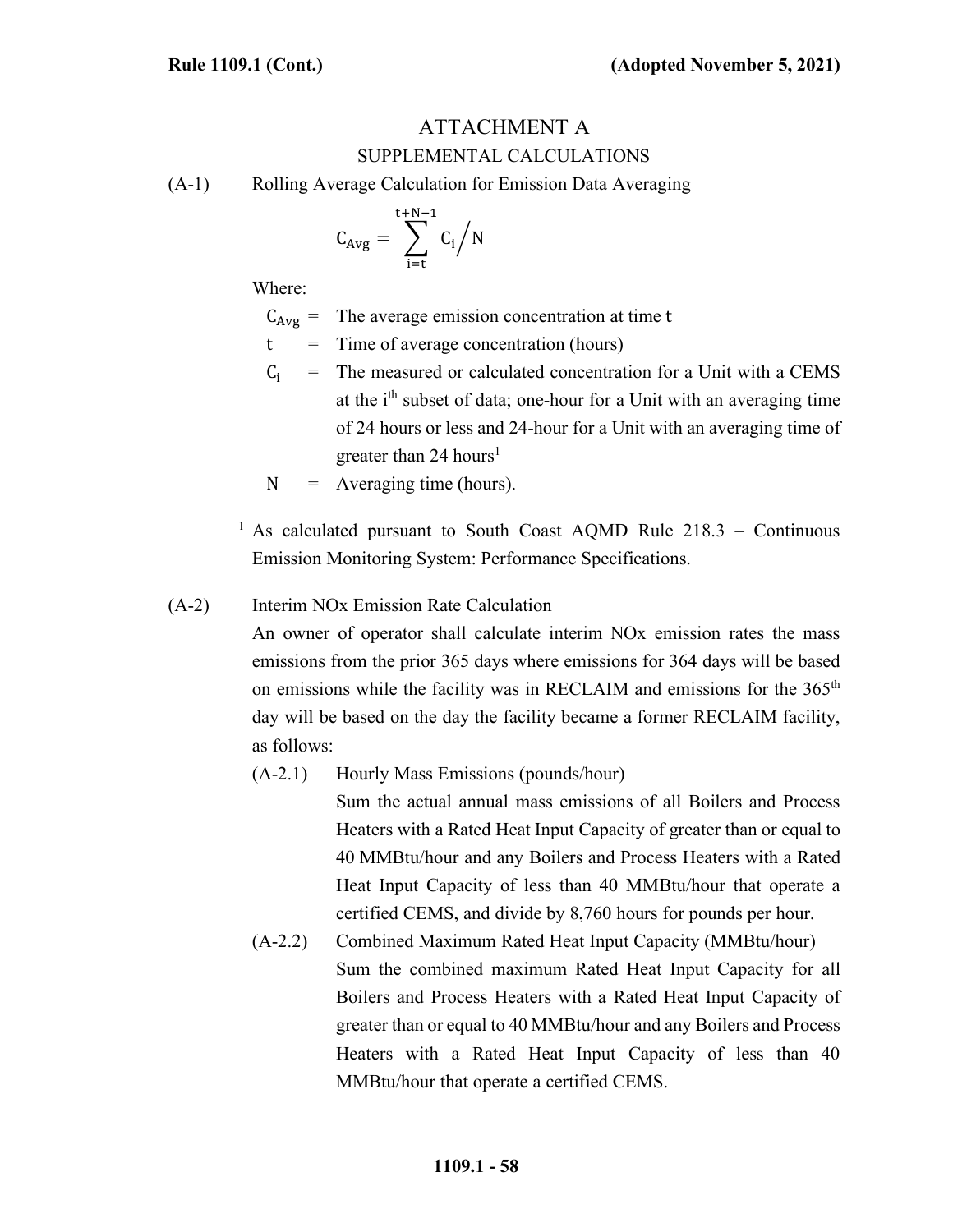(A-2.3) Interim Facility Wide NOx Emission Rate (pounds/MMBtu) Divide the Hourly Mass Emissions in Section (A-2.1) by the combined Maximum Heat Input in Section (A-2.2) to determine the interim NOx emission rate.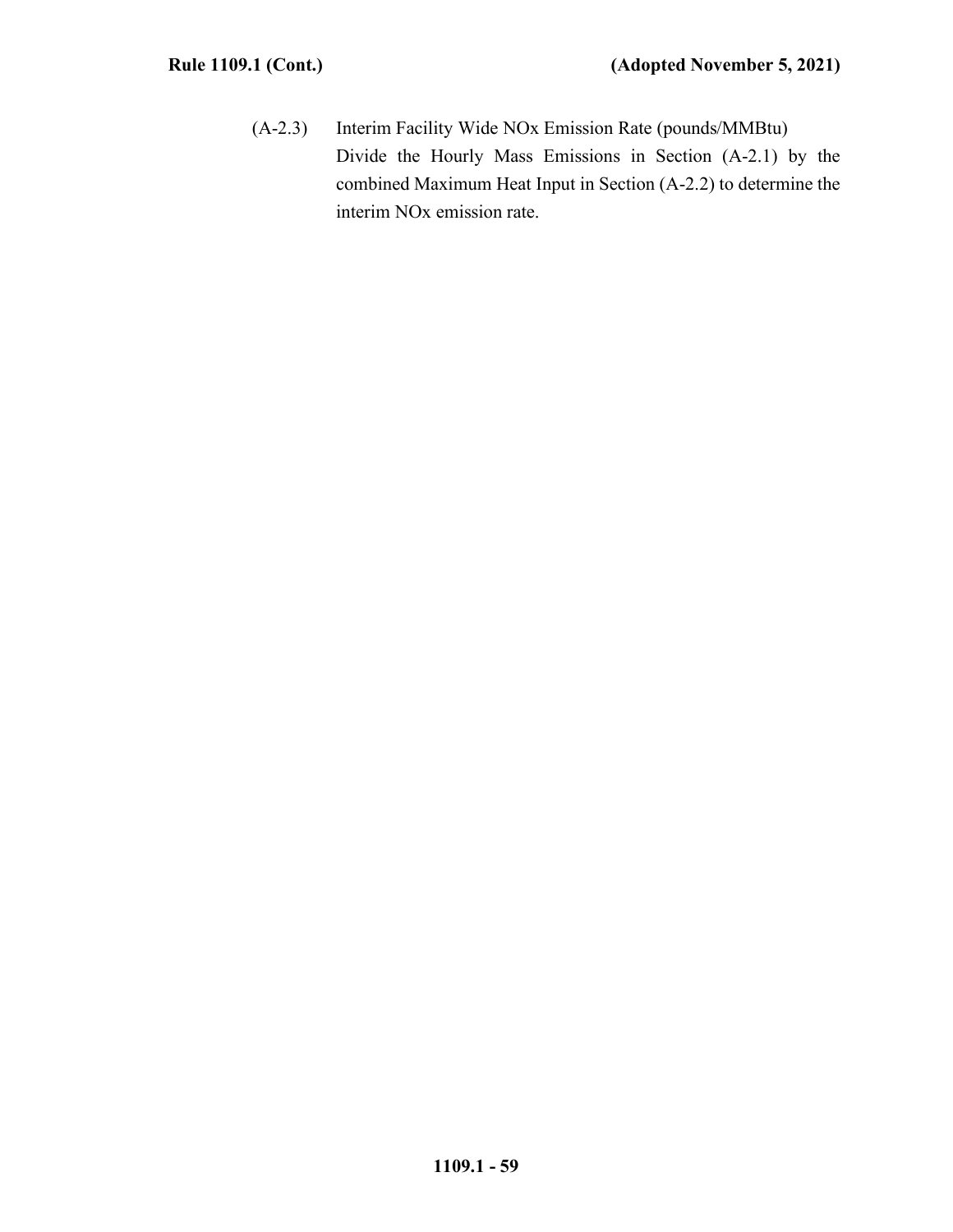### ATTACHMENT B

#### CALCULATION METHODOLOGY FOR THE I-PLAN, B-PLAN, AND B-CAP

The purpose of this attachment is to provide details regarding how key elements of the I-Plan, B-Plan, and B-Cap are calculated. Key calculations provided in this attachment include: Baseline Unit Emissions and Baseline Facility Emissions; Final Phase Facility BARCT Emission Target; Total Facility NOx Emission Reductions; Phase I, Phase II, or Phase III Facility BARCT Emission Target; Phase I, Phase II or Phase III BARCT Equivalent Mass Emissions for a B-Plan; and Phase I, Phase II, or Phase III BARCT B-Cap Annual Emissions for a B-Cap.

(B-1) Baseline Unit Emissions and Baseline Facility Emissions Baseline Unit Emissions shall be determined by the Executive Officer based on the applicable 2017 NOx Annual Emissions Reporting data, or another representative year, as approved by the Executive Officer, expressed in pounds per year. Baseline Facility Emissions are the sum of all the Baseline Unit Emissions subject to this rule and shall not include Baseline Unit Emissions for Units that are not operational on and after November 5, 2021.

### (B-2) Final Phase Facility BARCT Emission Target

The Final Phase Facility BARCT Emission Target is the Phase II Facility BARCT Emission Target for an I-Plan option with two phases or the Phase III Facility BARCT Emission Target for an I-Plan option with three phases. The Final Phase Facility BARCT Emission Target is used to establish the Phase II or Phase III BARCT Emission Target for a B-Cap. To establish the Final Phase Facility BARCT Emission Target, the owner or operator of a Facility must select if the basis of the emission target for each Unit will be based on NOx Concentration Limits in Table 1 or Table 2. The owner or operator of a Facility shall only select conditional NOx Concentration Limits in Table 2 if the requirements of subparagraphs  $(d)(2)(A)$  and  $(d)(2)(B)$  for the conditional NOx Concentration Limits are met or if the Unit is identified in Attachment D. For all other Units, the owner or operator of a Facility shall use NOx Concentration Limits in Table 1 as the basis of the Facility BARCT Emission Targets. To calculate the Final Phase Facility BARCT Emission Target for B-Cap, the owner or operator of a Facility shall use the NOx Concentration Limit in Table 1 for the Units that will be decommissioned.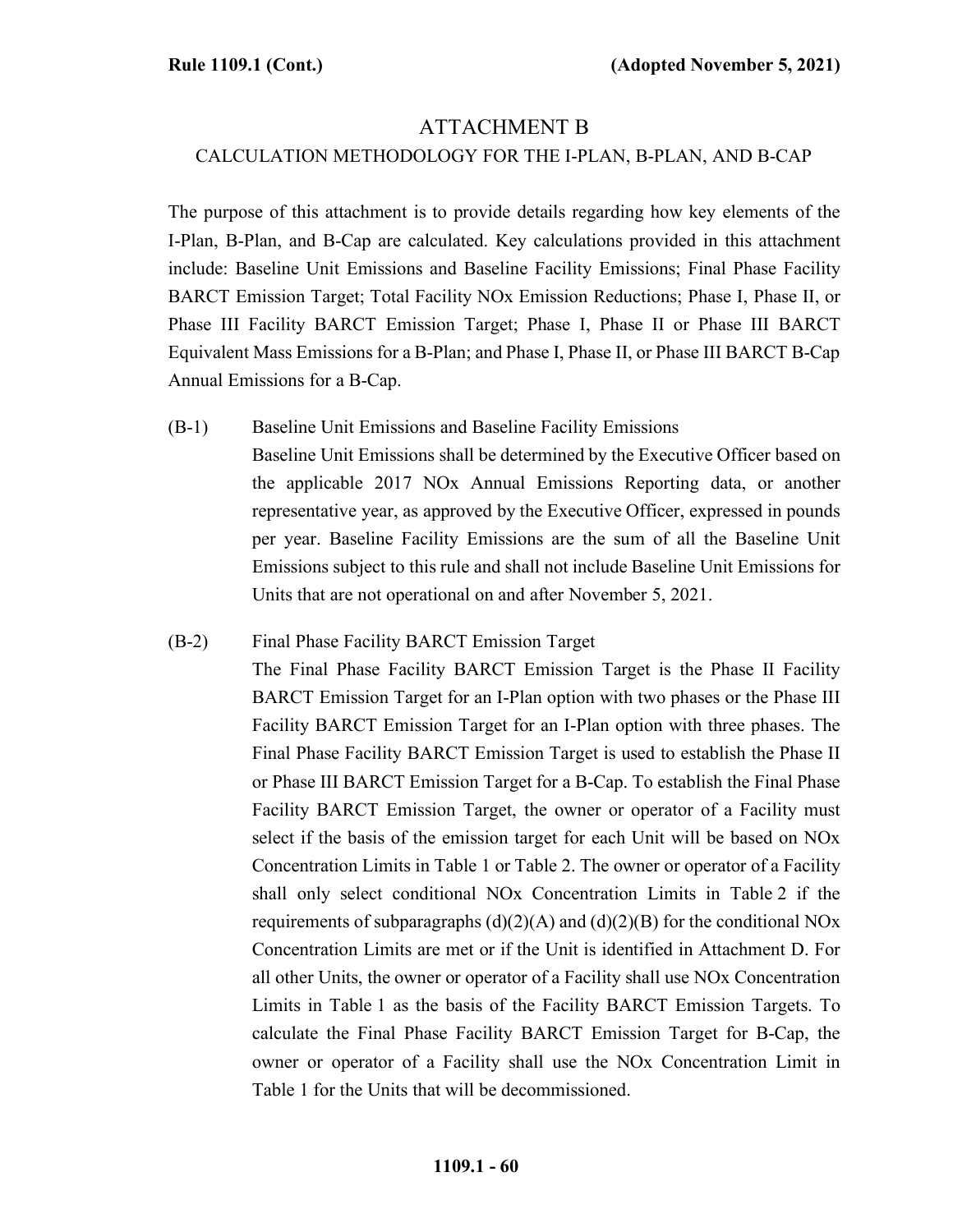(B-2.1) The Final Phase Facility BARCT Emission Target for a Facility complying with NOx concentration limits in Table 1, Table 2, an approved B-Plan or an approved B-Cap shall be calculated using the following equation:

|         | Final Phase Facility BARCT Emission Target         |                                                                                             |
|---------|----------------------------------------------------|---------------------------------------------------------------------------------------------|
|         |                                                    |                                                                                             |
|         |                                                    | $= \sum_{n=2}^{N} \left( \frac{C_{\text{Table 1 or Table 2}}}{C_{\text{Baseline}}} \right)$ |
|         |                                                    |                                                                                             |
|         |                                                    | × Baseline Unit Emissions)                                                                  |
|         |                                                    |                                                                                             |
|         | Where:                                             |                                                                                             |
|         | N                                                  | $=$ Number of included Units in B-Plan                                                      |
|         |                                                    | or B-Cap                                                                                    |
|         | $C_{Table 1}$ or Table 2                           | $=$ The applicable NO <sub>x</sub> Concentration                                            |
|         |                                                    | Limit in Table 1 or Table 2 for each                                                        |
|         |                                                    | Unit i included in B-Plan or B-Cap                                                          |
|         |                                                    |                                                                                             |
|         | $C_{\rm Baseline}$                                 | $=$ Representative NOx Concentration as                                                     |
|         |                                                    | defined in subdivision (c) for Unit i                                                       |
|         |                                                    | included in B-Plan or B-Cap                                                                 |
|         |                                                    | Baseline Unit Emissions = Baseline Unit Emissions for Unit i as                             |
|         |                                                    | defined in subdivision (c)<br>and                                                           |
|         |                                                    | included in the I-Plan, B-Plan or B-                                                        |
|         |                                                    | C-ap as determined pursuant to                                                              |
|         |                                                    | section $(B-1)$ .                                                                           |
| $(B-3)$ | Calculating Total Facility NOx Emission Reductions |                                                                                             |
|         |                                                    |                                                                                             |

Total Facility NOx Emission Reductions is the total reduction in NOx mass emissions per Facility or Facilities With The Same Ownership that would have been achieved if all Units met the NOx Concentration Limits in Table 1 or Table 2 of this rule based on the Baseline Facility Emissions.

(B-3.1) For a Facility complying with NOx concentration limits in Table 1 or Table 2, or an approved B-Plan, the Total NOx Emission Reductions is the difference between Baseline Facility Emissions and the Final Phase Facility BARCT Emission Target.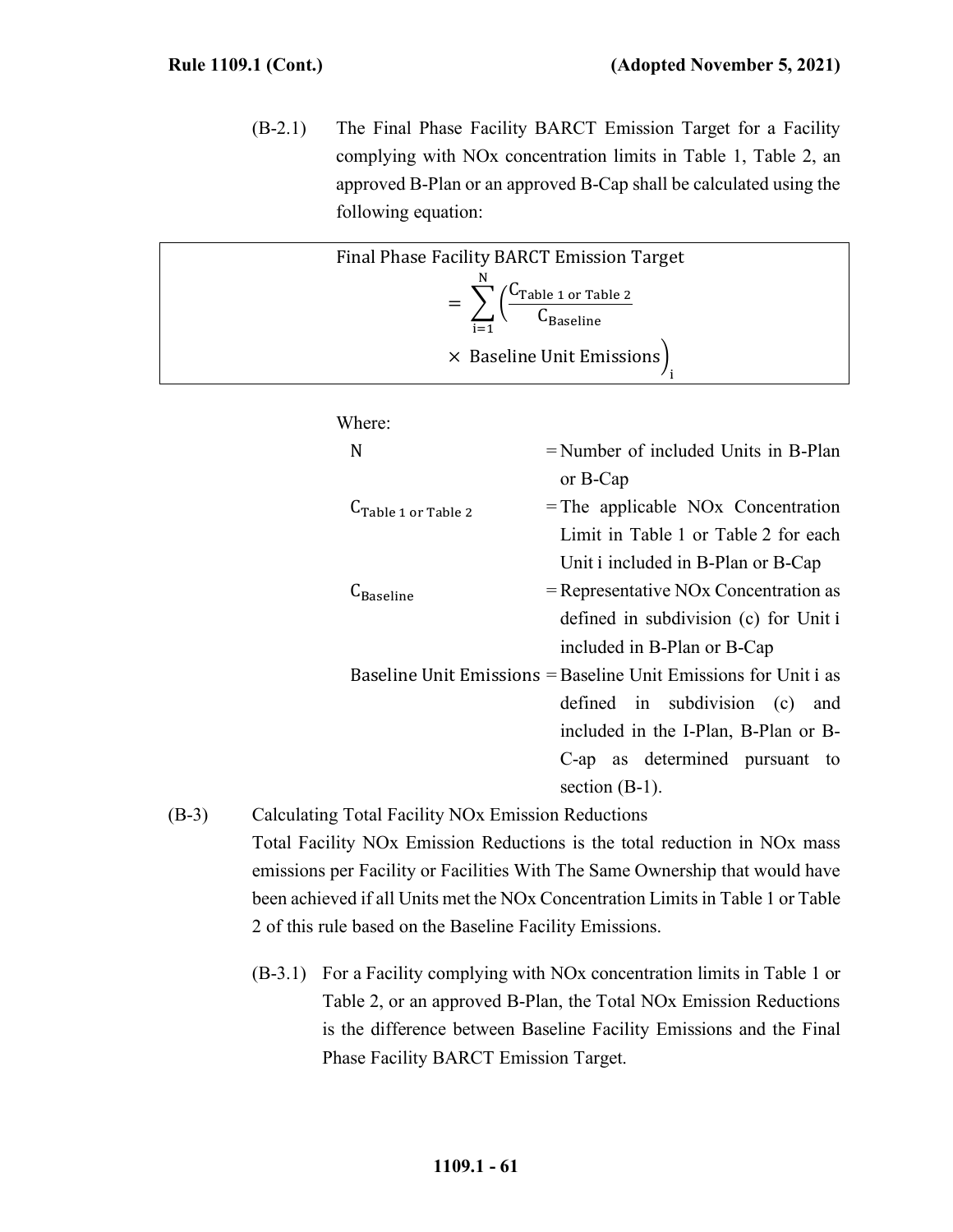| <b>Total Facility NO<sub>x</sub></b> Emission Reductions |  |
|----------------------------------------------------------|--|
| $=$ Baseline Facility Emissions                          |  |
| - Final Phase Facility BARCT Emission Target             |  |

(B-3.2) For a Facility complying with NOx concentration limits in an approved B-Cap, the Total NOx Emission Reductions is the difference between Baseline Facility Emissions and the Final Phase Facility BARCT Emission Target with an additional 10 percent reduction.

| Total Facility NO <sub>x</sub> Emission Reductions $_{B-Cap}$ |  |
|---------------------------------------------------------------|--|
| $=$ Baseline Facility Emissions                               |  |
| $-$ (Final Phase Facility BARCT Emission Target $\times$ 0.9) |  |

- (B-4) Calculating Phase I, Phase II, or Phase III Facility BARCT Emission Target The Phase I, Phase II, or Phase III Facility BARCT Emission Target is the total NOx mass emissions per Facility based on the Total Facility NOx Emission Reductions and the Percent Reduction Target of Phase I, Phase II or Phase III of an I-Plan option in Table 6.
	- (B-4.1) For a Facility complying with NOx concentration limits in Table 1 or Table 2, or an approved B-Plan, the Phase I Facility BARCT Emission Target represents the level of NOx emissions that must be achieved based on taking the difference between the Baseline Facility Emissions and applying the selected I-Plan Phase I Percent Reduction Target from Table 6 to the Total NOx Emission Reductions.

| <b>Phase I Facility BARCT Emission Target</b>    |
|--------------------------------------------------|
| $=$ Baseline Facility Emissions                  |
| - (Phase I Percent Reduction Target)             |
| $\times$ Total Facility NOx Emission Reductions) |

(B-4.2) For a Facility complying with NOx concentration limits in Table 1 or Table 2, or an approved B-Plan, if Phase II is not the final phase, Phase II Facility BARCT Emission Target represents the level of NOx emissions that must be achieved based on taking the difference between the Baseline Emissions and applying the selected I-Plan Phase II Percent Reduction Target from Table 6 to the Total NOx Emission Reductions.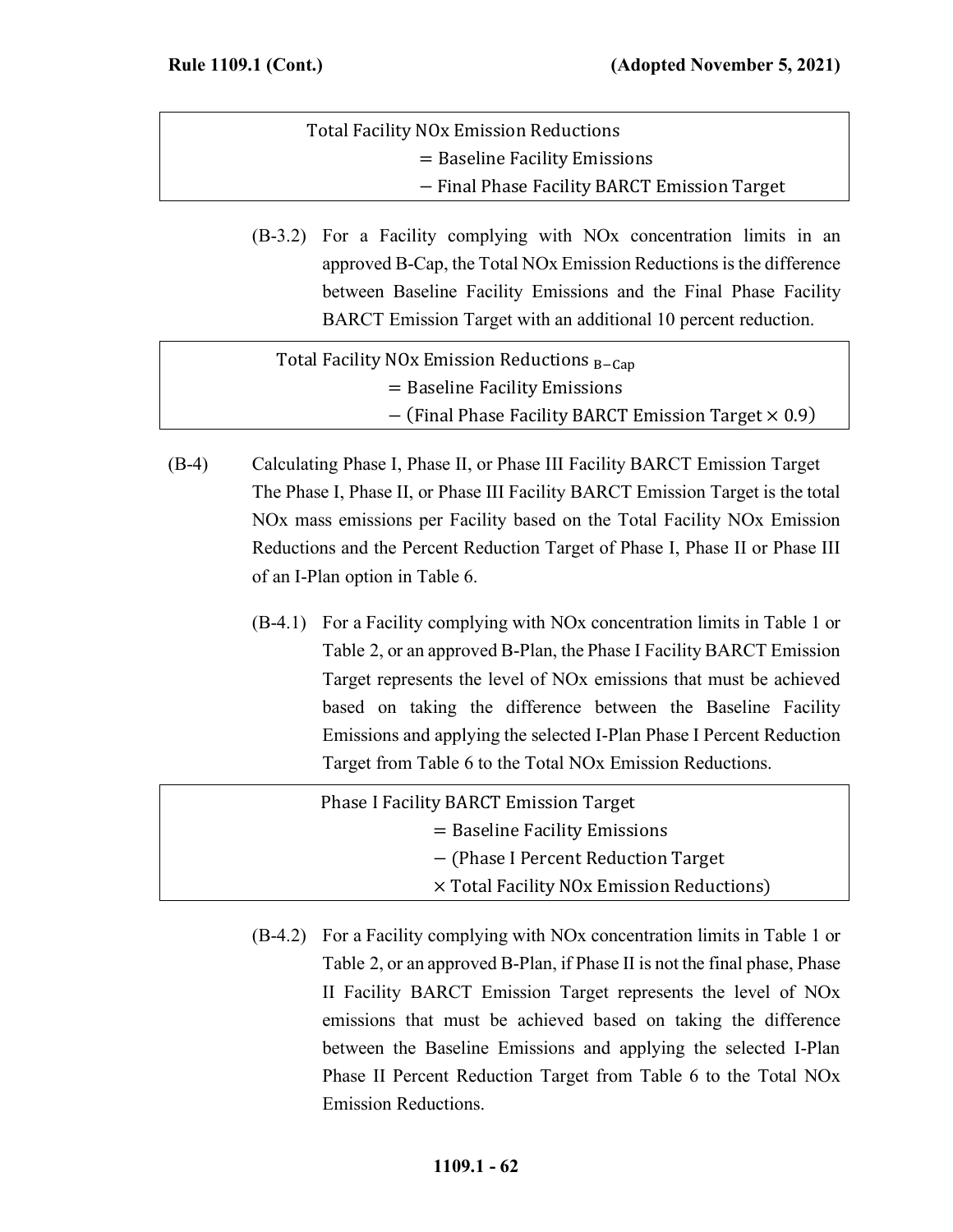| <b>Phase II Facility BARCT Emission Target</b>        |  |
|-------------------------------------------------------|--|
| $=$ Baseline Facility Emissions                       |  |
| - (Phase II Percent Reduction Target)                 |  |
| × Total Facility NO <sub>x</sub> Emission Reductions) |  |

(B-4.3) For a Facility complying with NOx concentration limits in Table 1 or Table 2, or an approved B-Plan, the final phase, Phase II for the two phase I-Plan or Phase III for the three phase I-Plan, the Phase II or Phase III Final Facility BARCT is the Final Phase Facility BARCT Target as calculated in Section B-2.1.

Phase II or Phase III Facility BARCT Emission Target = Final Phase Facility BARCT Emission Target

- (B-4.4) For a Facility complying with NOx concentration limits in an approved B-Cap, the Phase I, Phase II, and if applicable Phase III Facility BARCT Emission Target will be adjusted to the Baseline Unit Emissions in Phase I and to the Unit BARCT B-Cap Annual Emissions from the previous phase in Phase II and Phase III for each Unit with an approved time extension pursuant to sections (B-4.4.1), (B-4.4.2) and (B-4.4.3), where N is the total number of Units for which the time extension is approved, and M is the total number of Units for which the approved time extension is up.
	- (B-4.4.1) For a Facility complying with NOx concentration limits in an approved B-Cap with an approved time extension, the Phase I Facility BARCT Emission Target will be adjusted using the following equation: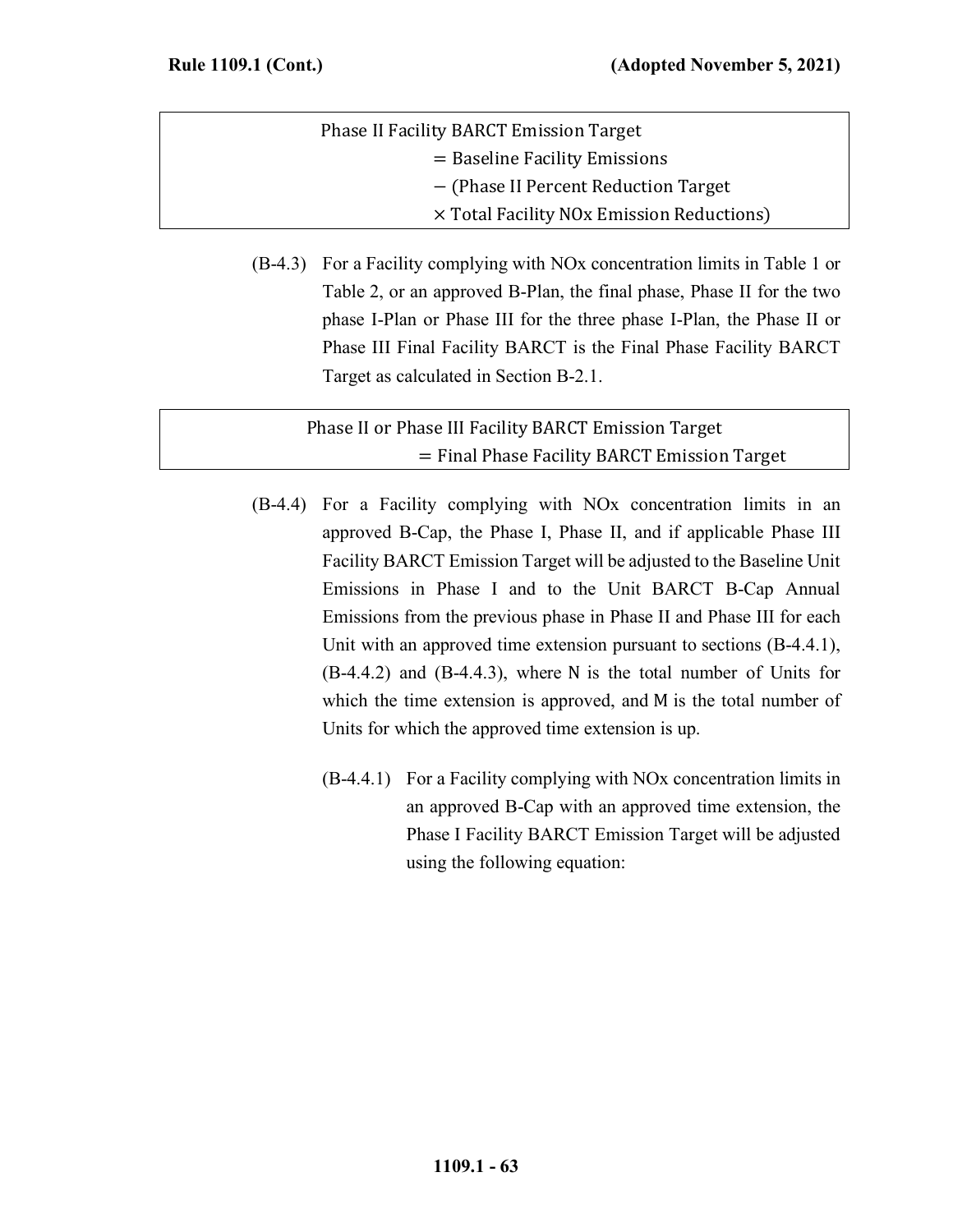| Phase I Facility BARCT Emission Target <sub>B-Cap</sub>            |
|--------------------------------------------------------------------|
| $=$ Baseline Emissions                                             |
| - (Phase I Percent Reduction Target                                |
| $\times$ Total Facility NOx Emission Reductions <sub>B-Can</sub> ) |
| + $\sum$ (Baseline Unit Emissions <sub>i</sub>                     |
| - Phase I Unit BARCT B-Cap Annual Emissions,                       |
| M<br>$-\sum$ (Baseline Unit Emissions <sub>j</sub>                 |
| - Phase I Unit BARCT B-Cap Annual Emissions $_i$ )                 |
|                                                                    |

(B-4.4.2) For a Facility complying with NOx concentration limits in an approved B-Cap with an approved time extension, the Phase II Facility BARCT Emission Target will be adjusted using the following equation:

| Phase II Facility BARCT Emission Target <sub>B-Cap</sub>               |
|------------------------------------------------------------------------|
| $=$ Baseline Emissions                                                 |
| - (Phase II Percent Reduction Target                                   |
| $\times$ Total Facility NOx Emission Reductions <sub>B-Cap</sub> )     |
| + $\sum_{i=1}$ (Phase I Unit BARCT B-Cap Annual Emissions <sub>i</sub> |
| - Phase II Unit BARCT B-Cap Annual Emissions,                          |
| $-\sum$ (Phase I Unit BARCT B-Cap Annual Emissions <sub>j</sub>        |
| - Phase II Unit BARCT B-Cap Annual Emissions <sub>i</sub> )            |

(B-4.4.3) For a Facility complying with NOx concentration limits in an approved B-Cap with an approved time extension, the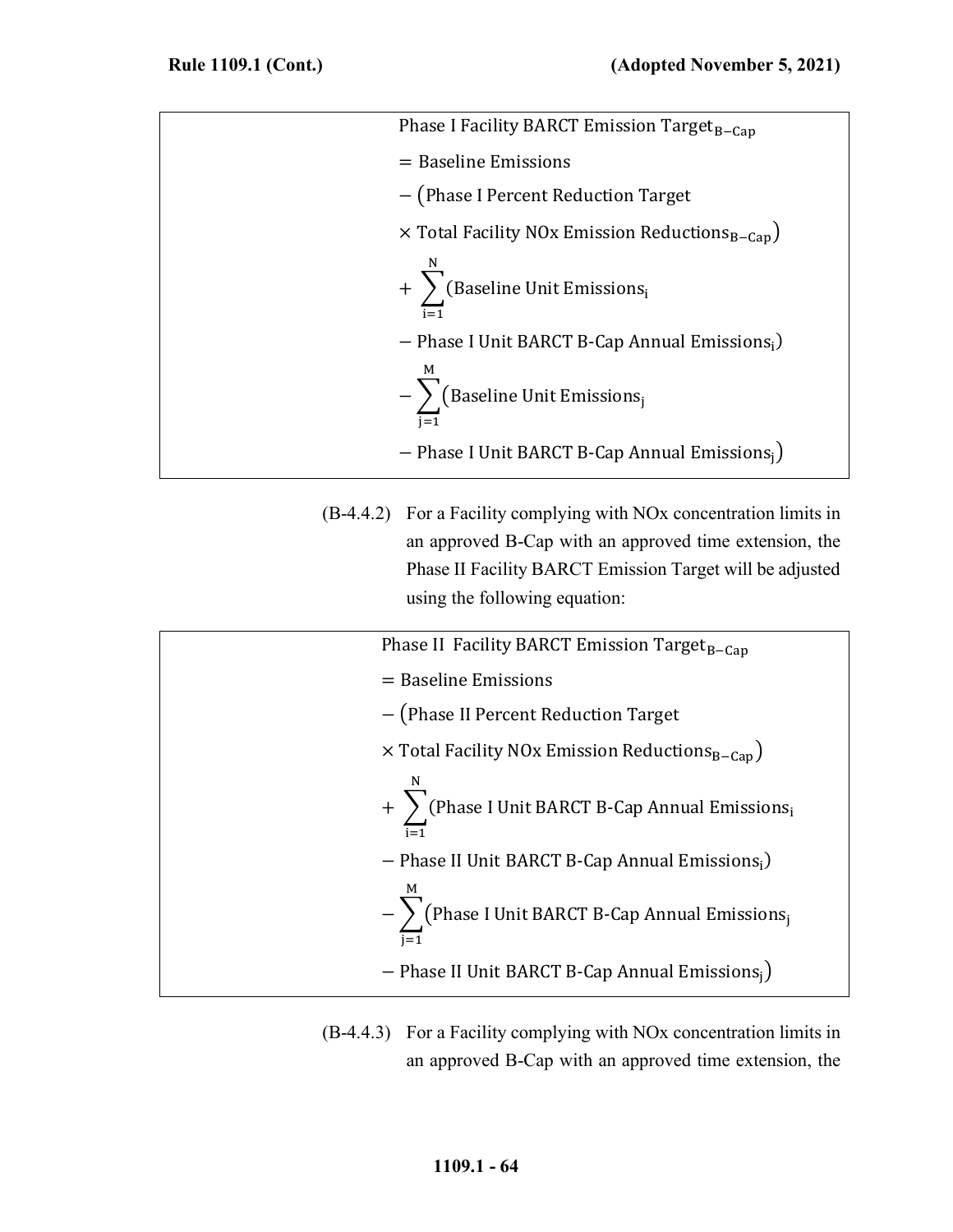Phase III Facility BARCT Emission Target will be adjusted using the following equation:

| Phase III Facility BARCT Emission Target <sub>B-Cap</sub>                   |
|-----------------------------------------------------------------------------|
| $=$ Baseline Emissions                                                      |
| - (Phase III Percent Reduction Target                                       |
| $\times$ Total Facility NOx Emission Reductions <sub>B-Cap</sub> )          |
| $+$ $\sum$ (Phase II Unit BARCT B-Cap Annual Emissions <sub>i</sub>         |
| - Phase III Unit BARCT B-Cap Annual Emissions;)                             |
| M<br>$-\sum_{i=1}$ (Phase II Unit BARCT B-Cap Annual Emissions <sub>j</sub> |
| - Phase III Unit BARCT B-Cap Annual Emissions $_i$ )                        |
|                                                                             |

- (B-5) Calculating Phase I, Phase II, and Phase III Mass Emissions for a Facility complying with Table 1 or Table 2 using an I-Plan The Phase I, Phase II, or Phase III Mass Emissions is the total remaining NOx mass emissions per Facility based on the NOx Concentration Limits in Table 1 or Table 2 to meet Phase I, Phase II, or Phase III target reductions in an I-Plan. The Phase I, Phase II, and if applicable Phase III Mass Emissions incorporate the BARCT NOx Limit for each of the Units included in different phases of the I-Plan. The BARCT NOx Limits are the Unit specific NOx Concentration Limits that are specified in Table 1 or Table 2 to achieve the Facility BARCT Emission Targets.
	- (B-5.1) For a Facility complying with Table 1 or Table 2, the Phase I Mass Emissions for all Units complying with Table 1 or Table 2 shall be calculated using the following equation:

Phase I Mass Emissions<sub>Table 1/Table 2</sub>  
= 
$$
\sum_{i=1}^{N} \left( \frac{C_{Phase I BART NOx Limit}}{C_{Baseline}} \times Baseline Unit Emissions \right)_i
$$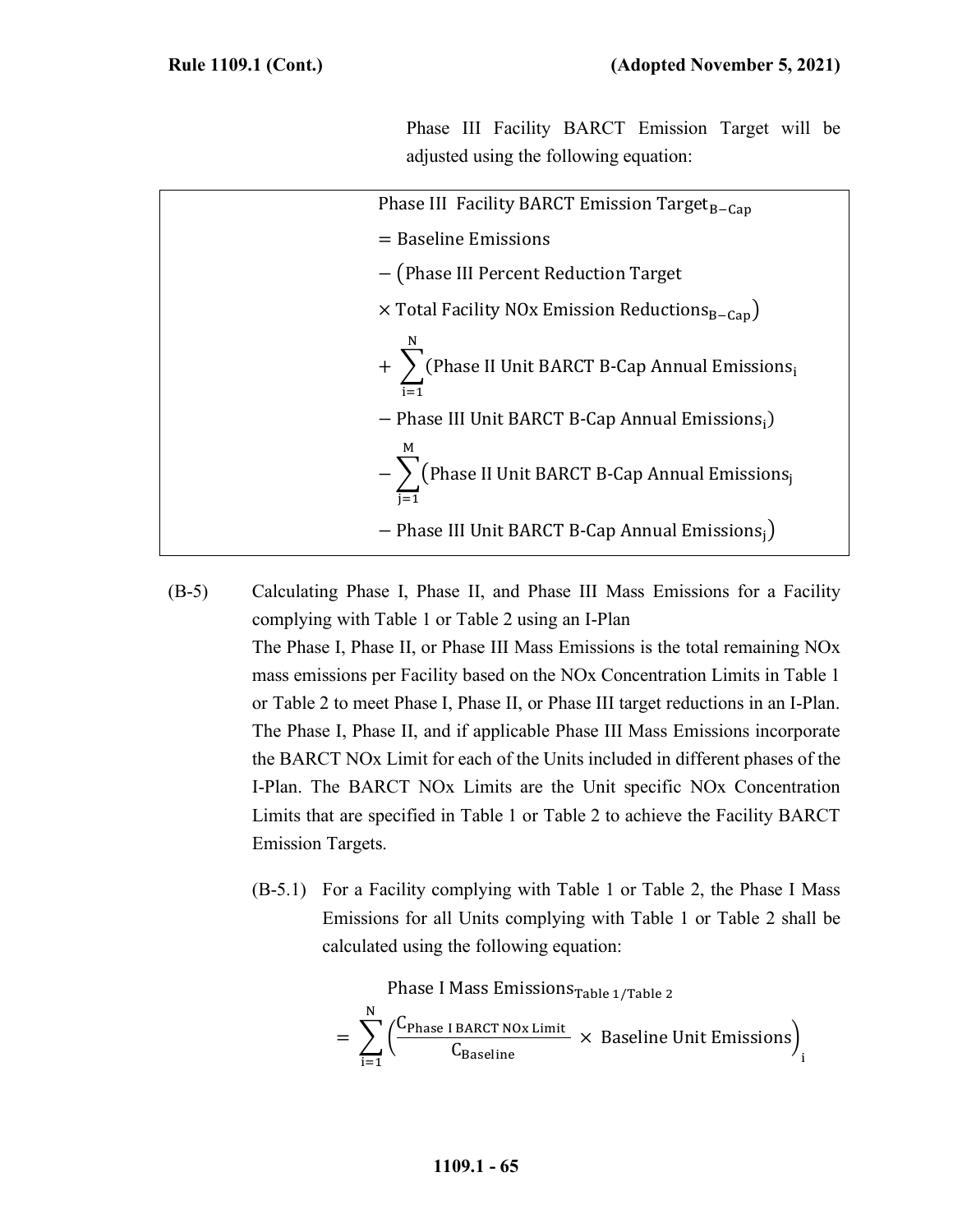| Where:                        |                                                              |
|-------------------------------|--------------------------------------------------------------|
| N                             | = Number of Units complying with                             |
|                               | Table 1 or Table 2 under Phase I                             |
| $C_{Phase~I~BARCT~NOx~Limit}$ |                                                              |
|                               | The applicable BARCT NO <sub>x</sub> Limit in                |
|                               | Table 1 or Table 2 for Unit i                                |
|                               | complying with Table 1 or Table 2                            |
| <br>∽Baseline                 | $=$ Representative NO <sub>x</sub> Concentration             |
|                               | as defined in subdivision (c) for Unit                       |
|                               | i complying with Table 1 or Table 2                          |
|                               | Baseline Unit Emissions = Baseline Unit Emissions for Unit i |
|                               | as defined in subdivision (c) and                            |
|                               | complying with Table 1 or Table 2.                           |

(B-5.2) For a Facility complying with Table 1 or Table 2, the Phase II and if applicable, Phase III Mass Emissions for each Unit meeting a NOx Concentration Limit in Table 1 or Table 2 shall be calculated using the equation for Section B-5.1, with the use of the BARCT NOx Limit for that Unit included in Phase II or Phase III, if applicable.

(B-6) Calculating Phase I, Phase II, and Phase III BARCT Equivalent Mass Emissions for a B-Plan and B-Cap The Phase I, Phase II, or Phase III BARCT Equivalent Mass Emissions is the total remaining NOx mass emissions per Facility to meet Phase I, Phase II, or Phase III target reductions in an I-Plan. The Phase I, Phase II, and if applicable Phase III BARCT Equivalent Mass Emissions incorporate the Alternative BARCT NOx Limit or Representative NOx Concentration for each of the Units included in different phases of the I-Plan. The Alternative BARCT NOx Limits are the Unit specific NOx concentration limits that are selected by the owner or operator of a Facility in the B-Plan or B-Cap to achieve the Facility BARCT Emission Targets in the aggregate, where the NOx and CO concentration limits will include the corresponding percent  $O<sub>2</sub>$  correction based on the averaging time pursuant to Table 1 or paragraph  $(l)(1)$ , whichever is applicable. For any Unit where the Alternative BARCT NOx Limit is not specified, the Representative NOx Concentration should be used. For the B-Plan, decommissioned Units shall be removed from the Baseline Facility Emissions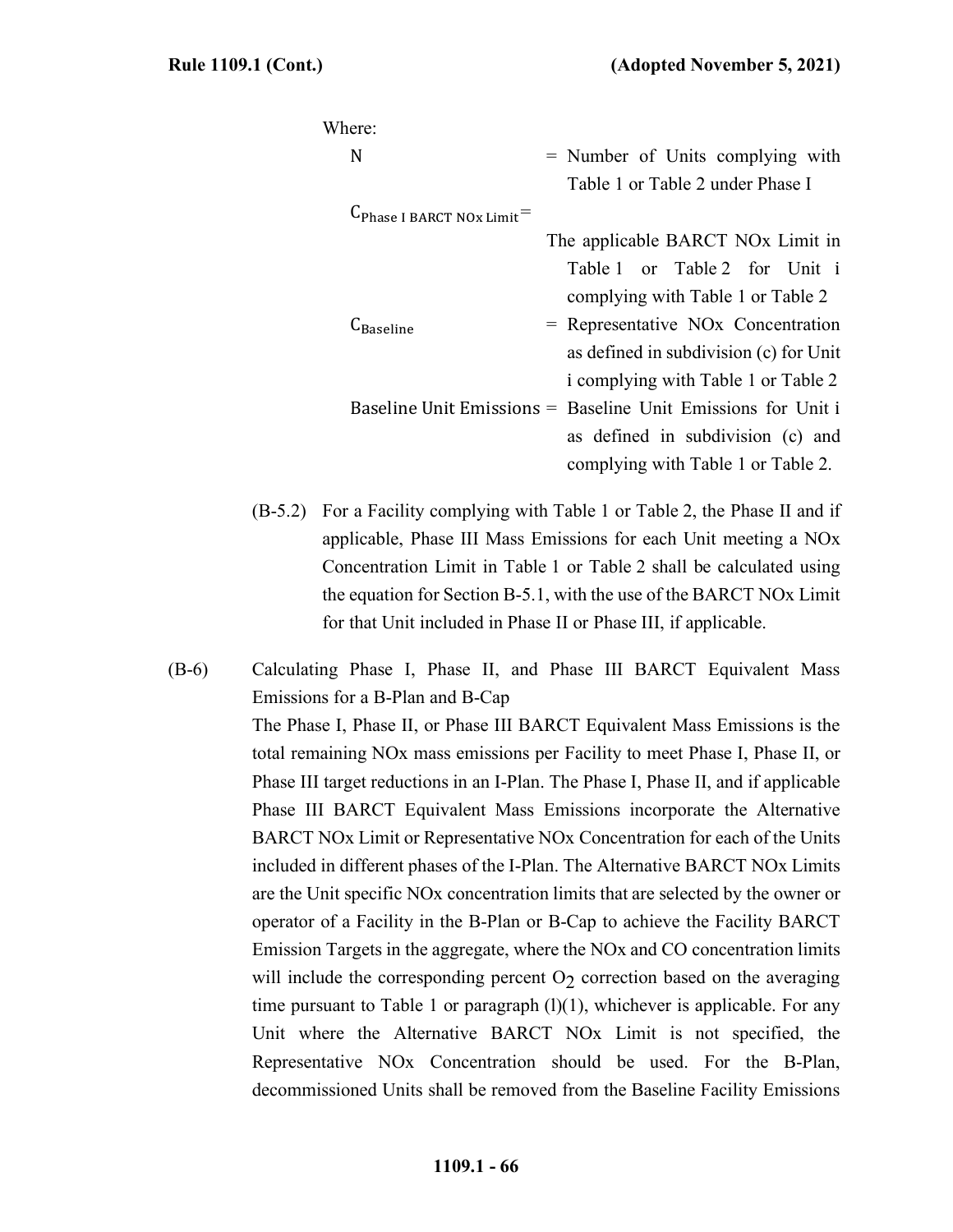and the Facility BARCT Emission Targets. For the B-Cap, the emission reductions from decommissioned Units shall be incorporated in BARCT Equivalent Mass Emissions for the corresponding I-Plan phase pursuant to sections (B-6.3).

(B-6.1) For a B-Plan, the Phase I and Phase II (Phase II only for a three Phase B-Cap) BARCT Equivalent Mass Emissions for all Units included in a B-Plan shall be calculated using the following equation:

Phase I and Phase II BARCT Equivalent Mass EmissionsB-Plan

$$
= \sum_{i=1}^{N} \left( \frac{C_{\text{Phase I Alternative BARCH NOx Limit}} \textbf{OR} C_{\text{Baseline}}}{C_{\text{Baseline}}} \right)
$$
  
× Baseline Unit Emissions $)_{i}$ 

Where:

$$
N = Number of included Units in B-Plan
$$
  
under Phase I

 $C_{\text{Phase I Alternative BARCH NOx Limit}} =$ 

The applicable Alternative BARCT NOx Limit in an approved B-Plan for Unit i included in the B-Plan

included in the B-Plan.

- $C_{\text{Baseline}}$  = Representative NOx Concentration as defined in subdivision (c) for Unit i included in the B-Plan Baseline Unit Emissions = Baseline Unit Emissions for Unit i as defined in subdivision (c) and
- (B-6.2) For a B-Plan, the Final Phase BARCT Equivalent Mass Emissions for all Unit included in a B-Plan shall be calculated using the following equation: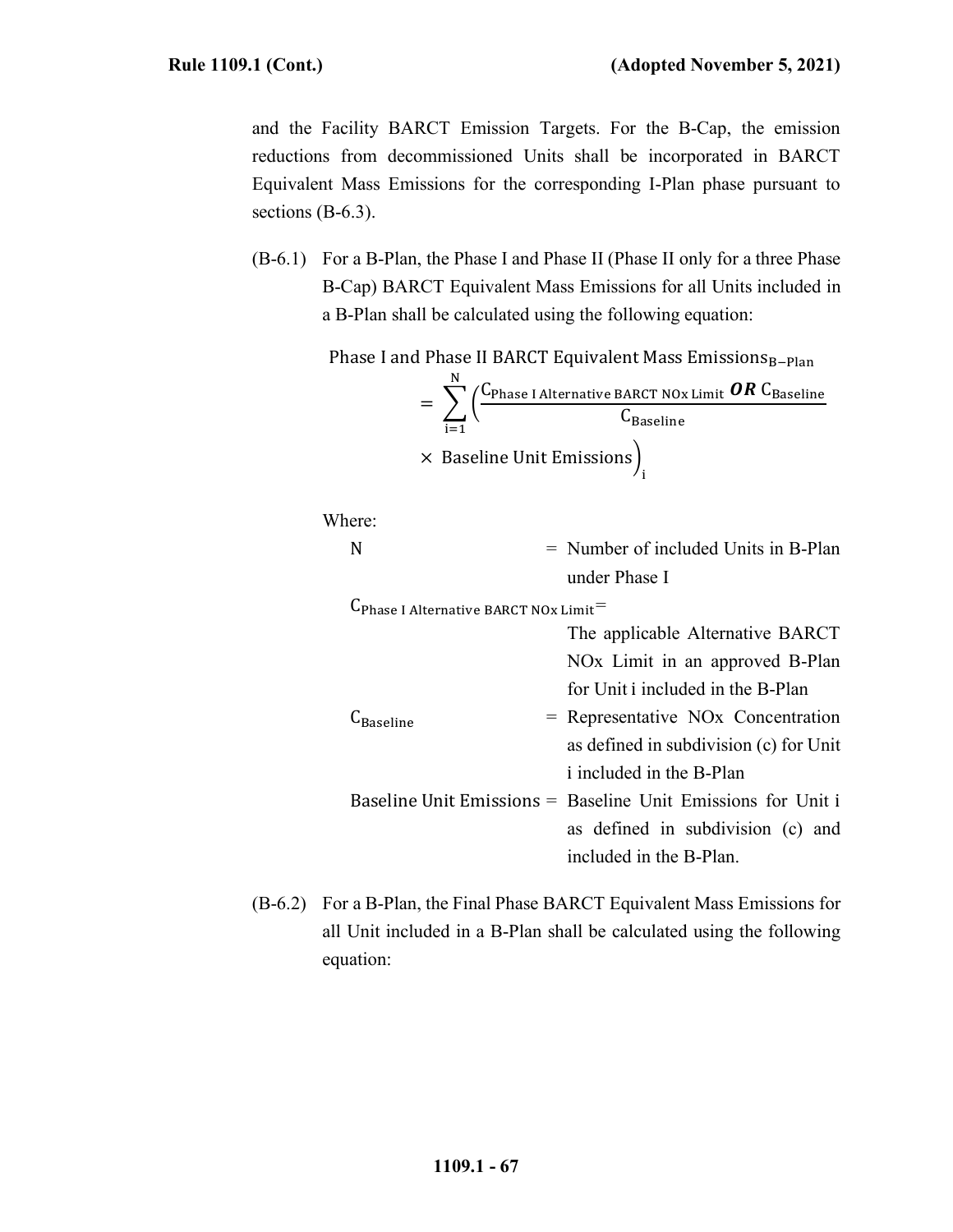Final Phase BARCT Equivalent Mass EmissionsB-Plan

$$
= \sum_{i=1}^{N} \left( \frac{C_{\text{Phase I Alternative BART NOx Limit}}}{C_{\text{Baseline}}} \right)
$$
  
× Baseline Unit Emissions $)_{i}$ 

Where:

N = Number of included Units in B-Pl-an under Phase I

 $C_{\text{Phase I Alternative BARCH NOx Limit}} =$ 

- The applicable Alternative BARCT NOx Limit in an approved B-Pl-an for Unit i included in the B-Plan  $C_{\text{Baseline}}$  = Representative NOx Concentration as defined in subdivision (c) for Unit i included in the B-Plan Baseline Unit Emissions = Baseline Unit Emissions for Unit i as defined in subdivision (c) and included in the B-Plan.
- (B-6.3) For a B-Cap, the Phase I and Phase II (Phase II only for a three Phase B-Cap) BARCT Equivalent Mass Emissions for all Units included in a B-Cap shall be calculated using the following equation:

Phase I and Phase II BARCT Equivalent Mass Emissions<sub>B−Cap</sub>

$$
= \sum_{i=1}^{N} \left[ \left( \frac{C_{\text{Phase I Alternative BART NOx Limit}} \textbf{OR} C_{\text{Baseline}}}{C_{\text{Baseline}}} \right) \times \text{ Baseline Unit Emissions} \right)_{i} + (0_{\text{Decommissioned Units}})_{i}
$$

Where:

N = Number of included Units in B-Cap under Phase I

 $C_{\text{Phase I Alternative BARCH NOx Limit}} =$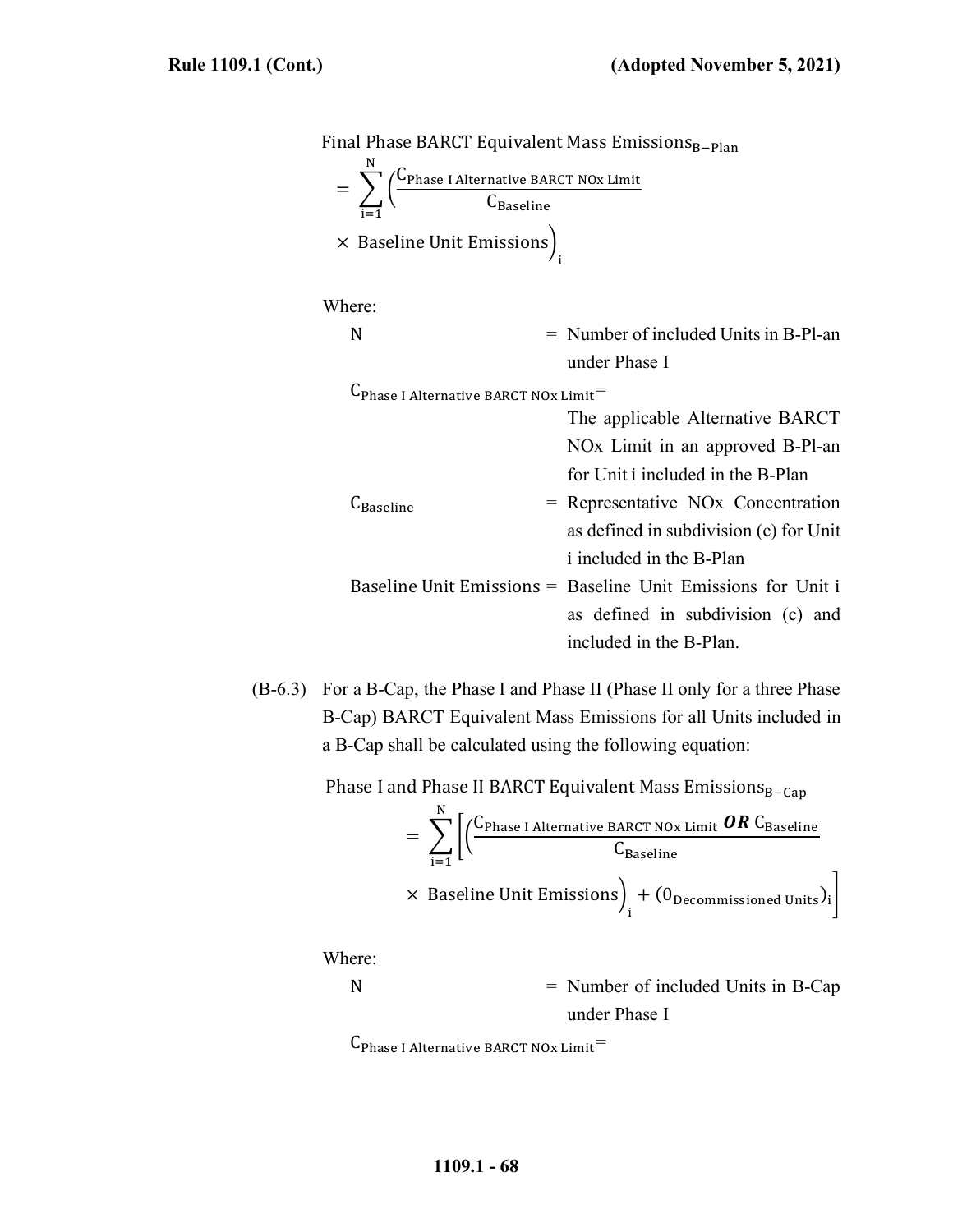|                 | The applicable Alternative BARCT                             |
|-----------------|--------------------------------------------------------------|
|                 | NO <sub>x</sub> Limit in an approved B-Plan                  |
|                 | for Unit i included in the B-Cap                             |
| <b>Raseline</b> | $=$ Representative NO <sub>x</sub> Concentration             |
|                 | as defined in subdivision (c) for Unit                       |
|                 | i included in the B-Cap                                      |
|                 | Baseline Unit Emissions = Baseline Unit Emissions for Unit i |
|                 | as defined in subdivision (c) and                            |
|                 | included in the B-Cap.                                       |
|                 |                                                              |

(B-6.4) For a B-Cap, the Final Phase Equivalent Mass Emissions for all Unit included in a B-Cap shall be calculated using the following equation:

Final Phase BARCT Equivalent Mass EmissionsB-Cap

$$
= \sum_{i=1}^{N} \left[ \left( \frac{C_{\text{Phase I Alternative BARCH NOx Limit}}}{C_{\text{Baseline}}} \right) + \left( 0_{\text{Decommissioned Units}} \right)_i \right]
$$
  
× Baseline Unit Emissions $\Big|_i + \left( 0_{\text{Decommissioned Units}} \right)_i \Big|$ 

Where:

$$
N = Number of included Units in B-Cap under Phase I
$$

 $C_{\text{Phase I Alternative BARCH NOx Limit}} =$ 

The applicable Alternative BARCT NOx Limit in an approved B-Plan for Unit i included in the B-Cap

- $C_{\text{Baseline}}$  = Representative NOx Concentration as defined in subdivision (c) for Unit i included in the B-Cap
- Baseline Unit Emissions = Baseline Unit Emissions for Unit i as defined in subdivision (c) and included in the B-Cap.

(B-7) Calculating Phase I, Phase II, and Phase III BARCT B-Cap Annual Emissions for a B-Cap The Phase I, Phase II, or Phase III BARCT B-Cap Annual Emissions is the total

remaining NOx mass emissions per Facility that incorporates emission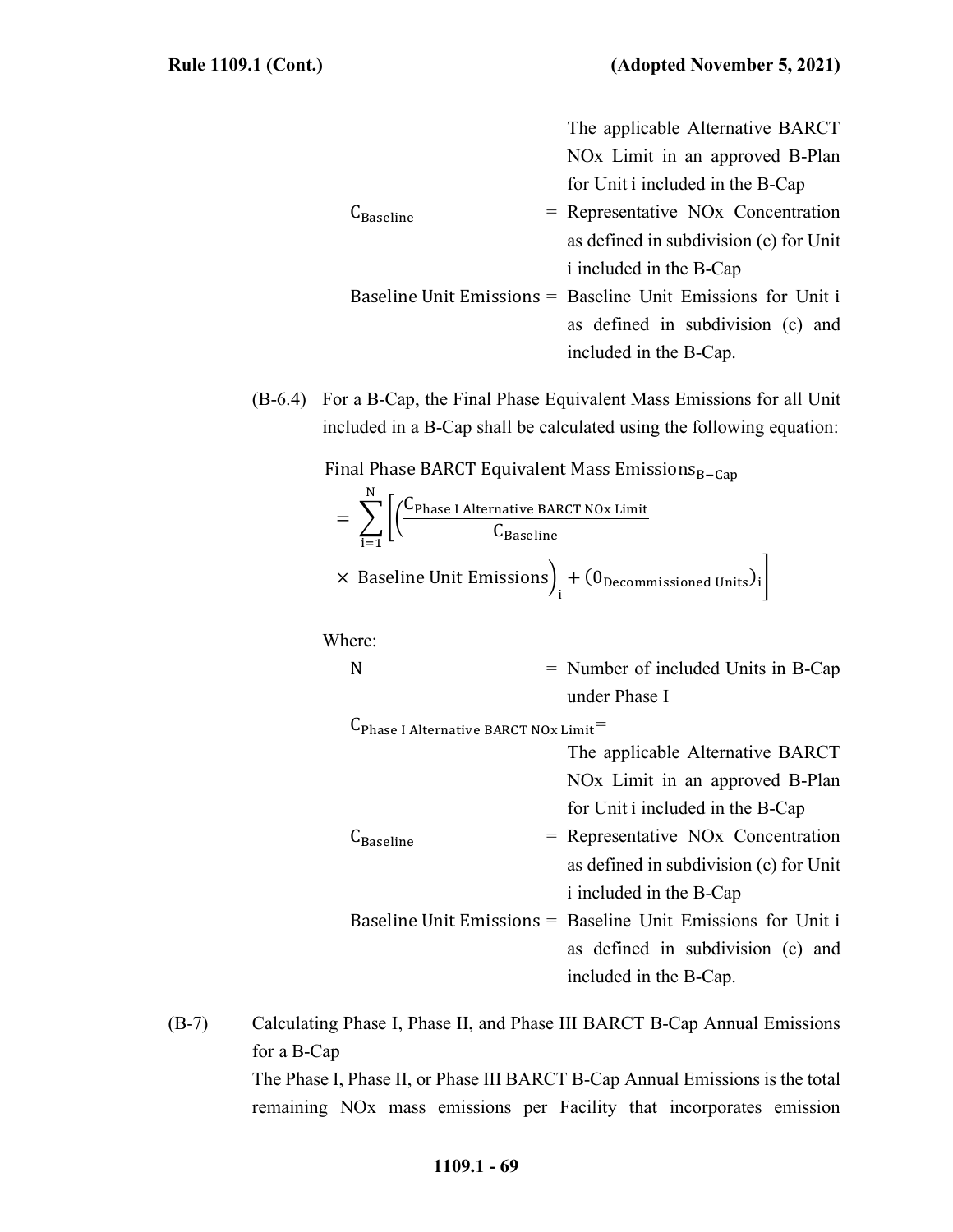reduction strategies. The Phase I, Phase II, and Phase III BARCT B-Cap Annual Emissions must be at or below the respective Phase I, Phase II, or Phase III Facility BARCT Emission Targets an I-Plan. Under the B-Cap, there are four emission reduction strategies that can be used to meet the Facility BARCT Emission Targets: Establishing an Alternative BARCT NOx Limit for each Unit included in Phase I, Phase II, or Phase III, decommissioning Units, Replacing Units, and Reducing Throughput for Units. The Phase I, Phase II, or Phase III BARCT B-Cap Annual Emissions calculation for the B-Cap acknowledges the four emission reduction strategies for each phase of the I-Plan. The Alternative BARCT NOx Limits are the Unit specific NOx concentration limits that are selected by the owner or operator of a Facility in the B-Cap to achieve the Final Phase Facility BARCT Emission Target in the aggregate. For any Unit where the Alternative BARCT NOx Limit is not specified, the Representative NOx Concentration should be used. The emission reductions from Decommission Units shall be incorporated in B-Cap pursuant to sections (B-7.1) and (B-8). Other types of reductions in mass emissions to demonstrate that the BARCT B-Cap Annual Emissions achieves the Total Facility NOx Emission Reductions for a B-Cap include emission reductions from reduced throughput, efficiency, reduced capacity, and any other strategy to reduce mass emissions.

(B-7.1) The Phase I and Phase II (Phase II only for a three Phase B-Cap) BARCT B-Cap Annual Emissions for all Unit included in a B-Cap shall be calculated using the following equation

Phase I and Phase II BARCT B-Cap Annual Emissions

$$
= \sum_{i=1}^{N} \left[ \left( \frac{C_{\text{Phase I Alternative BARCH NOx Limit}} \textbf{OR} C_{\text{Baseline}}}{C_{\text{Baseline}}} \right) \times \text{Baseline Unit Emissions} \right)_{i} + (0_{\text{Decommissioned Units}})_{i}
$$

$$
-(\text{Throughout or Other Reductions})_{i} \right]
$$

Where:

 $N =$  Number of included Units in B-Cap under Phase I

 $C_{\text{Phase I Alternative BARCH NOx Limit}} =$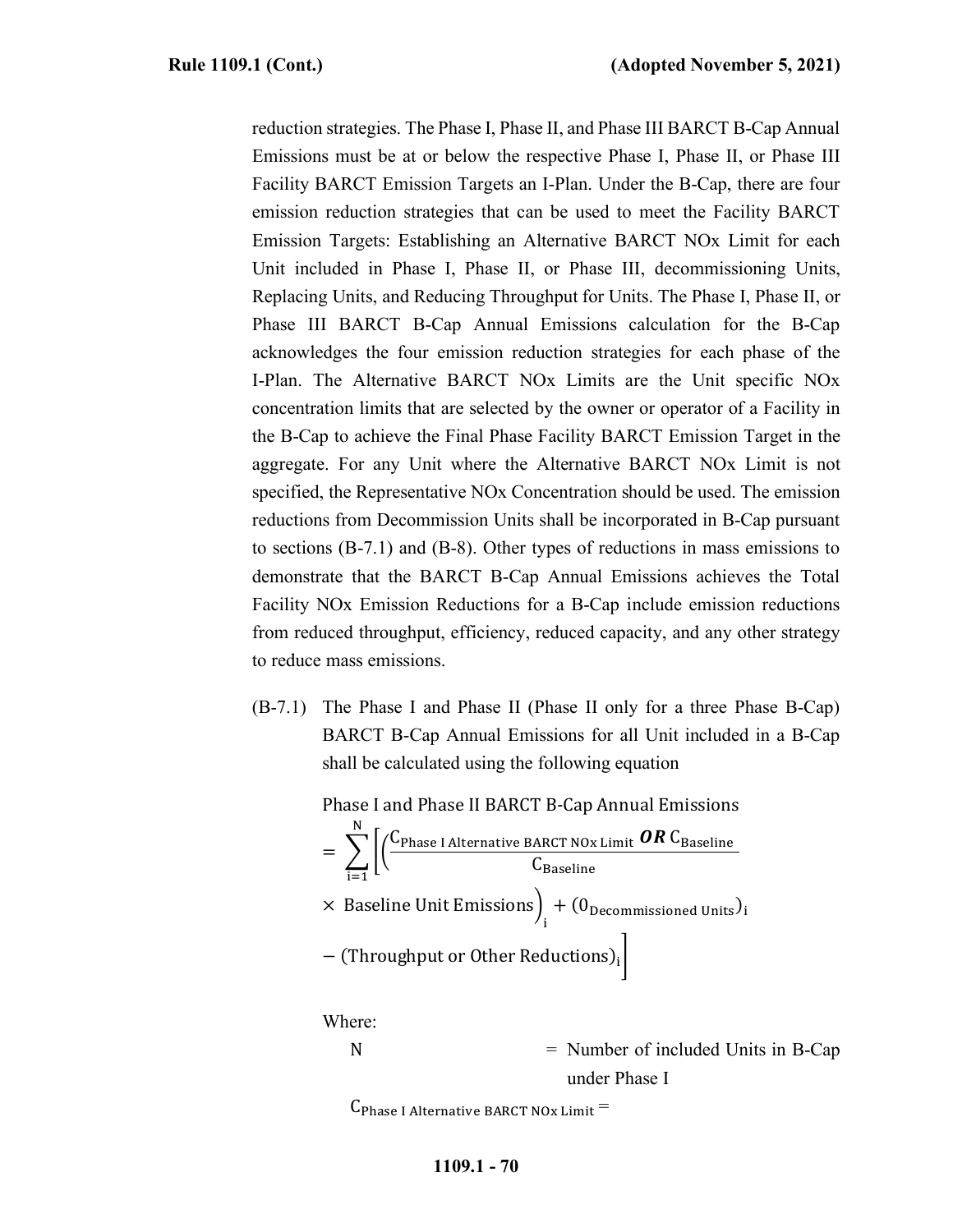| The applicable Alternative BARCT                                    |  |  |  |  |
|---------------------------------------------------------------------|--|--|--|--|
| NO <sub>x</sub> Limit in an approved B-Cap for                      |  |  |  |  |
| Unit i included in the B-Cap                                        |  |  |  |  |
| $=$ Representative NO <sub>x</sub> Concentration<br><b>Baseline</b> |  |  |  |  |
| as defined in subdivision (c) for Unit                              |  |  |  |  |
| i included in the B-Cap                                             |  |  |  |  |
| Baseline Unit Emissions = Baseline Unit Emissions as defined        |  |  |  |  |
| in subdivision (c) and for Unit i                                   |  |  |  |  |
| included in the B-Cap                                               |  |  |  |  |
| Throughput or Other Reductions $=$                                  |  |  |  |  |
| Emission reductions occurred from                                   |  |  |  |  |
| other than reducing the concentration                               |  |  |  |  |
| limit.                                                              |  |  |  |  |

(B-7.2) The Final Phase BARCT B-Cap Annual Emissions for all Unit included in a B-Cap shall be calculated using the following equation:

Final Phase BARCT B − Cap Annual Emissions

$$
= \sum_{i=1}^{N} \left[ \left( \frac{C_{Phase\ I \ Alternative\ BART\ No\ z \ Limit}}{C_{Baseline}} \right) + (0_{Decommissioned\ Units})_i + (0_{Decommissioned\ Units})_i \right]
$$

Where:

N = Number of included Units in B-Cap under Phase I

 $C_{\text{Phase I Alternative BARCH NOx Limit}} =$ 

The applicable Alternative BARCT NOx Limit in an approved B-Cap for Unit i included in the B-Cap

```
C_{\text{Baseline}} = Representative NOx Concentration
              as defined in subdivision (c) for Unit
              i included in the B-Cap
```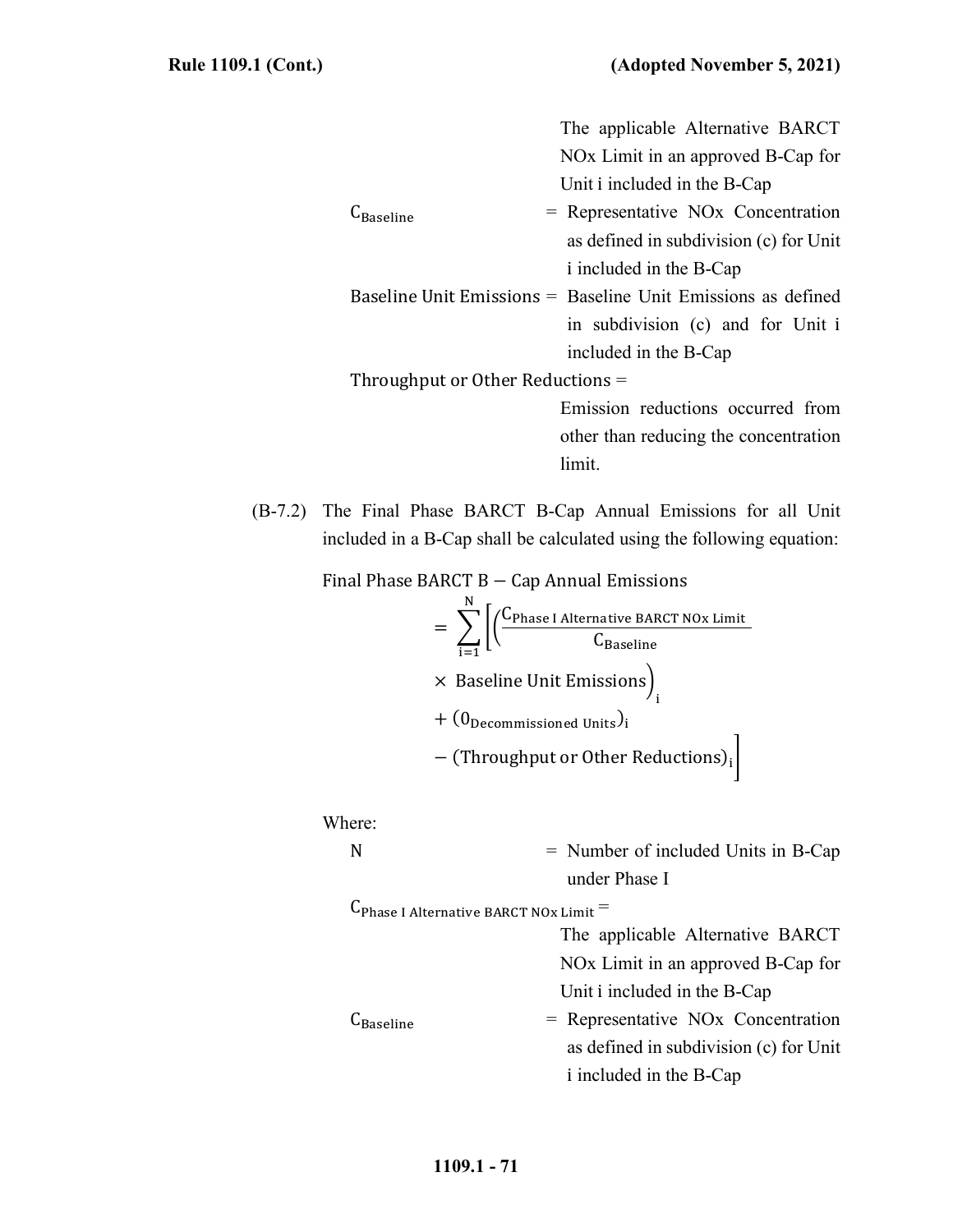Baseline Unit Emissions = Baseline Unit Emissions as defined in subdivision (c) and for Unit i included in the B-Cap

Throughput or Other Reductions =

Emission reductions occurred from other than reducing the concentration limit.

(B-8) Emissions Reductions from Decommissioned Unit For a B-Cap, emission reductions from decommissioned Units can be used to meet a Phase I, Phase II, or Phase III Facility BARCT Emission Target. The amount of emission reductions from a decommissioned Unit shall be determined using the equation below.

Emission Reductions from Decommissioned Units

$$
= \sum_{i=1}^{N} \left( \frac{C_{Table 1}}{C_{Baseline}} \times \text{ Baseline Unit Emissions} \right)_i
$$

Where:

| N             | $=$ Number of decommissioned Units in B-Cap                             |
|---------------|-------------------------------------------------------------------------|
| $C_{Table 1}$ | $=$ The applicable NO <sub>x</sub> Concentration Limit in               |
|               | Table 1 for Unit i included in an approved B-                           |
|               | $C$ -ap                                                                 |
| -Baseline     | $=$ Representative NO <sub>x</sub> Concentration as defined             |
|               | in subdivision (c) for Unit i included in an                            |
|               | approved B-Cap                                                          |
|               | Baseline Unit Emissions = Baseline Unit Emissions for Unit i as defined |
|               | in subdivision (c) and included in an approved                          |
|               | B-Cap.                                                                  |

(B-9) Unit Reductions for conditional NOx and Corresponding CO Concentration Limits in Table 2

An owner or operator of a Facility with a Unit in a B-Plan or B-Cap that is demonstrating that the Unit Reduction is less than the thresholds pursuant to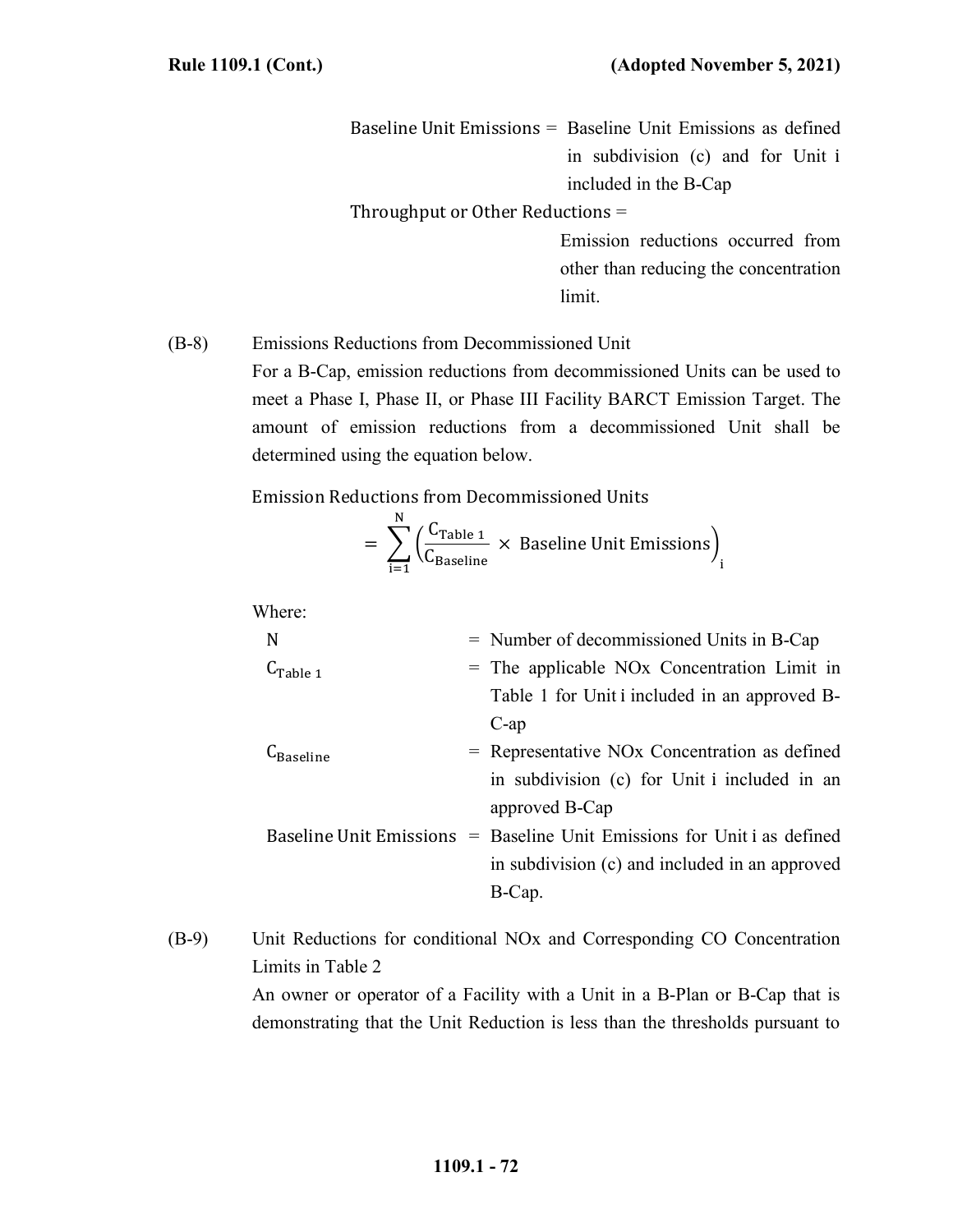subparagraph  $(d)(3)(B)$  or  $(d)(3)(C)$  shall calculate the Unit Reduction using the following equation:

|                       | Unit Reduction = $\left(1 - \frac{C_{\text{Table 1}}}{C_{\text{Reselling}}}\right) \times$ Baseline Unit Emissions |
|-----------------------|--------------------------------------------------------------------------------------------------------------------|
| Where:                |                                                                                                                    |
| $C_{Table 1}$         | = The applicable NO <sub>x</sub> Concentration Limit in                                                            |
|                       | Table 1 the Unit                                                                                                   |
| $C_{\text{Baseline}}$ | Representative NO <sub>x</sub> Concentration for the Unit                                                          |
|                       | Baseline Unit Emissions $=$ Baseline Unit Emissions.                                                               |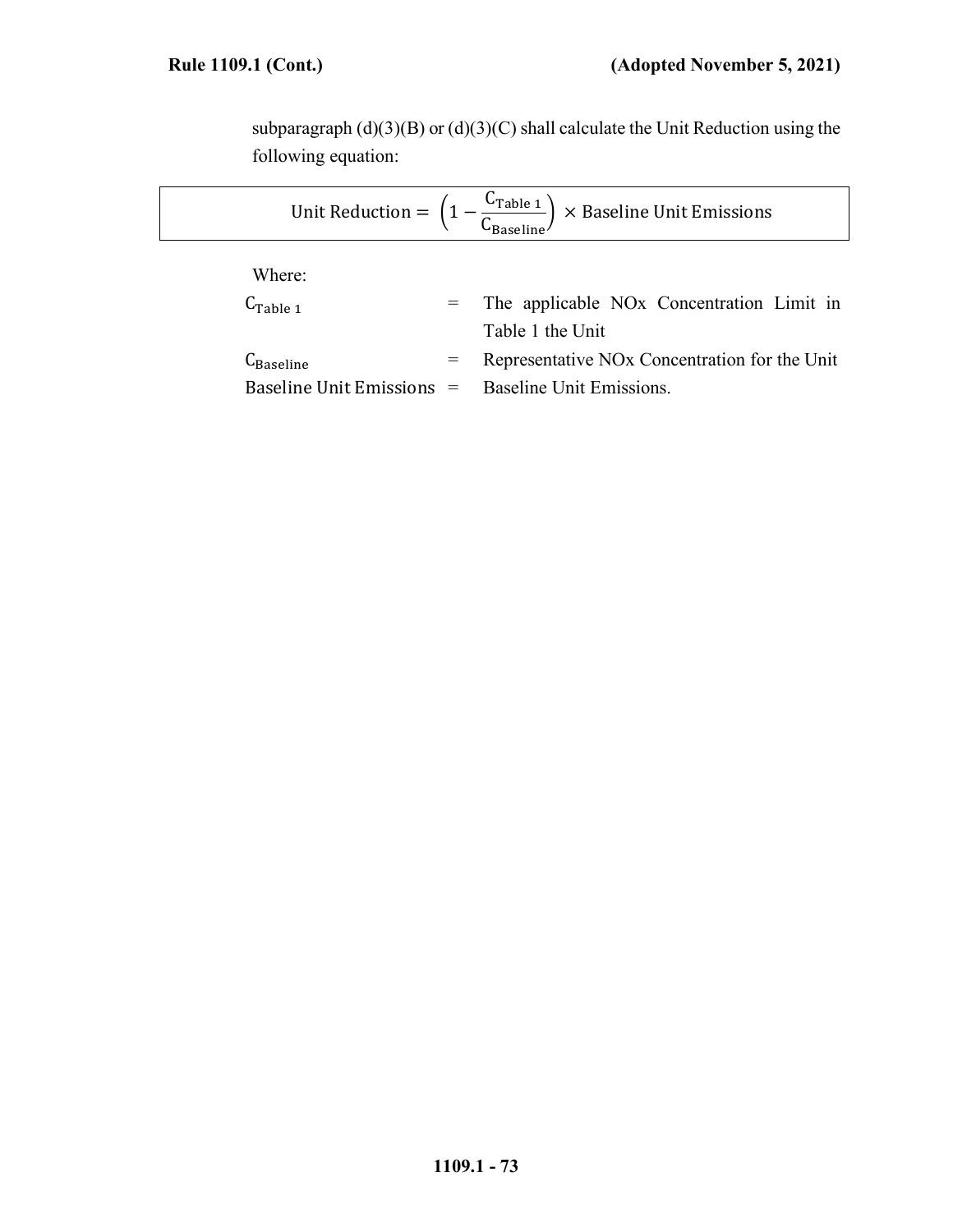# ATTACHMENT C FACILITIES EMISSIONS BASELINE

(C-1) Baseline Facility Emissions Table C-1 provides the Baseline Mass Emissions for Facilities with six or more Units subject to this rule. Baseline Facility Emissions in Table C-1 are based on 2017 reported emissions for Rule 1109.1 Units. A year other than 2017 was used for Units where the 2017 reported emissions were not representative of normal operations. Note: Table C-1 contains the emissions for all units at the Facilities with six or more Units, Facilities complying with an approved B-Plan or B-Cap may elect to exclude Boilers and Heaters <40 MMBtu/hour (e.g., Optional Units).

#### **TABLE C-1: Baseline Mass Emissions for Facilities with Six or More Units**

| Facility                                                          | Facility ID | <b>Baseline Facility Emissions</b><br>(2017 or Representative Year)<br>(tons/year) |
|-------------------------------------------------------------------|-------------|------------------------------------------------------------------------------------|
| AltAir Paramount, LLC                                             | 187165      | 24                                                                                 |
| Chevron Products Co.                                              | 800030      | 705                                                                                |
| Lunday-Thagard Co. DBA World Oil<br>Refining                      | 800080      | 26                                                                                 |
| Phillips 66 Company/Los Angeles<br>Refinery                       | 171109      | 387                                                                                |
| Phillips 66 Co/LA Refinery<br>Wilmington PL                       | 171107      | 456                                                                                |
| Tesoro Refining and Marketing Co.,<br>$LLC - Carson$              | 174655      | 639                                                                                |
| Tesoro Refining and Marketing Co.,<br>$LLC - Wilmington$          | 800436      | 597                                                                                |
| Tesoro Refining and Marketing Co.,<br>LLC - Sulfur Recovery Plant | 151798      | 43                                                                                 |
| Tesoro Refining and Marketing Co.,<br>LLC, Calciner               | 174591      | 261                                                                                |
| Torrance Refining Company LLC                                     | 181667      | 737                                                                                |
| Ultramar Inc.                                                     | 800026      | 249                                                                                |
| Valero Wilmington Asphalt Plant                                   | 800393      | 4.8                                                                                |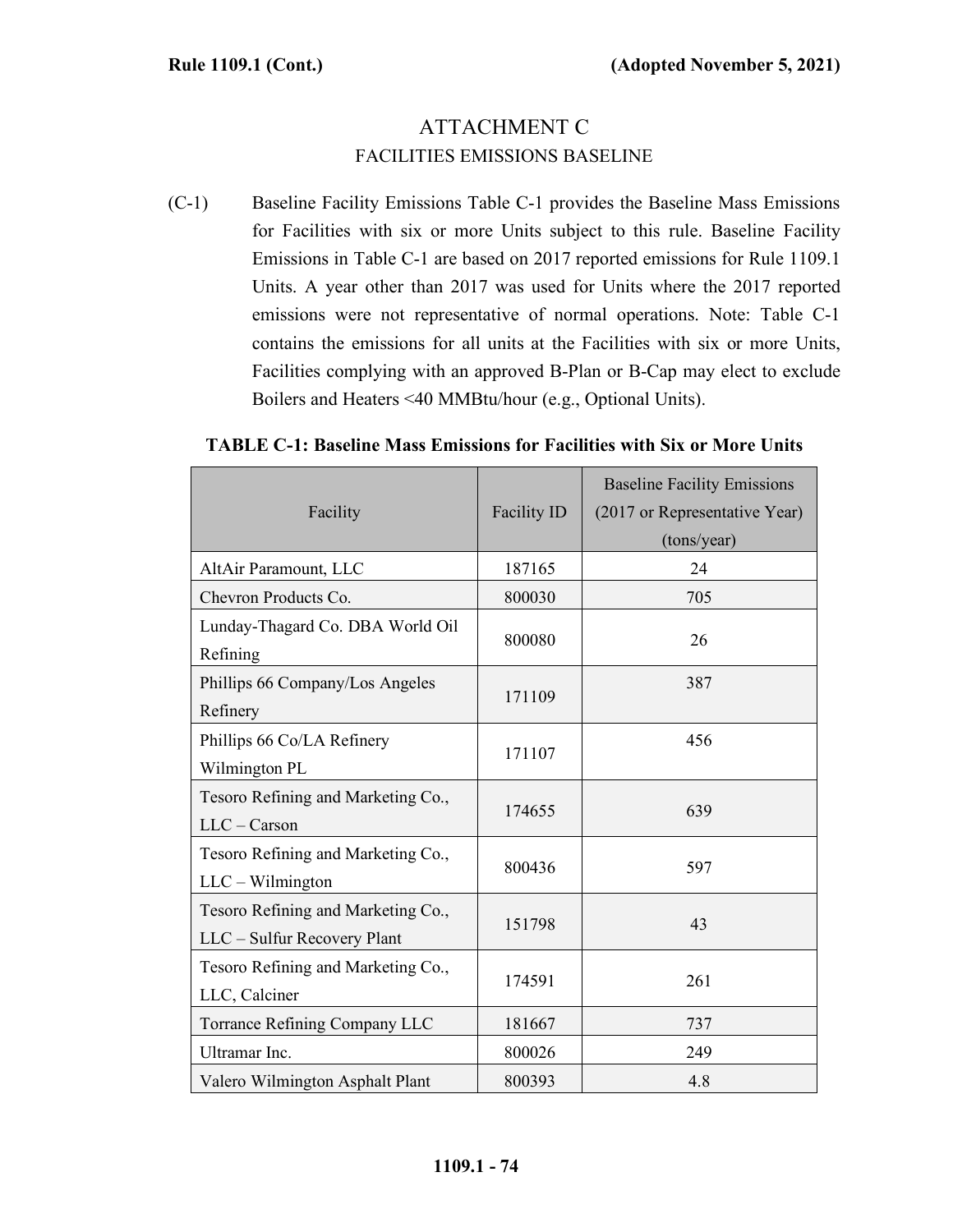### ATTACHMENT D

#### UNITS THAT QUALIFY FOR CONDITIONAL LIMITS IN B-PLAN AND B-CAP

| <b>Facility ID</b> | <b>Device ID</b>  | Size (MMBtu/hr) |
|--------------------|-------------------|-----------------|
| 171109             | D429              | 352             |
| 171109             | D78               | 154             |
| 174655             | D419              | 52              |
| 174655             | D532              | 255             |
| 174655             | D63               | 300             |
| 181667             | D <sub>1236</sub> | 340             |
| 181667             | D1239             | 340             |
| 181667             | D231              | 60              |
| 181667             | D232              | 60              |
| 181667             | D234              | 60              |
| 181667             | D <sub>2</sub> 35 | 60              |
| 181667             | D950              | 64              |
| 800026             | D1550             | 245             |
| 800026             | D <sub>6</sub>    | 136             |
| 800026             | D768              | 110             |
| 800030             | D643              | 220             |
| 800030             | D82               | 315             |
| 800030             | D83               | 315             |
| 800030             | D84               | 219             |
| 800030             | D466              | 62              |
| 800030             | D <sub>467</sub>  | 62              |
| 800436             | D1122             | 140             |
| 800436             | D384              | 48              |
| 800436             | D385              | 24              |
| 800436             | D388              | 147             |
| 800436             | D770              | 63              |

## **TABLE D-1: Boilers and Process Heaters >40 MMBtu/hr That Qualify for Conditional Limits in B-Plan or B-Cap using I-Plan Option 3**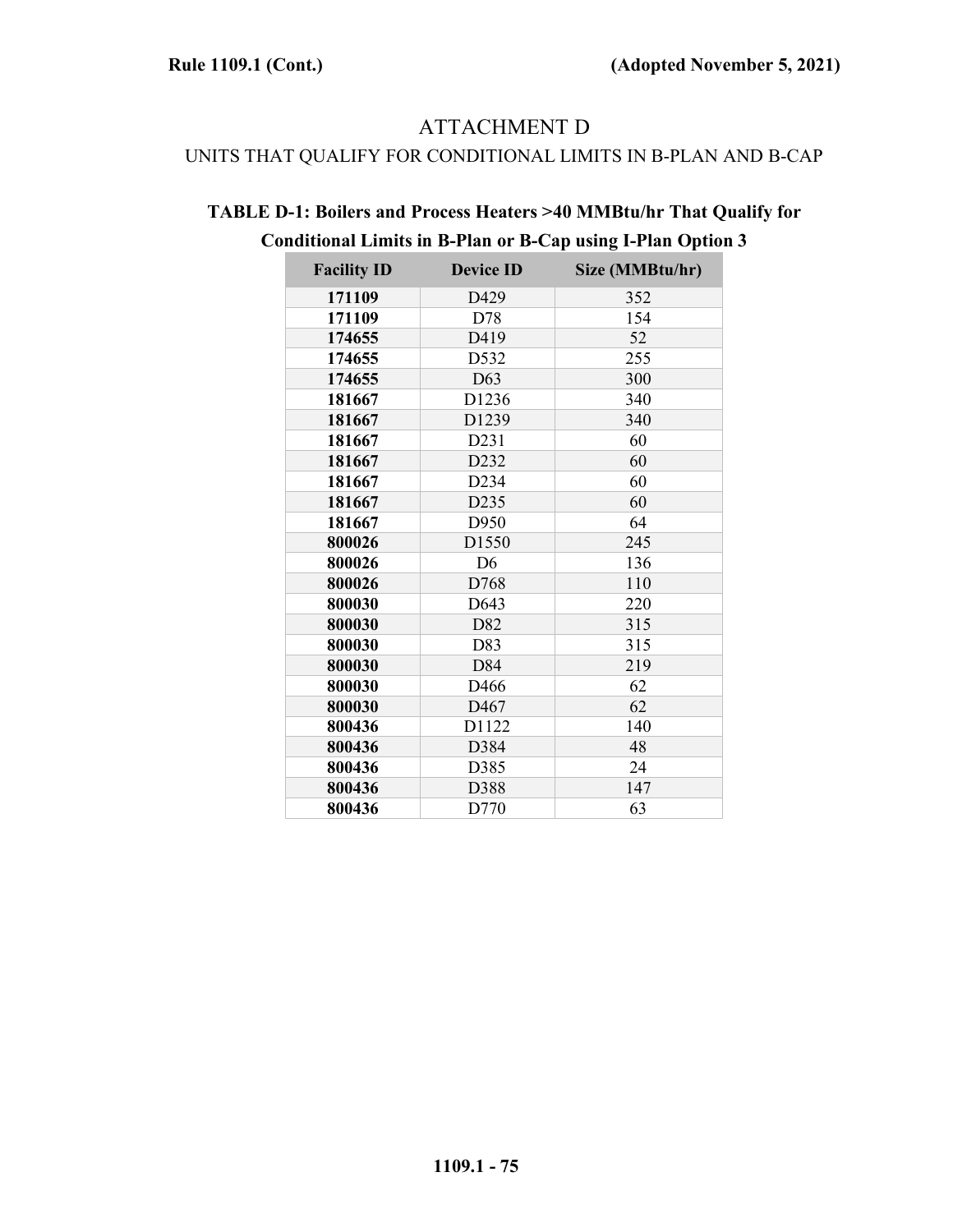| <b>Facility ID</b> | <b>Device ID</b>  | Size (MMBtu/hr) |
|--------------------|-------------------|-----------------|
| 171107             | D <sub>220</sub>  | 350             |
| 171107             | D686              | 304             |
| 171109             | D429              | 352             |
| 171109             | D78               | 154             |
| 171109             | D79               | 154             |
| 174655             | C2979             | $\overline{4}$  |
| 174655             | D1465             | 427             |
| 174655             | D <sub>250</sub>  | 89              |
| 174655             | D33               | 100             |
| 174655             | D419              | 52              |
| 174655             | D421              | 82              |
| 174655             | D532              | 255             |
| 174655             | D539              | 52              |
| 174655             | D570              | 650             |
| 174655             | D63               | 360             |
| 181667             | C686              | 4               |
| 181667             | C687              | $\overline{4}$  |
| 181667             | D1236             | 340             |
| 181667             | D1239             | 340             |
| 181667             | D231              | 60              |
| 181667             | D232              | 60              |
| 181667             | D <sub>2</sub> 34 | 60              |
| 181667             | D235              | 60              |
| 181667             | D920              | 108             |
| 181667             | D950              | 64              |
| 800026             | D1550             | 245             |
| 800026             | D1669             | 342             |
| 800026             | D378              | 128             |
| 800026             | D429              | 30              |
| 800026             | D430              | 200             |
| 800026             | D53               | 68              |
| 800026             | D <sub>6</sub>    | 136             |
| 800026             | D768              | 110             |
| 800026             | D98               | 57              |
| 800030             | D453              | 44              |
| 800030             | D643              | 220             |
| 800030             | D82               | 315             |
| 800030             | D83               | 315             |
| 800030             | D84               | 219             |
| 800030             | D466              | 62              |
| 800030             | D467              | 62              |
| 800030             | D <sub>2</sub> 03 |                 |
| 800436             | D1122             | 140             |
| 800436             | D <sub>2</sub> 14 | 56              |
| 800436             | D215              | 36              |

**TABLE D-2: Units That Qualify for Conditional Limits in B-Cap using I-Plan Option 4**